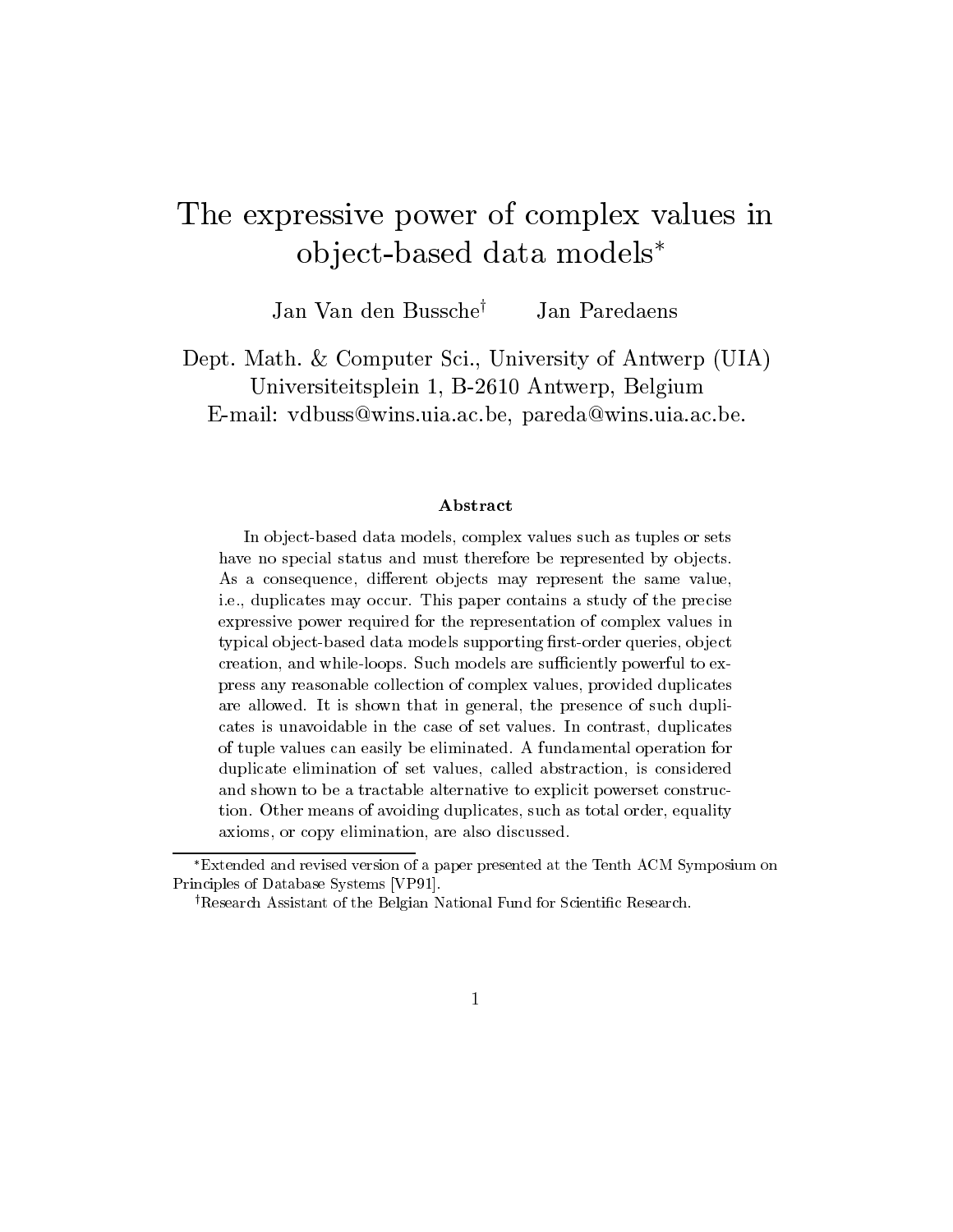# Introduction

In the past decade, there has been a lot of interest in database systems allowing a more direct representation of complex data structures than possible in standard relational systems. Recent work in this field lead to the definition of two new data models: the *complex value* model and the *object*based model. (There were also proposals to combine the two approaches AK Bee HK LRV

The complex value model (also known as the complex object, nested relational, IVF , or unnormalized model  $|AF$  SST) is an extension of the standard relational model [Ull88]. While the relational model offers collections of tuples, the complex value model offers collections of arbitrary combinations of sets and tuples called complex values In the object-based model , we assume that the state is the state is the database is the database is the state of  $\sim$ beled graph of objects, where each set of equally labeled objects comprises a societies the edges the edges between order the express properties properties properties. and are labeled by property names. This approach is inspired by the objectoriented philosophy  $[KL89]$ , but can in fact be traced back to the Functional Data Model [Shi81].

A dierence between the complex value approach and the object-based approach is that in the latter, complex values are not explicitly part of the data model. The usual way of representing a complex value in such a model is ary tupe is ject more specified by an in-depth is represented by an object of  $\alpha$  , and the contract of  $\alpha$ ject, linked to each of the n tuple components by a differently labeled edge. Similarly, a set of objects is represented by an object with equally labeled edges going to each element of the set. A class of objects then represents a collection of complex values if each object in the class represents a complex value in the collection, and conversely, each complex value in the collection is represented by an object in the class. However, it may occur that two different objects in the class represent the same value, i.e., *duplicates* may

In this paper we will be concerned with ob ject-based queries whose result is a collection of complex values. Such queries augment the database with the new objects and edges necessary for representing the desired collection. The fundamental query language for relational databases, the relational calculus [Ull88], can be adapted for this purpose. More specifically, a relational calculus query over the database graph can be used for object creation by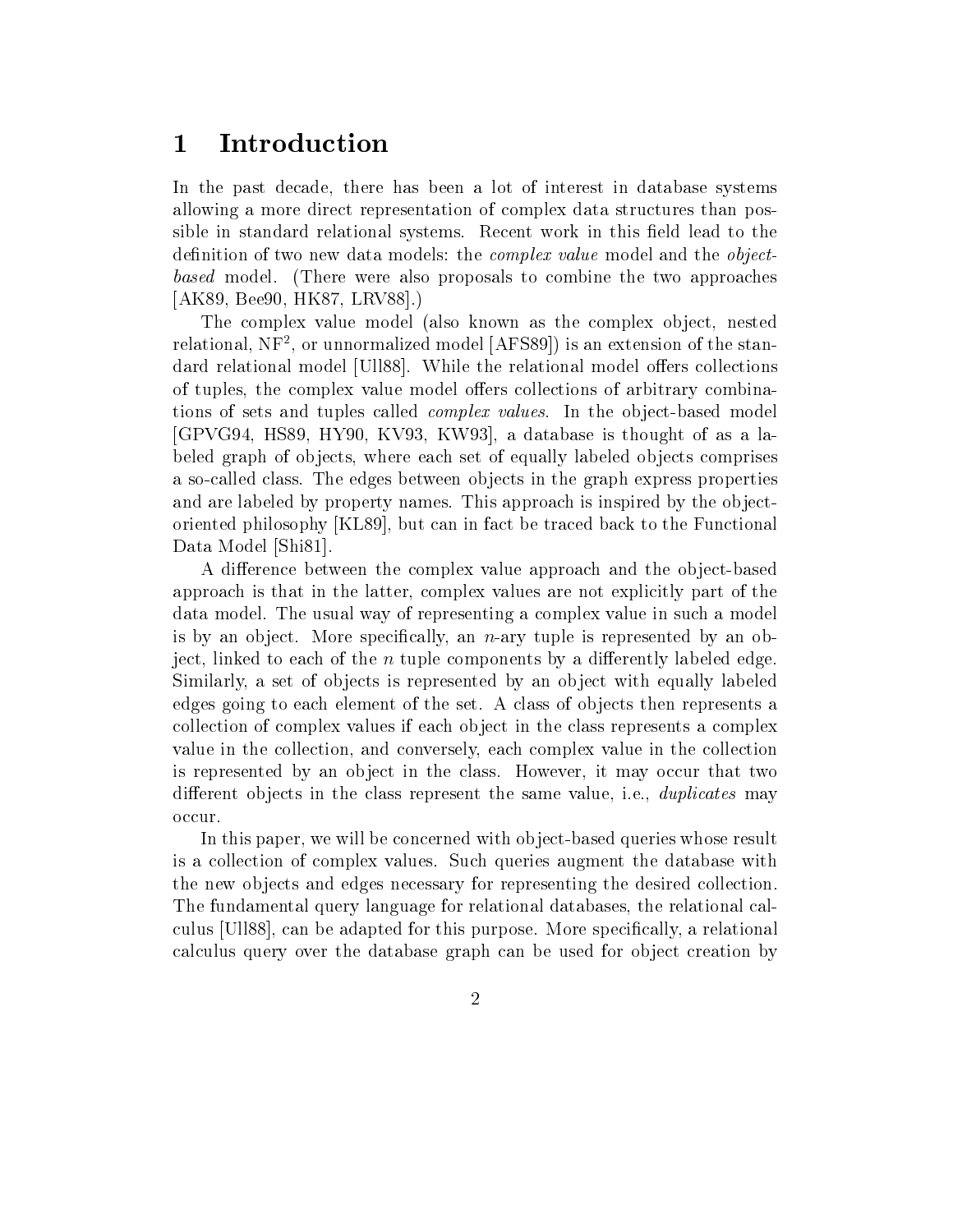creating a new object for each tuple in its result Moreover if the result is a binary relation, it can be alternatively used for edge addition. A simple yet powerful object-which we call the property language which we call  $\alpha$  and  $\alpha$ obtained by providing ob ject creation and edge addition as basic statements and continuity that the composition and which while-the components of the substantial components of the components of the components of the components of the components of the components of the components of the components many ob ject-based query languages proposed in the literature

will show that will show using which is any complex value  $\mu$  and  $\mu$  and  $\mu$  any complex value  $\mu$ satisfying the usual requirements of computability and genericity can be expressed in OBQL. However, we will show also that this completeness property depends on the allowance of duplicates in the result. Indeed, if one insists on duplicate-free representations even very simple collections of set values become inexpressible in  $O B Q L$ . For example, we will show that the query asking for all subsets of two elements of a given class is not expressible without duplicates. In contrast to sets, duplicates of tuple values can easily be eliminated in OBQL, which is not completely unexpected since the core of OBQL is the relational calculus which is tuple-based from the outset

Duplicate-free representations haveanumber of apparent practical advantages Obviously duplicates cause redundancy in the database and are often undesirable from a faithful data modeling point of view. Another advantage concerns the efficient answering of queries involving the equality of complex values In arbitrary representations checking for equality of two complex values requires an expensive comparison of all components. However, if every complex value is represented by a unique object, checking equality amounts to one single comparison of the corresponding object identifiers. A third advantage is efficiency of representation. If a client program asks for a collection of complex values, it is useful if the server program can deliver the collection in the form of a unique handle to each element. Different handles to the same structured value, i.e., duplicates, would be very undesirable in this situation

Hence, it is desirable to enrich OBQL with an additional primitive for the creation of duplicate-free value representations Since the problem of duplicate elimination exists only for collections of set values, one might simply add an explicit primitive for constructing such collections The obvious candidate for this, first considered by Kuper and Vardi in the context of the Logical Data Model  $\text{[KV93]}$ , is the *powerset* operation. Alternatively, one might propose a quotient construction for creating a unique representative for each equivalence class of duplicate objects. An operation providing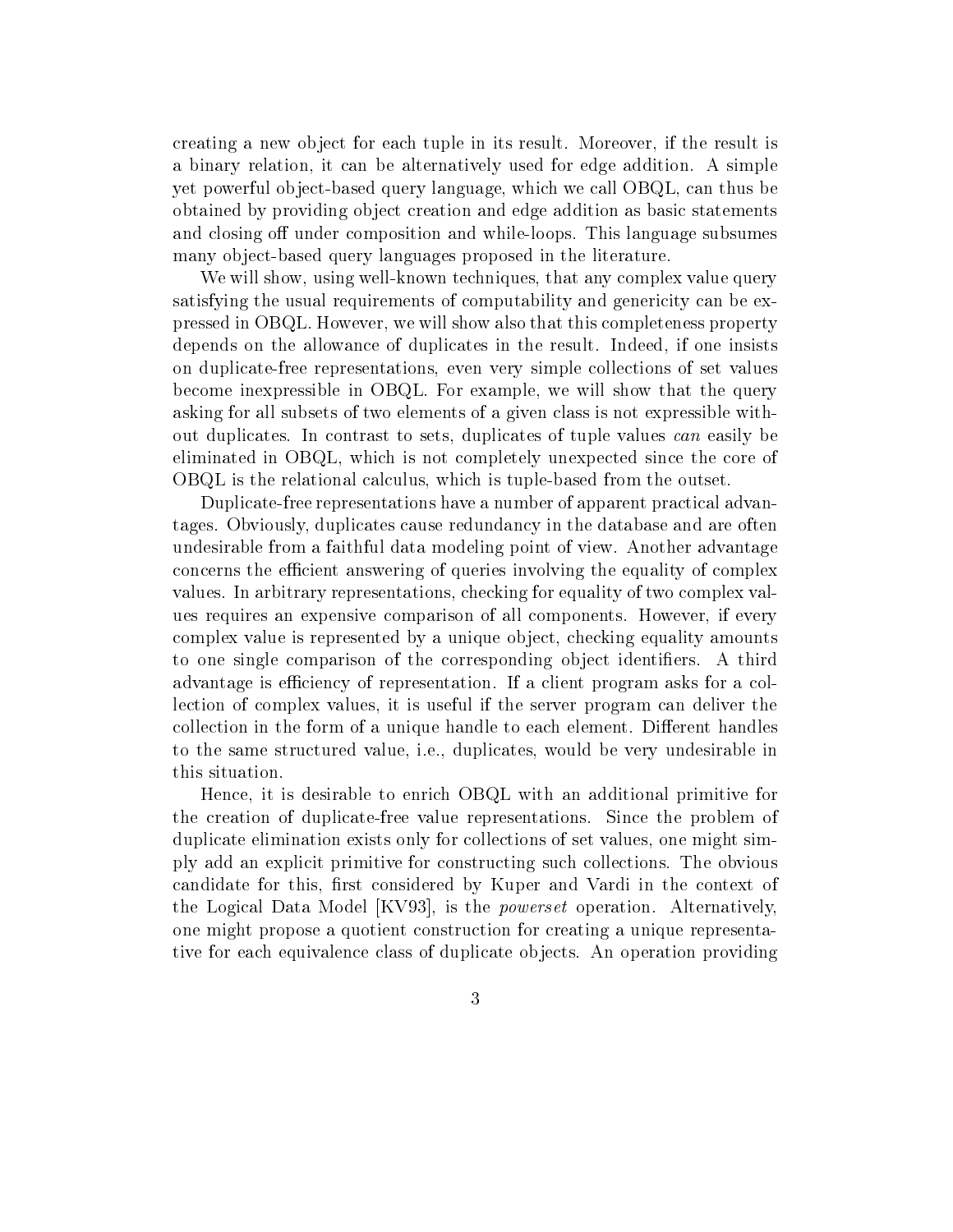this functionality is the *abstraction* operation, first considered by Gyssens, Paredaens and Van Gucht in the context of the GOOD model [GPVG94]. We will show that these two options for enriching OBQL are equivalent in expressive power

However, an important advantage of the abstraction operation over the powerset operation is that the former is more efficient. Indeed, we will show that on ordered databases, abstraction is expressible in OBQL without using while-loops As a consequence the abstraction operation can be computed in polynomial time on a Turing machine. We also show that any arbitrary computable and generic equivalence relation is reducible within OBQL to the particular equivalence relation "is a duplicate of" as dealt with by the abstraction operation In other words every reasonable quotient construction can be reduced to the particular quotient construction provided by the abstraction operation

We will conclude with a discussion on related issues. In particular, we will observe how the problems of ob ject creation complex values and duplicates can be understood in the context of other data models and ob ject-based query languages proposed in the literature. We will also explain the connection between the complex value queries as considered in this paper and general ob ject-creating queries and in particular explain the distinction between the notion of duplicate elimination studied in the present paper and the notion of *copy elimination* introduced by Abiteboul and Kanellakis [AK89]. We will also briefly mention further research issues.

# the observed data models when the second contract of the second contract of the second contract of the second

In this section we dene a general ob ject-based data model which serves as a formal framework capturing the features (relevant to this paper) of many ob ject-oriented database systems encountered in practice We will dene database schemes and instances as directed, labeled graphs, and introduce a simple yet powerful object-based query language called OBQL our formalism closely follows the earlier proposals  $LDM$   $[KV93]$  and  $GOOD$   $[GPVG94]$ .

It is customary in ob ject-based models to depict <sup>a</sup> database scheme as a graph. Thereto we assume the existence of pairwise disjoint sets of *class* names, single-valued property names, and multi-valued property names, and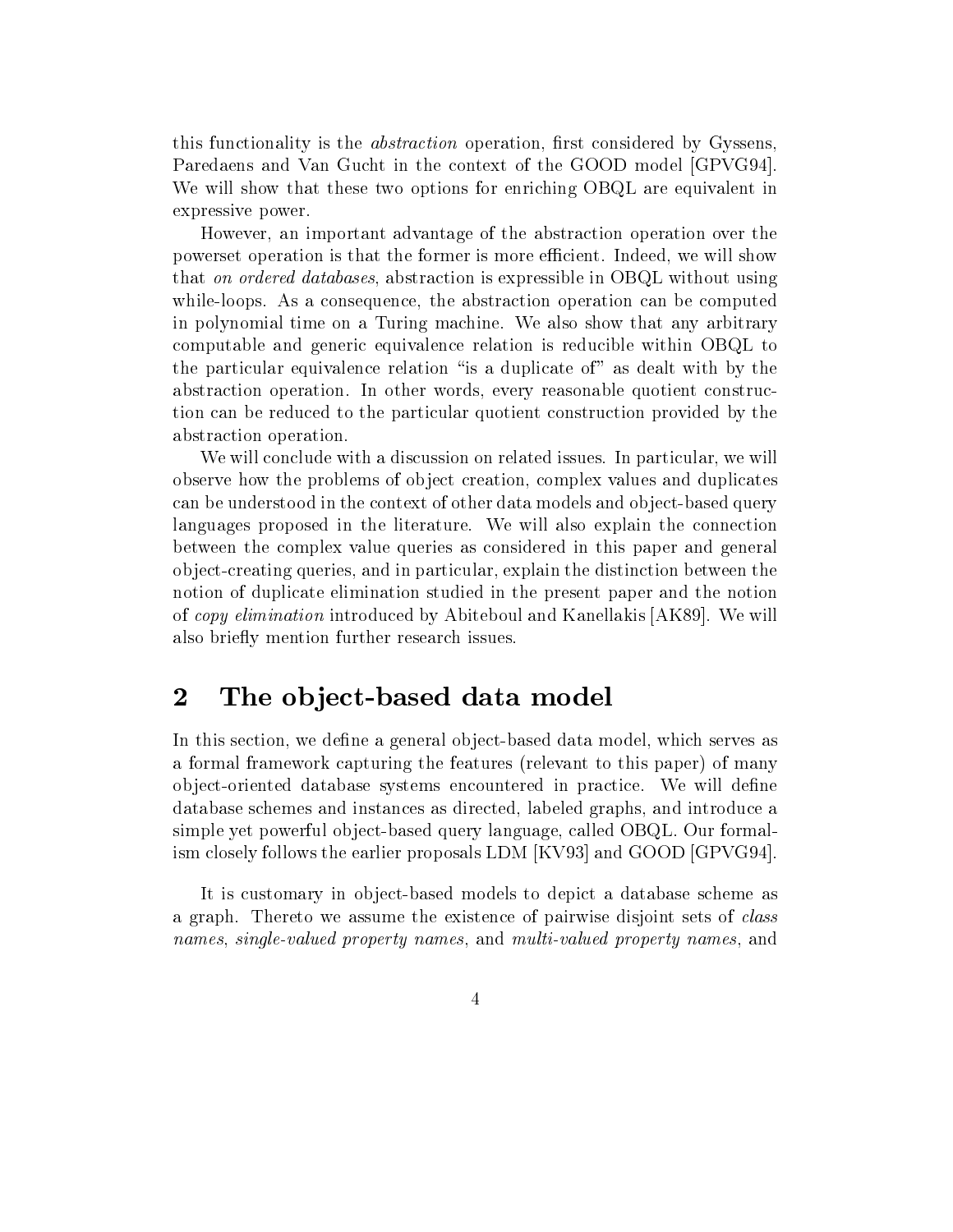define:

— a scheme is a nite-state is a possibly sample state and a state graphic — and a state of of the graph are class names- and the edges are triples B e C
- where B and C are nodes and the edge label e is a (single- or multi-valued) property name.

A database instance can now be defined as a graph consisting of objects and property-links the structure of that graph being constrained by some database scheme. So we assume the existence of an infinite supply of *objects*. and define, for an arbitrary scheme  $S$ :

Denition - An instance over S is a nite- labeled- directed graph The nodes of the graph are objects. Each node o is labeled by a class name  $\lambda(o)$ of S The edges are triples o e p
- where o and p are nodes and the edge label e is a property name of S such that  $(\lambda(o), e, \lambda(p))$  is an edge of S. If e is singlevalued, then for each such that our most of the position of the such that  $\mathbb{F}_p$  is a in the graph

The set of all objects in an instance labeled by the same class name  $C$ will be called the class  $C$ .

Before turning to the ob ject-based query language OBQL we must rst specify with we mean with the notion of query in the observed of  $\alpha$ model. In the relational model, a query is typically considered a function, mapping and input database to an output relation CH and CH and CH and CH and CH and CH and CH and CH and CH and lation is often materialized as derived information, or used as part of the input to <sup>a</sup> subsequent query Hence it is natural to view a relational query alternatively as a function which augments an input database with a new derived relation. This view of a query can be readily adopted in the objectbased data model: a query is a function which augments an input instance with new objects and edges. Correspondingly, OBQL provides two basic operations, one for object creation and one for edge addition. The language is closed on the composition and which are composition and which composition and which composition and which compo

Object creation and edge addition are based on the following adaptation of the relational calculus to object databases. With a scheme  $S$ , we can associate a standard result in the corder many-sorted logic The class names of Section 2012 and 2012 and 2012 are the sorts, and for each edge  $(B, e, C)$  in the scheme there is a binary predicate name e of sort  $(B, C)$ . Given an instance I over S, a sort C is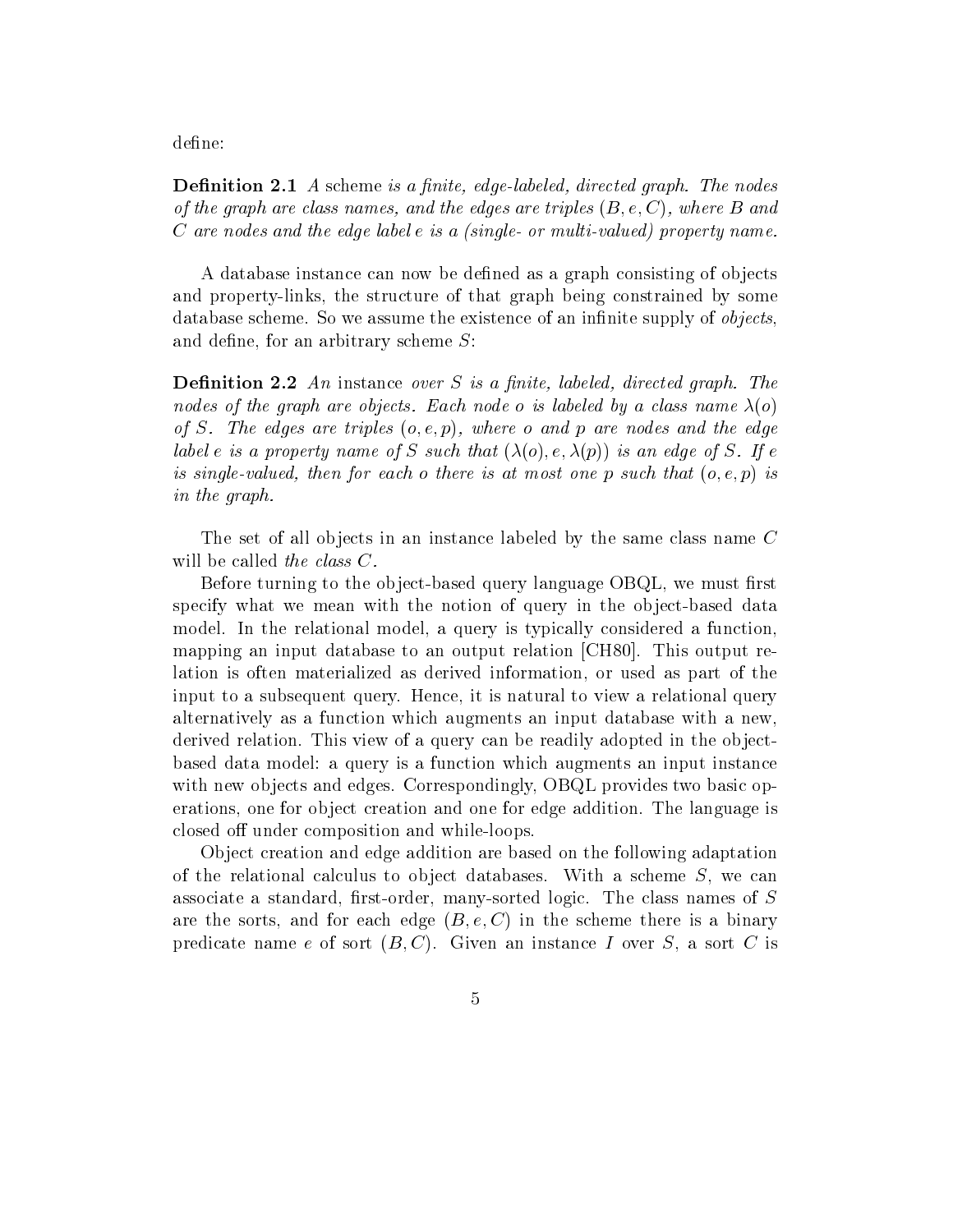interpreted by the class C in I, and the predicate  $e(B, C)$  is interpreted by  $\mathbf{M} = \mathbf{M}$  to object of class B to object software going from objects of class B to object software going  $\mathbf{M} = \mathbf{M}$ C. Now let  $\Phi(x_1,\ldots,x_n)$  be a formula over  $S, n \geq 0$ , and let  $C_i$  be the sort of variable  $x_i$ . Evaluating  $\{(x_1,\ldots,x_n) \mid \Phi\}$  over I yields an n-ary relation consisting of the complete (edge) in I satisfying the form of observed the construction of  $\mu$ will be in class  $C_i$ .

The *object creation* operation:

$$
\Gamma \equiv C[e_1 : x_1, \dots, e_n : x_n] \Leftarrow \Phi
$$

provides a natural way to augment the database with a representation of the above n-cary relation Here C is some class name and e-mary relationship of the contract of the contract of the names. The effect of  $\Gamma$  on schemes S and instances I is formally defined as follows

- $\bullet$  1 (5) is the scheme obtained by augmenting 5 with node  $C$  and edges  $\alpha$  , with a graph  $\alpha$  -respectively. The contract of the state or  $\alpha$  and  $\alpha$  and  $\alpha$  and  $\alpha$  and  $\alpha$  and  $\alpha$  and  $\alpha$  and  $\alpha$  and  $\alpha$  and  $\alpha$  and  $\alpha$  and  $\alpha$  and  $\alpha$  and  $\alpha$  and  $\alpha$  and  $\alpha$  and  $\alpha$  and edge x- we mean adding x to G provided x does not already belong to  $\sim$   $\sim$   $\sim$   $\sim$
- $\bullet$  1(1) is the instance over 1(S) obtained from 1 by adding, for each tuple o---on of objects in I such that o---on is true in I - one new object o with the construction with edges and all journals of the label of the construction of the constructio

If  $n = 2$ , then evaluating formula  $\Phi$  yields a binary relation, which can be used not only for object creation, but also for edge addition. Indeed, each pair in the relation can be interpreted as a set of derived edges. These can be added to the database using the edge addition operation

$$
\Delta \equiv e(x_1, x_2) \Leftarrow \Phi,
$$

where e is some multi-dimensional property name Theorem  $\mathbf{r}$ and instances is formally defined as follows:

 $\bullet$   $\Delta$ (5) is the scheme obtained by augmenting S with the edge (C<sub>1</sub>,e,C<sub>2</sub>).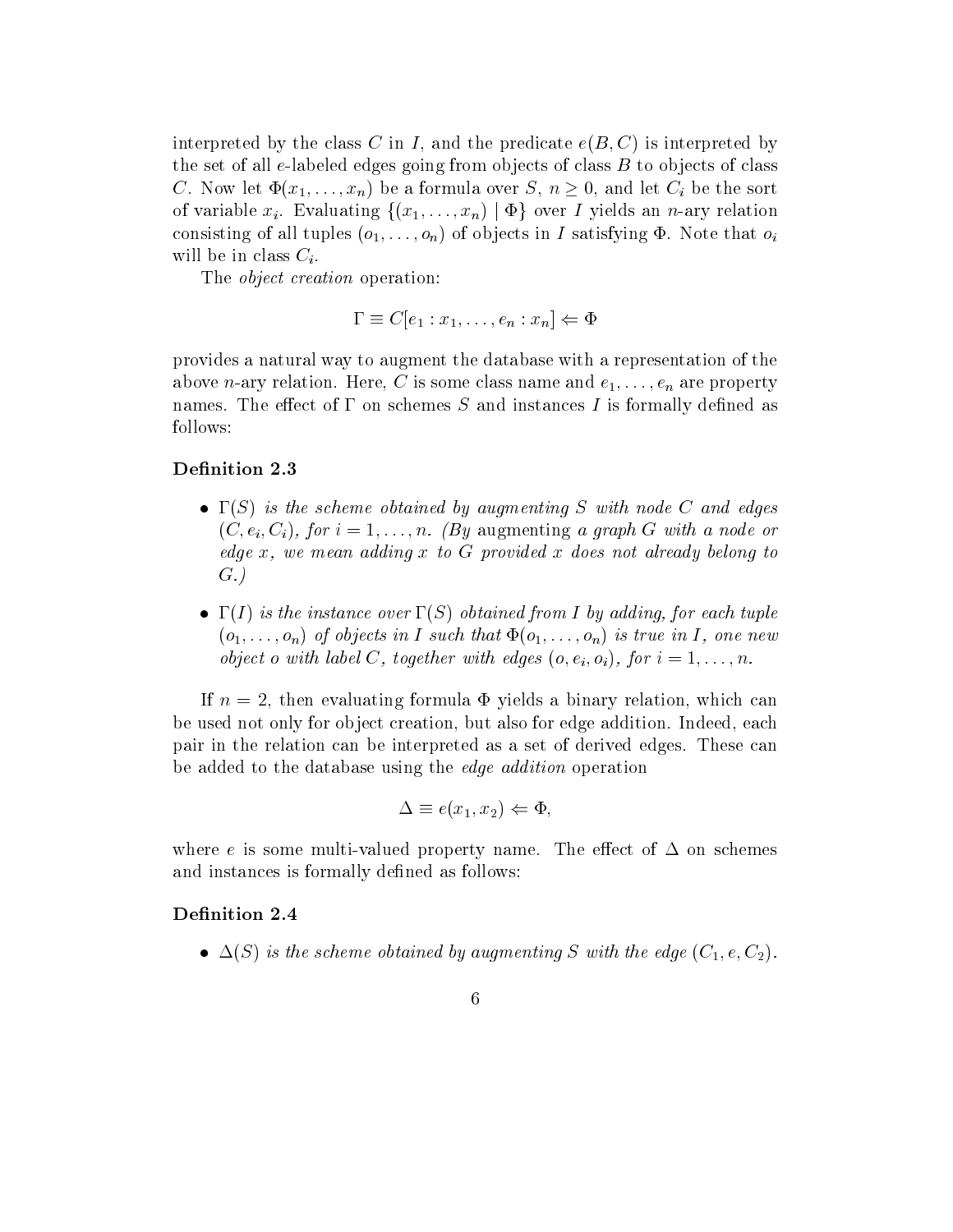$\bullet$   $\Delta(I)$  is the instance over  $\Delta(S)$  obtained by augmenting I with an edge  $(o_1, e, o_2)$  for each tuple  $(o_1, o_2)$  of objects in I such that  $\Phi(o_1, o_2)$  is true in I

Queries can now be expressed in OBQL by means of arbitrary compositions of object creation and edge addition operations. Furthermore, these compositions can be iterated using a while-  $\alpha$  while-  $\beta$  and form  $\beta$  and  $\beta$  and  $\beta$  and  $\beta$ 

e do do op - and do open the set of the set of the set of the set of the set of the set of the set of the set of the set of the set of the set of the set of the set of the set of the set of the set of the set of the set of

The body of the loop is executed as long as the instance under operation changes (which might be forever). The instance resulting from the execution of an OBQL program P on an instance I will be denoted by  $P(I)$ .

Remarks-We conclude this section with some remarks on specific features of OBQL

The definitions of object creation and edge addition allow that the labels of ob jects and edges that are added to an instance already exist in the scheme of that instance This provision is necessary for adding deriving information incrementally eggs while-  $\alpha$  while-  $\alpha$  and  $\beta$  are the following programmes and  $\alpha$  programmes and  $\alpha$ computes the transitive closure of a database graph whose objects are all in the same class and whose edges all have the same label  $e$ . The edges of the transitive closure will get the label  $e$  .

 $e^*(x, y) \Leftarrow e(x, y);$ while change do  $e^*(x, y) \Leftarrow \exists z : e(x, z) \wedge e^*(z, y)$  od

A program expressing a query will often create a lot of temporary ob jects and edges that are only used for storing intermediate results in the course of the computation, and should be omitted from the end result. We can make this formal by dividing object and edge labels (i.e., class and property names) into three kinds: those that are in the input scheme, those that are wanted in the ouput, and those that are only auxiliary and are used to label the intermediate results. It will always be clear from the context which of the labels are auxiliary; we will never explicitly indicate them.

 $A$  number of observations considered in the literature of observations considered in the literature of  $\alpha$ GPVG HY KW  use an alternative semantics for object creation which we will call *weak* semantics, and which is often natural and useful.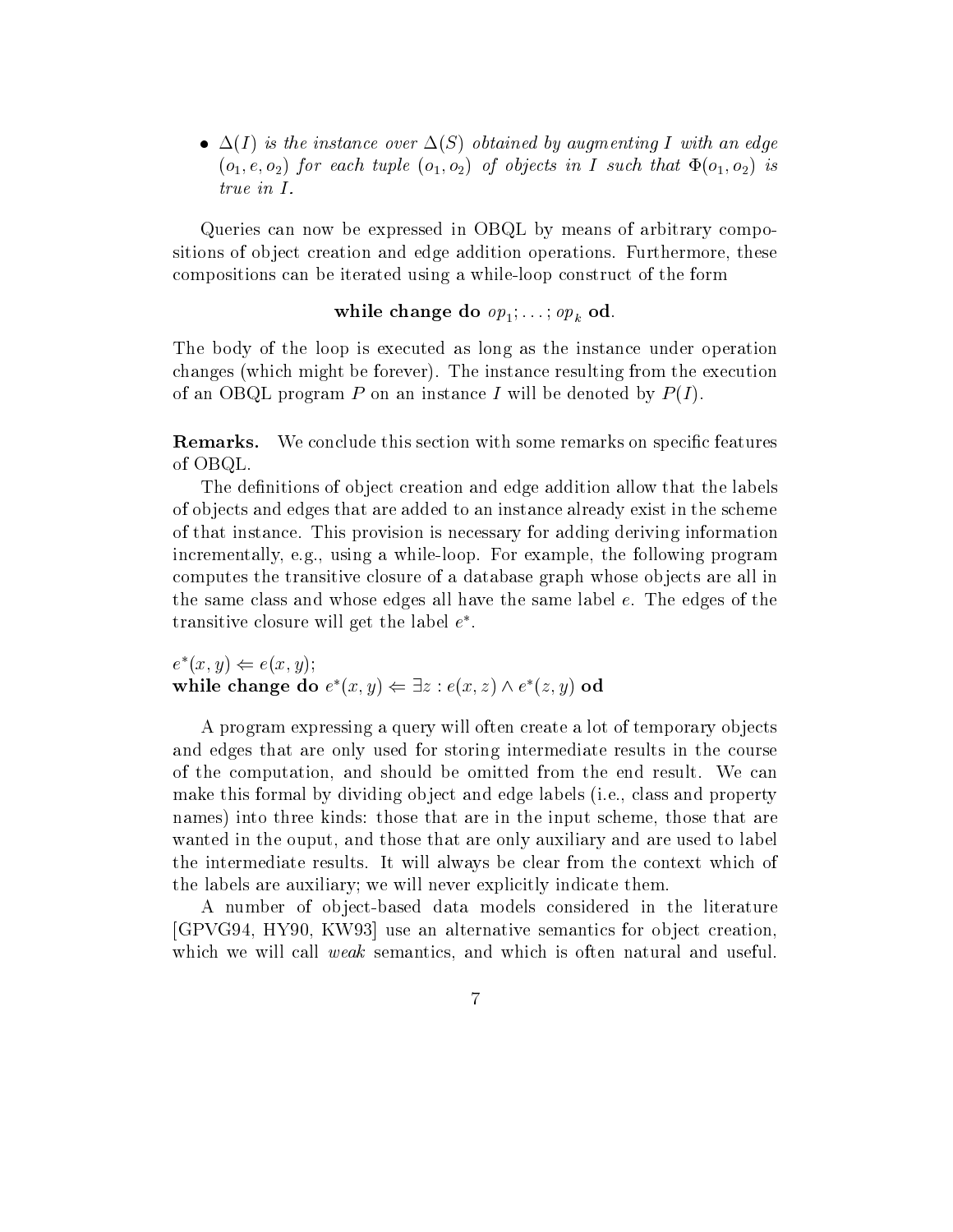Recall Definition 2.3 of the object creation operation. The weak variant of this operation, written

$$
C[e_1:x_1,\ldots,e_n:x_n] \Leftarrow_{\text{weak}} \Phi,
$$

only adds a new object  $\sigma$  (as specified in the definition) if there is not already a C-labeled object  $o$  with edges  $(o_1, e_i, o_i)$  in the database. Hence, it is equivalent to

$$
C[e_1 : x_1, \ldots, e_n : x_n] \Leftarrow \Phi \land \neg \exists x : e_1(x, x_1) \land \cdots \land e_n(x, x_n).
$$

Thus, the weak semantics can be simulated in our semantics. Actually, the converse is true as well. The converse simulation uses an auxiliary class  $T$ , structured as an ever-growing stack The stack is initialized with a bottom ob ject using the zero-ary ob ject addition

$$
T[\ ]\Leftarrow_{\mathrm{weak}}\mathrm{\,true}.
$$

The object creation

$$
C[e_1:x_1,\ldots,e_n:x_n]\Leftarrow\Phi
$$

is then simulated by first pushing a new object on the stack:

$$
T[previous: t] \leftarrow_{weak} \neg \exists t': previous(t', t).
$$

(fiere, t and t are variables of sort 1; the formula states that t is the top of the stack.) The actual object creation is then performed by

$$
C[e_1 : x_1, \ldots, e_n : x_n, e : t] \leftarrow_{weak} \Phi \wedge \neg \exists t' : previous(t', t).
$$

In words, the new object must be connected to the top of the stack with a temporary edge labeled  $e$ . This guarantees that it will indeed be created, regardless of whether there also also the same the same e-same e-same with the same e-same e-11 and 10 million edges, since such an object will be connected to a lower object in the stack.

A final remark concerns the sorts of the logical variables used in object creation and edge addition operations. In the sequel, when OBQL programs are shown, we will precede these programs by a *variable declaration* which indicates the sorts of the different variables that are used. For example, to declare variables x and y as of sort C and variable z as of sort B, we will write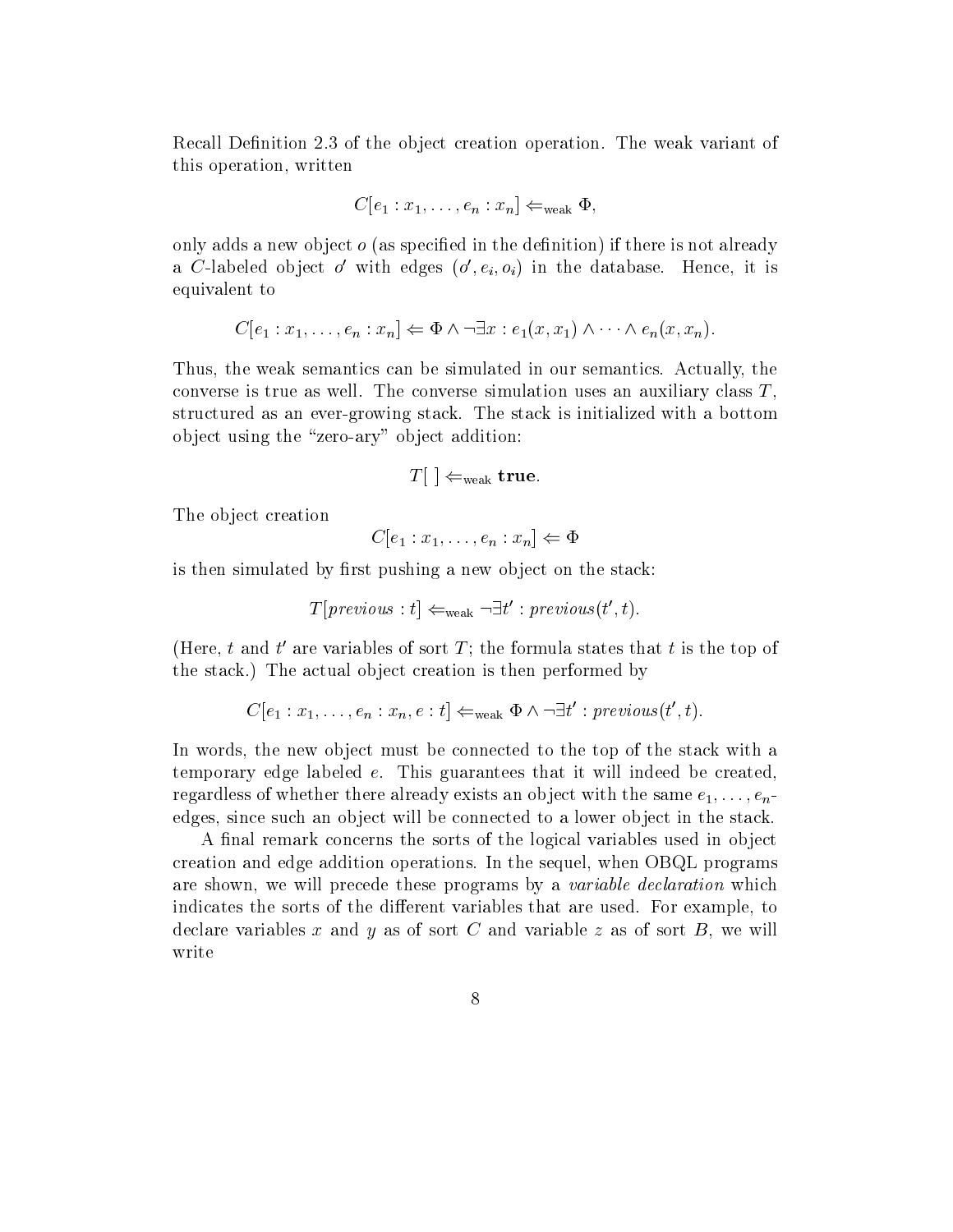sorts  $x, y : C; z : B$ 

before the beginning of a program using variables x, y and z. Note that variable declarations strictly belong to the "meta language" and are not formally part of the syntax of OBQL

#### Representation of complex values 3

In this section, we show how complex values, in the widely adopted style of AB AK  can be represented in the ob ject-based data model and establish a completeness result for OBQL in this respect

We first need the *types*, which are expressions inductively defined as follows. In what follows,  $S$  is an arbitrary but fixed scheme.

### Definition 3.1

- every class in the property of the state of  $\alpha$
- if en are dierent singlevalued property and and and the property control of the single single single single si are the type-dimensional type-dimensional contract  $\partial T$  and  $\partial T$  is a tuple type-dimensional contract of  $\partial T$
- 3. If e is a multi-valued property name, and  $\tau$  is a type, then  $\{e : \tau\}$  is a type- cal led a set type

The order in which the different  $e_i : \tau_i$  are listed in a tuple type is unimportant

The *extent* of a type over a given instance I over  $S$ , which is the set of all possible values of that type, is now inductively defined as follows.

### Definition 3.2

- 1. The extent of atomic type  $C$  is the class  $C$  in  $I$ .
- $\tau$  . Hence the strip tuples type e  $\tau$  is the set of all tuples the set of all tuples to all tuples of all tuples of all tuples of all tuples of all tuples of all tuples of all tuples of all tuples of all tuples of all e v---en vn such that vi is <sup>a</sup> value of type i
- 3. The extent of set type  $\{e : \tau\}$  is the set of all sets of values of type  $\tau$ .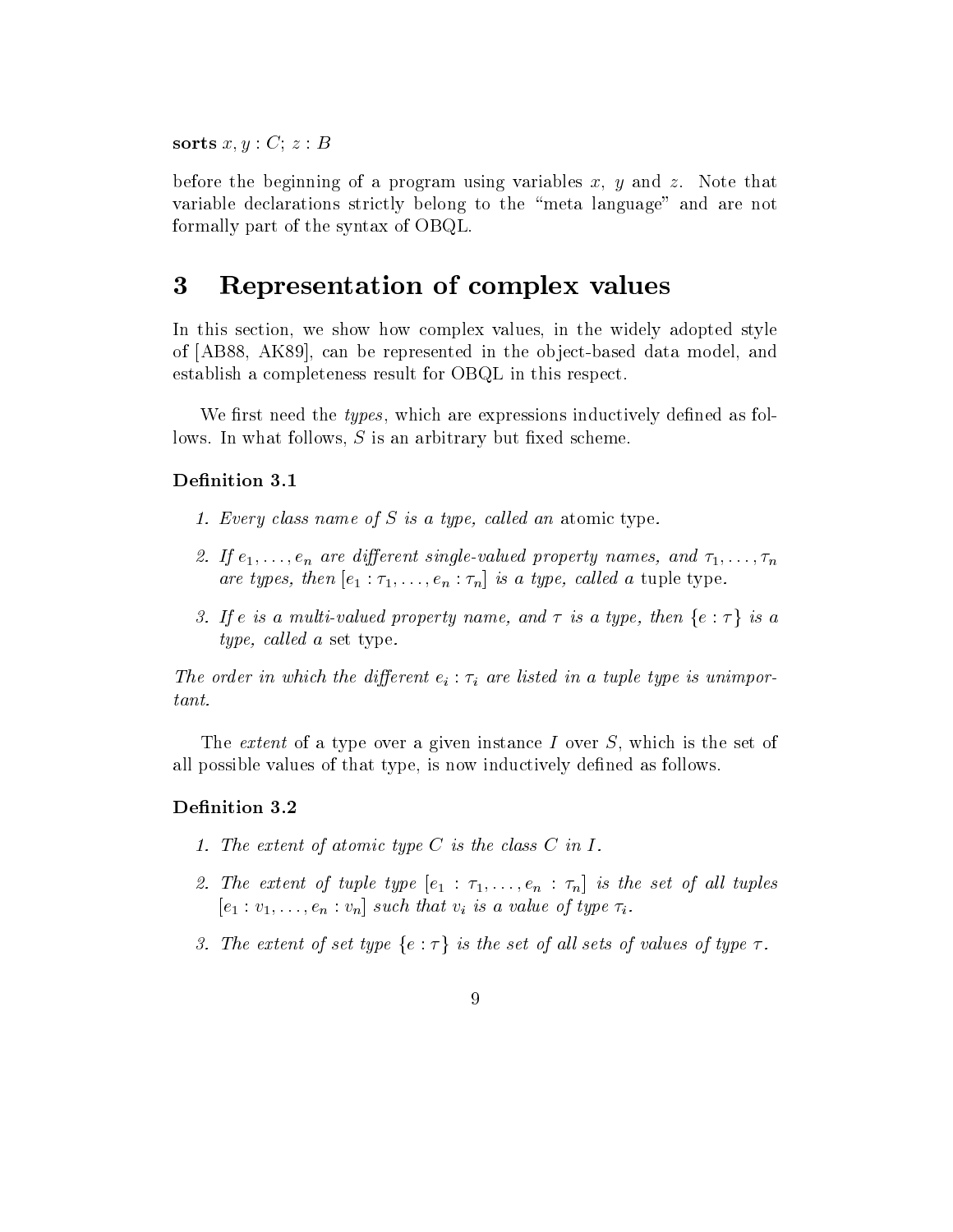Values of non-atomic types are called complex values.

In data models combining the complex value and the object-based approach complex values are rst-class citizens of the model and are typically associated to objects according to a social the reference the reference in the reference of the reference in ences in the Introduction In contrast the pure ob ject-based data model defined in the previous section does not explicitly contain complex values. However values can be naturally represented using ob jects An n-ary tuple value can be represented by an object with n single-valued properties a set of value can be represented by an object with a multi-valued property To make this idea formal, we need the "dual" notion of a type assignment, which we call a class assignment

Denition - Let be a type A class assignment for is a mapping from and al l types occurring in to class names- such that

- Atomic types ie- class names are mapped to themselves
- If e ---en n
 C- then for each i- C ei i is an edge of S
- 3. If  $\alpha({e : \tau'}) = C$ , then  $(C, e, \alpha(\tau'))$  is an edge of S.

In other words,  $\alpha(\tau) = C$  means that C has the right properties for values of type  $\tau$  to be representable by objects of class C. Let an arbitrary class assignment  $\alpha$  be fixed. Let I be an instance, let v be a value over I of type  $\tau$ , and let *o* be an object in class  $\alpha(\tau)$  in *I*. We define inductively what it means for  $o$  to represent  $v$ :

- If is atomic- then o represents v if o v
- $\blacksquare$  . The tuple to the three tuple to the contract to the contract of the contract of the contract of the contract of the contract of the contract of the contract of the contract of the contract of the contract of the -november - represents - y coere comme eyees en en en an are an ---n respectively such that for each i- o ei oi in Iand  $o_i$  represents  $v_i$ .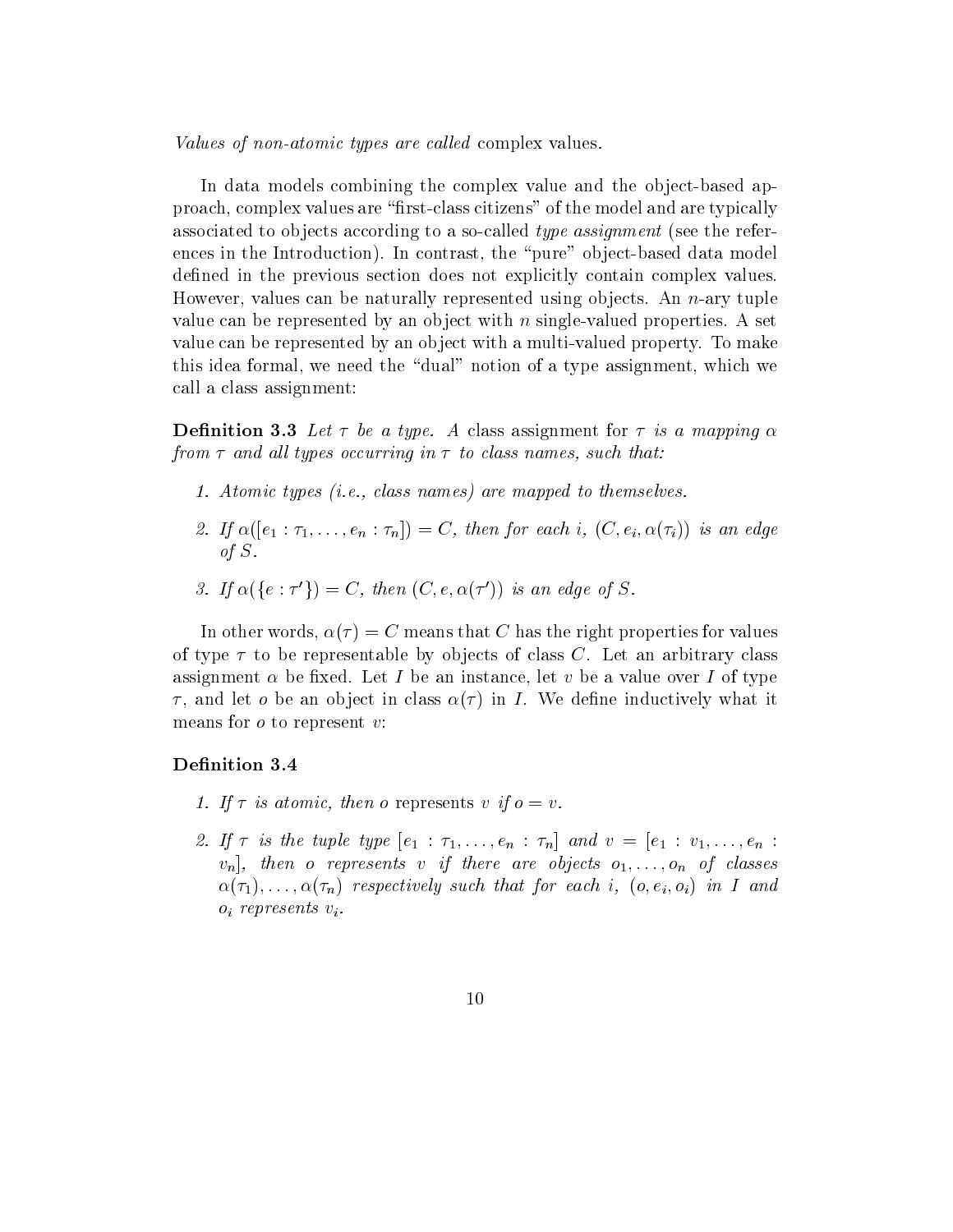3. If  $\tau$  is the set type  $\{e : \tau'\}$ , then o represents v if for each  $v' \in v$  there is an eage  $(o, e, o)$  in I such that  $o$  is  $o<sub>l</sub>$  class  $\alpha<sub>(l</sub>$   $)$  and represents  $v$  , and conversely, for each  $o$  of class  $\alpha(\tau)$  such that  $(o, e, o)$  the value  $v$ represented by 0 is in v.

In the sequel, we will almost never explicitly mention the class assignment in use if this is clear from the context.

Since we are primarily interested not in single values, but in collections  $V$  of complex values of a common type, we finally define:

— A class represents a collection of the collection of the collection of the collection  $\mathcal{L}^{\mathcal{A}}$ ermes represents a value in the collection, mind collection, and converse in the converse  $\emph{collection is represented by some object in the class.}$ 

We are now ready to present a first result which indicates that the query language OBQL defined in the previous section is quite powerful. Let  $S$  be a scheme and let  $\tau$  be a complex value type.

**Definition 3.6** A complex value query of type  $S \rightarrow \tau$  is a function V, mapping each instance I over S to a collection  $V(I)$  of complex values over I of type  $\tau$ .

As usual in database applications we consider only mappings which do not "interpret" the objects: objects are abstract entities and only their interrelationships matter AU in the change of the change of the change of the change of the change of the change of genericity eggs provided by the requirement that the requirement that the requirement that the requirement that the requirement of the requirement of the requirement of the requirement of the requirement of the requirement mapping, viewed logically as a binary relationship, is invariant under permutations of the universe of objects. Furthermore, a complex value query  $V$  is called *computable* if the problem: given an instance  $I$  and a complex value v over I of type  $\tau$ , does v belong to  $V(I)$ ? is decidable. Finally, V is called expressible in  $O B Q L$  if there is a class name K and an OBQL program P augmenting each instance  $I$  with the necessary objects and edges such that class K in  $P(I)$  represents  $V(I)$ . Clearly, every complex value query expressible in OBQL is computable and generic. The converse holds as well:

Theorem - Every generic computable complex value query is expressible in OBQL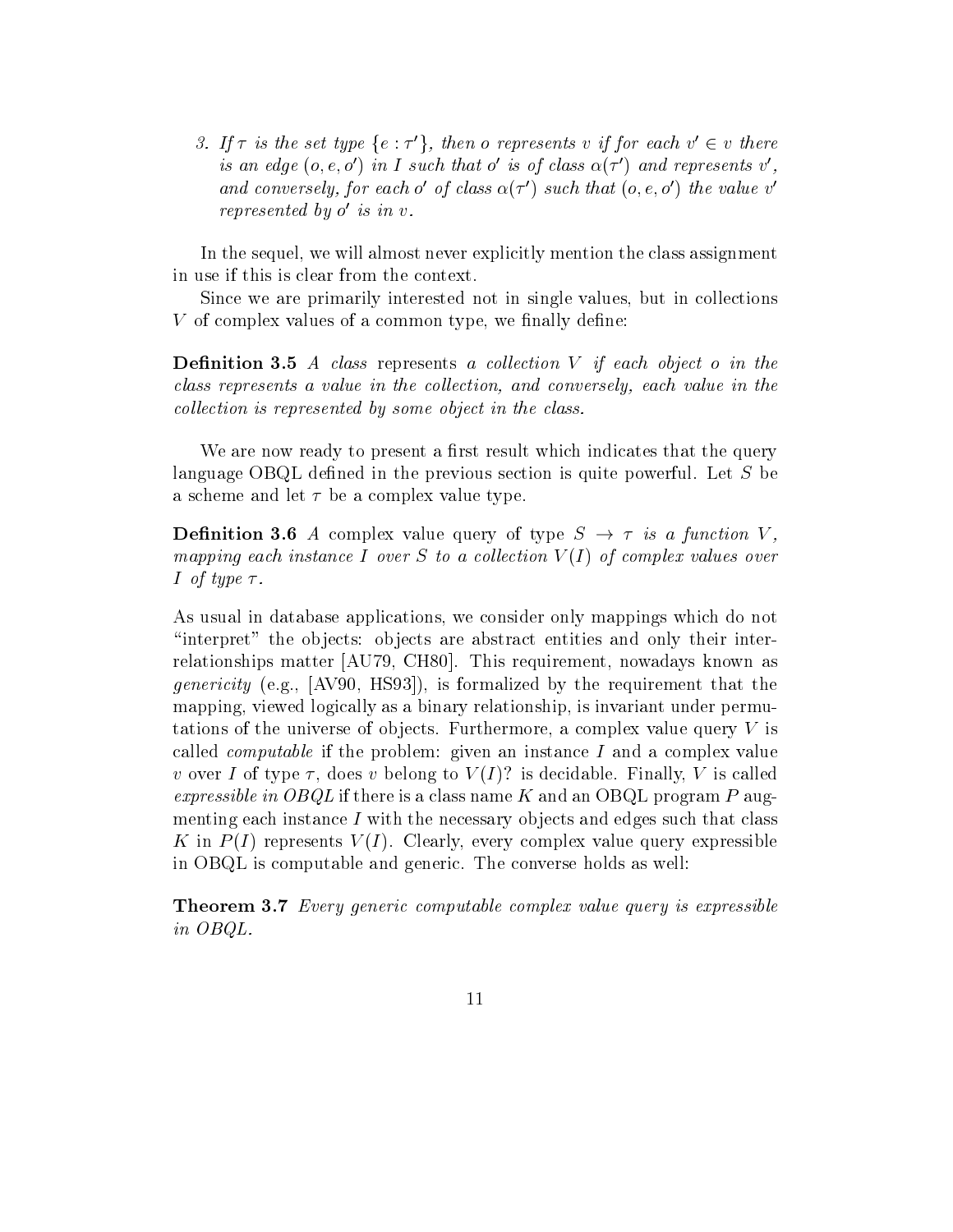To prove Theorem 3.7, we first observe that we may, without loss of generality, restrict attention to types of  $depth 1$ , defined as follows:

 $\partial T$  is a type of the form of  $\partial T$  is the form expectation of  $\partial T$  $\{e:C\}$ , where  $C,C_1,\ldots,C_n$  are class names.

Indeed, if we know that the theorem holds for depth 1 types, then the general theorem follows by an obvious bottom-up construction

We next present two lemmas.

 $\mathcal{L} = \mathcal{L} = \mathcal{L} = \mathcal{L} = \mathcal{L} = \mathcal{L} = \mathcal{L} = \mathcal{L} = \mathcal{L} = \mathcal{L} = \mathcal{L} = \mathcal{L} = \mathcal{L} = \mathcal{L} = \mathcal{L} = \mathcal{L} = \mathcal{L} = \mathcal{L} = \mathcal{L} = \mathcal{L} = \mathcal{L} = \mathcal{L} = \mathcal{L} = \mathcal{L} = \mathcal{L} = \mathcal{L} = \mathcal{L} = \mathcal{L} = \mathcal{L} = \mathcal{L} = \mathcal{L} = \mathcal$ in OBQL

Proof- Our task is essentially to represent the Cartesian product of classes C---Cn by <sup>a</sup> new class K This can be done by the following ob ject addition

 $\mathbf{1}$  -  $\mathbf{1}$  ,  $\mathbf{0}$  -  $\mathbf{0}$ 

 $K[e_1:x_1,\ldots,e_n:x_n] \Leftarrow \mathbf{true}(x_1,\ldots,x_n)$ 

 $\mathcal{N}$  are  $\mathcal{N}$  and denote an arbitrary tautor  $\mathcal{N}$  , and the variables arbitrary tautor and  $\mathcal{N}$ Е x---xn

**Lemma 3.10** The extent of the set type  $\{e : C\}$  is expressible in OBQL.

Proof- Our task is essentially to represent the powerset of class C by a new class K. This can be done by the following program. Properties  $a_1$  and  $a_2$  are temporary. Recall that by the definition of set types, e must be a multi-valued property name

sorts  $x : C; z, z_1, z_2, z_{12} : K$  $K[e : x] \Leftarrow \mathbf{true}(x);$ while change do  $K[a_1:z_1,a_2:z_2] \Leftarrow \neg \exists z : \forall x : e(z,x) \leftrightarrow (e(z_1,x) \vee e(z_2,x));$  $e(z, x) \Leftarrow \exists z_{12} : (a_1(z, z_{12}) \vee a_2(z, z_{12})) \wedge e(z_{12}, x)$ od  $|K| \mid \Leftarrow$  true

п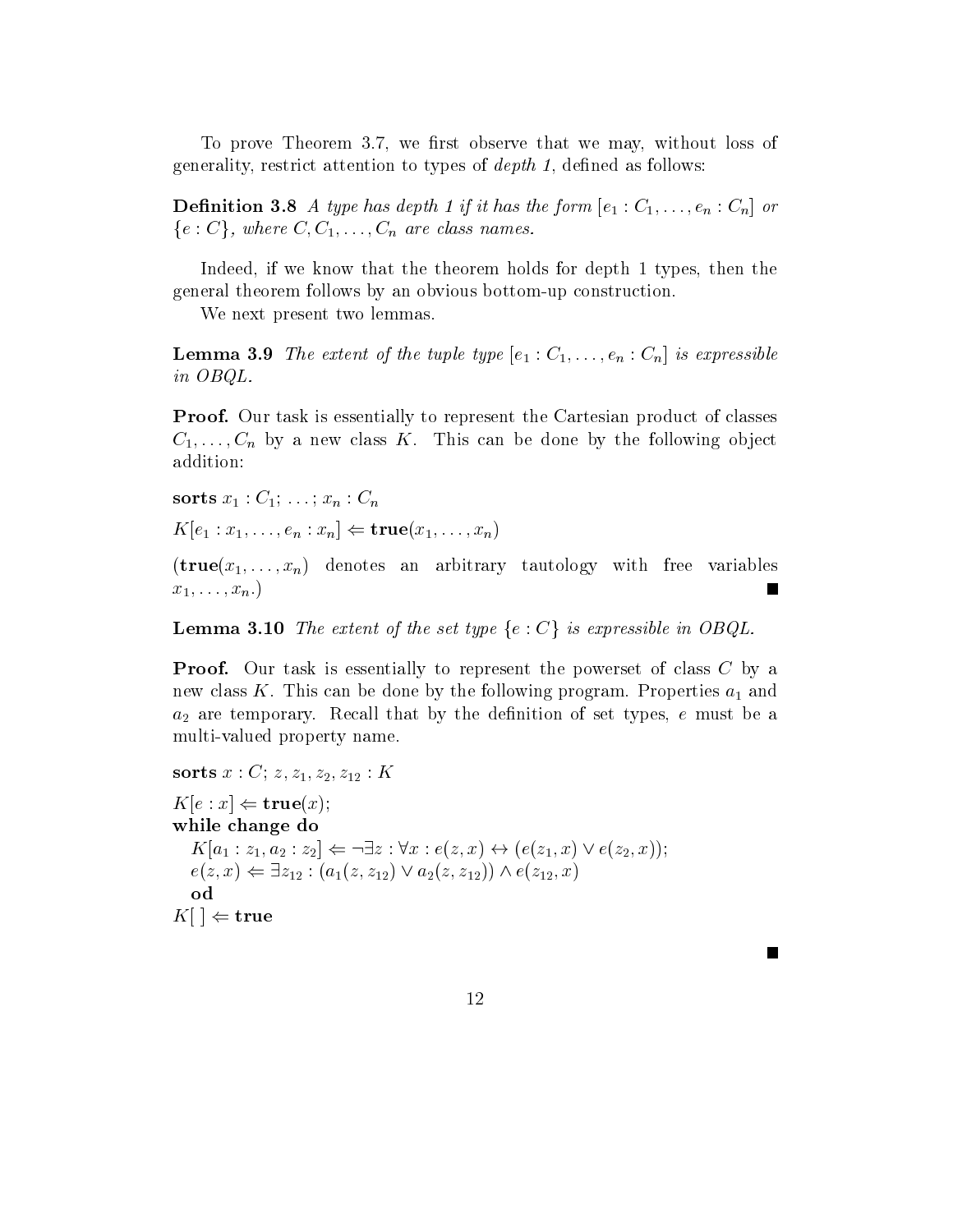in the above proof the powerset is constructed bottom-distribution is constructed bottomthe singletons and then taking pairs until all sets are represented. The final statement adds a representation for the empty set. The representation  $K$ thus obtained willcontain duplicates ie dierent K-objects representing the same set of C-S-piece **This is allowed by Theodores I** allowed by Denition and Denition **By Denition** to the subject of duplicates in detail in the next section.

We are now ready for

Proof of Theorem -- Let V be a generic computable complex value query of type  $S \to \tau$ , where  $\tau$  has depth 1. We have to show that V is expressible in OBQL. Let  $I$  be an instance over  $S$ .

Since  $V$  is computable, there is an effective algorithm that decides for each element of the extent of  $\tau$  whether it belongs to  $V(I)$ . Since V is generic, we can assume that this algorithm is implemented on an *input* order independent domain Turing machine  $(domTM)$ . The domTM model introduced in HS is well-computed for describing database computations and the computations are computations an domTM is like a normal Turing machine, but has extra capabilities. Apart from the letters of the finite alphabet, the tape can also contain objects. Hence, there is no need to encode objects as strings over the alphabet, as would be necessary if we would use a conventional Turing machine. The transition function of the machine can refer to the objects in a generic manner only, using two generic variables  $\eta$  and  $\kappa$  which can only distinguish whether two objects are equal or not. The machine has also a register.

Formally a domTM is a ve-tuple Q q- qa
 where Q is a nite set of states is the initial state and dependence and  $\eta$  is the acception of the initial state and accepting and state. The transition function  $\delta: Q \times \Sigma_1 \times \Sigma_2 \to Q \times \Sigma_2 \times \Sigma_2 \times \{L, R\}$ where  $\Sigma_1 = \Sigma \cup \{\eta\}$  and  $\Sigma_2 = \Sigma \cup \{\eta, \kappa\}$ , maps the current state, the current contents of the register and the contents of the current tape cell to a new state, a new contents of the register, a new contents of the current tape cell. and a movement on the tape. The following technical restrictions apply for transitions  $\delta(q, x, y) = (q', x', y', m)$ :  $y = \kappa$  only if  $x = \eta$ ;  $\eta \in \{x', y'\}$  only if  $\eta \in \{x, y\}$ ; and  $\kappa \in \{x', y'\}$  only if  $\kappa \in \{x, y\}$ . A transition is called *generic* if  $\eta \in \{x, y\}$ . A generic transition serves as a template for the infinite set of transitions formed by letting  $\eta$  (and  $\kappa$  if it occurs) range over (different) objects. Computations of a domTM are now defined in the obvious way.

The input-order independent domTM MV that computes <sup>V</sup> gets as input on its tape a description of an instance  $I$ , followed by a description of a value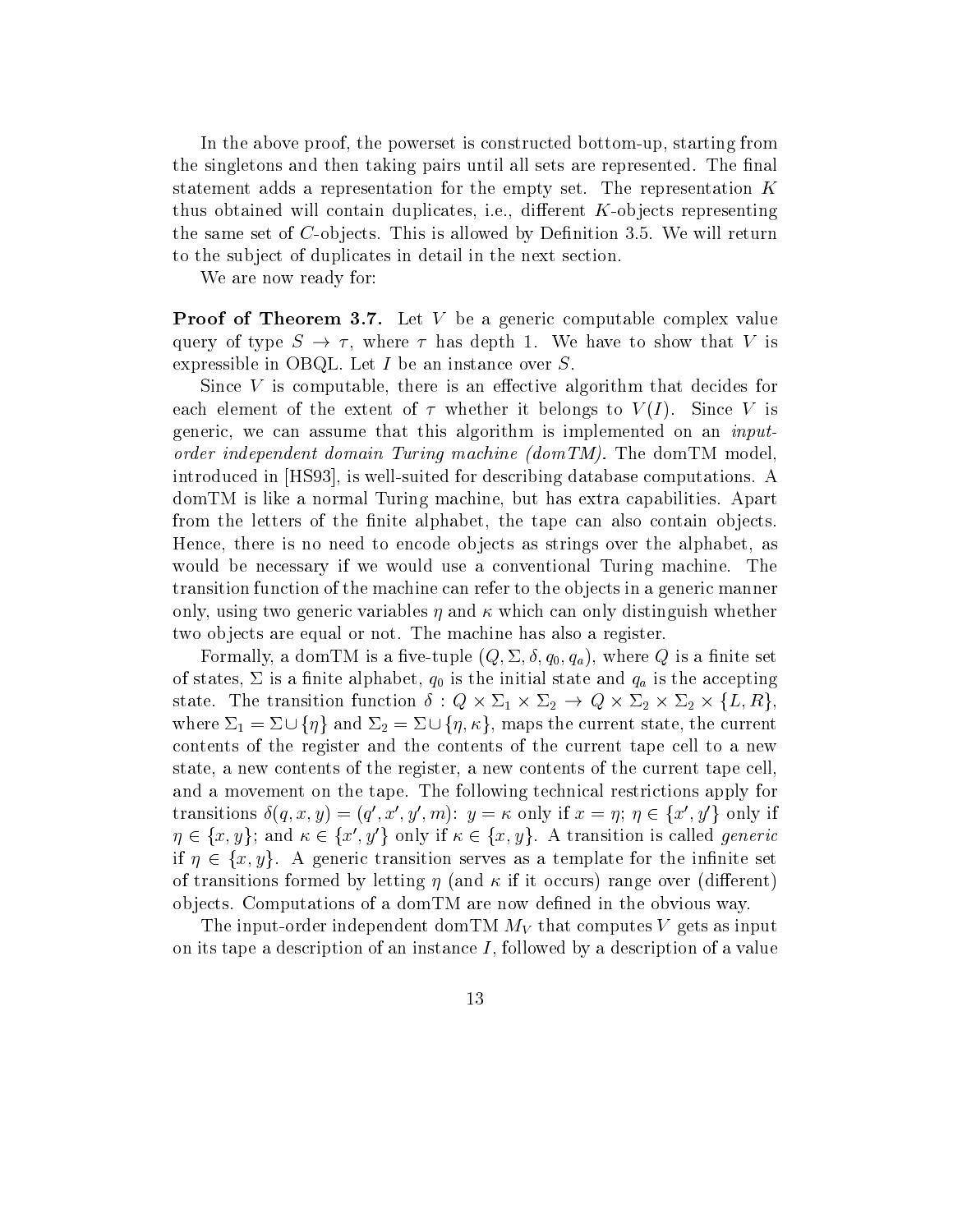v of type  $\tau$  over I. I is written on the tape as a string of objects and edges, listed in some arbitrary order. An object  $o$  of class C is written as  $oC$ . An edge from  $o$  to  $p$  with label  $e$  is written as  $oep$ . The value  $v$  is written as eo ---enon if is a tuple type or simply as a string of its elements if is a set type. Note that we assume that the finite alphabet of  $M_V$  includes the class and property names of the scheme S

We can construct an OBQL program  $P_V$  that expresses V as follows. On input I,  $P_V$  first creates a representation of the extent of  $\tau$  in a class K. Then, for each object o of class K, the computation of  $M_V$  on input I, v, where v is the complex value of type  $\tau$  represented by  $o$ , is simulated. If the computation is accepting, then  $o$  is marked with a label *accept*. Finally, for each accepted  $\Lambda$ -object  $o$ , an object  $o$  of another class  $\Lambda$  is created and the necessary property edges are brought over so that o represents the same value (of type  $\tau$ ) as o. As a result, class K' represents the collection  $V(I)$ , as desired

The first part of program  $P_V$ , expressing the extent of  $\tau$ , was already shown in Lemma . It is a set to the set type type to the continue to the set that is a set of the set of the s The final part, the creation of class  $K'$ , is a straightforward application of object addition and property addition. Hence, we will focus on the middle and most important part, the simulation of  $M_V$ . The techniques used thereto are inspired by techniques used in earlier completeness proofs AV CH HS93. In order not to loose focus, in the following exposition we will often refer to the Appendix of this paper for the precise implementation details of the simulation. The reader interested in concrete examples of programs written in OBQL is encouraged to examine this Appendix

To simulate  $M_V$  on input I, v, we must create a tape on which I and v are listed. The nodes and edges of I and, if  $\tau$  is a set type, the elements of  $v$ , can be listed in an arbitrary order. However, it is impossible in OBQL to choose one such order. Therefore, all possible orderings must be generated and a simulation will be run for each of them. So, for each class  $C$ , a class Lists Containing all possible lists of all possible lists of all  $\alpha$ following procedure which is similar in spirit to the powerset construction of Lemma List ob jects have the standard single-valued properties head value tailly multi-tail multi-multi-property multi-stracted property contains used to keep them the contains o of the generation

sorts  $x, y : C; z, z_1, z_2 : List_C$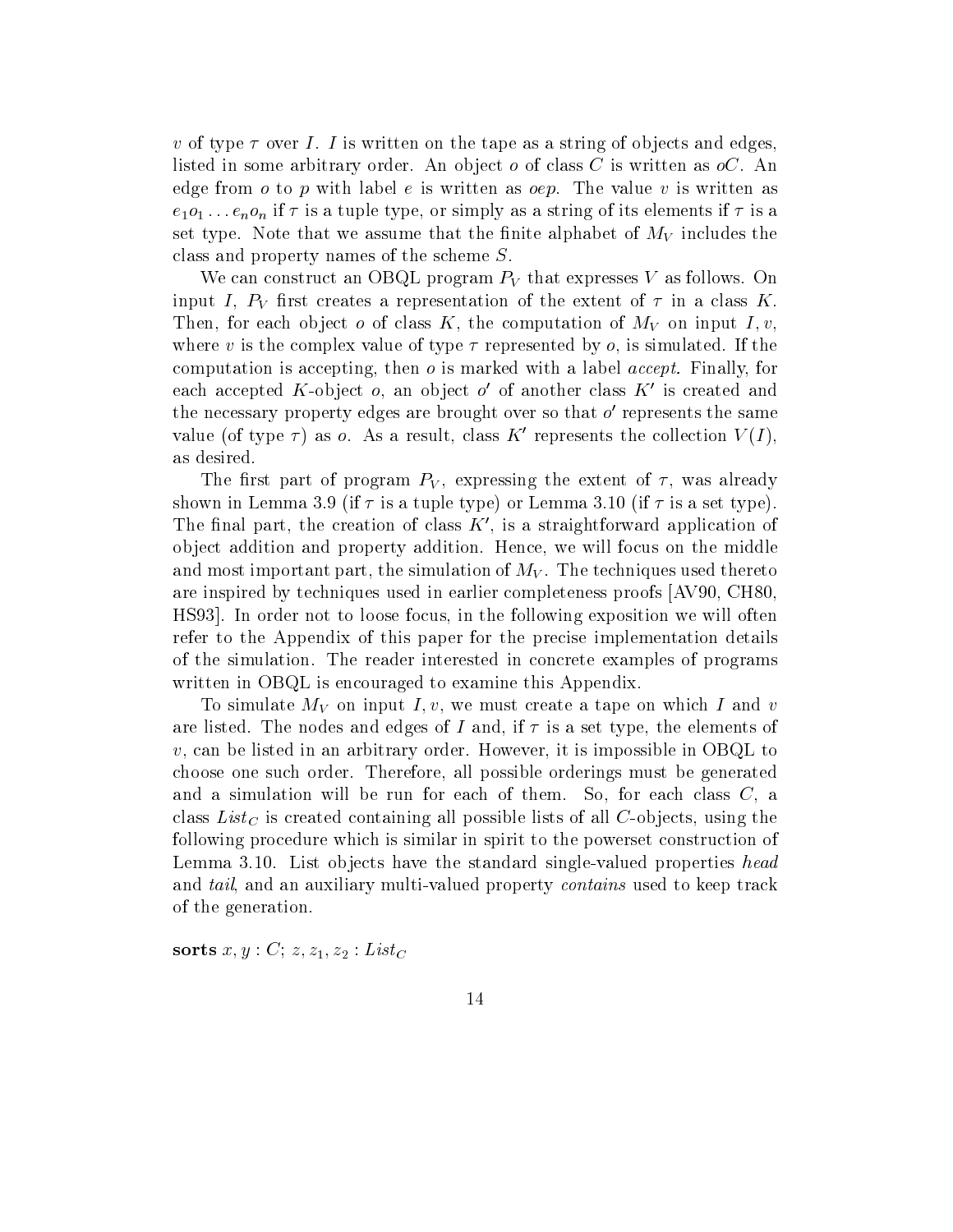$List_C\, \mid \ \Leftarrow \mathbf{true};$  $List_C|head:x, contains:y, tail: z| \Leftarrow y=x;$ while change do  $List_C|head:x, tail:z_1, contains:y|\Leftarrow y=x \wedge$  $\neg contains(z_1, x) \land \neg \exists z_2 : head(z_2, x) \land tail(z_2, z_1)$  $contains(z_2, x) \leftarrow \exists z_1 : tail(z_2, z_1) \wedge contains(z_1, x)$  $Order_C(z_1, z_1) \leftarrow \neg \exists z_2 : tail(z_2, z_1)$ 

The last statement marks those lists that contain all C-objects and which can thus be viewed as an ordering of the class C with a loop-edge labeled Order <sup>C</sup>

We also have to order the edges of input instance  $I$ . Once this is done, we can deduce the orderings of the whole instance as aggregates of the orderings of the individual classes and properties. This leads to a class  $Order$  holding an object for each possible ordering of the inputs instance. The implementation details of the ordering of the edges and the construction of the class Order are given in Appendix A

The two-class tape of MV will be simulated by the class Tape of MV will be simulated by the class Tape of Tape Every Tape-ob ject simulates a tape cell and has a single-valued property *left*, pointing to its left neighbor cell. Of course, at any instant of time,  $Tape$ contains only a finite number of cells, but can grow as needed during the computation. Tape is initialized to a single cell as follows:

$$
Tape[ ] \Leftarrow \textbf{true}.
$$

Tape cells can contain objects in the input instance  $I$  as well as letters from the finite alphabet. Therefore, to represent the possible tape symbols in a uniform way, we populate a "generic" class of  $Symbol$  objects. For each class name C of S, we create a Symbol object for each object of class C in the input instance  $I$  as follows:

sorts  $x : C$ ;  $z : Symbol$  $Symboll$  is  $x \geq \mathbf{true}(x)$ 

Moreover, we create a *Symbol* object for each alphabet letter  $\ell$  as follows:

 $\mathbf{S}$ ortus  $\iota$ ,  $\iota$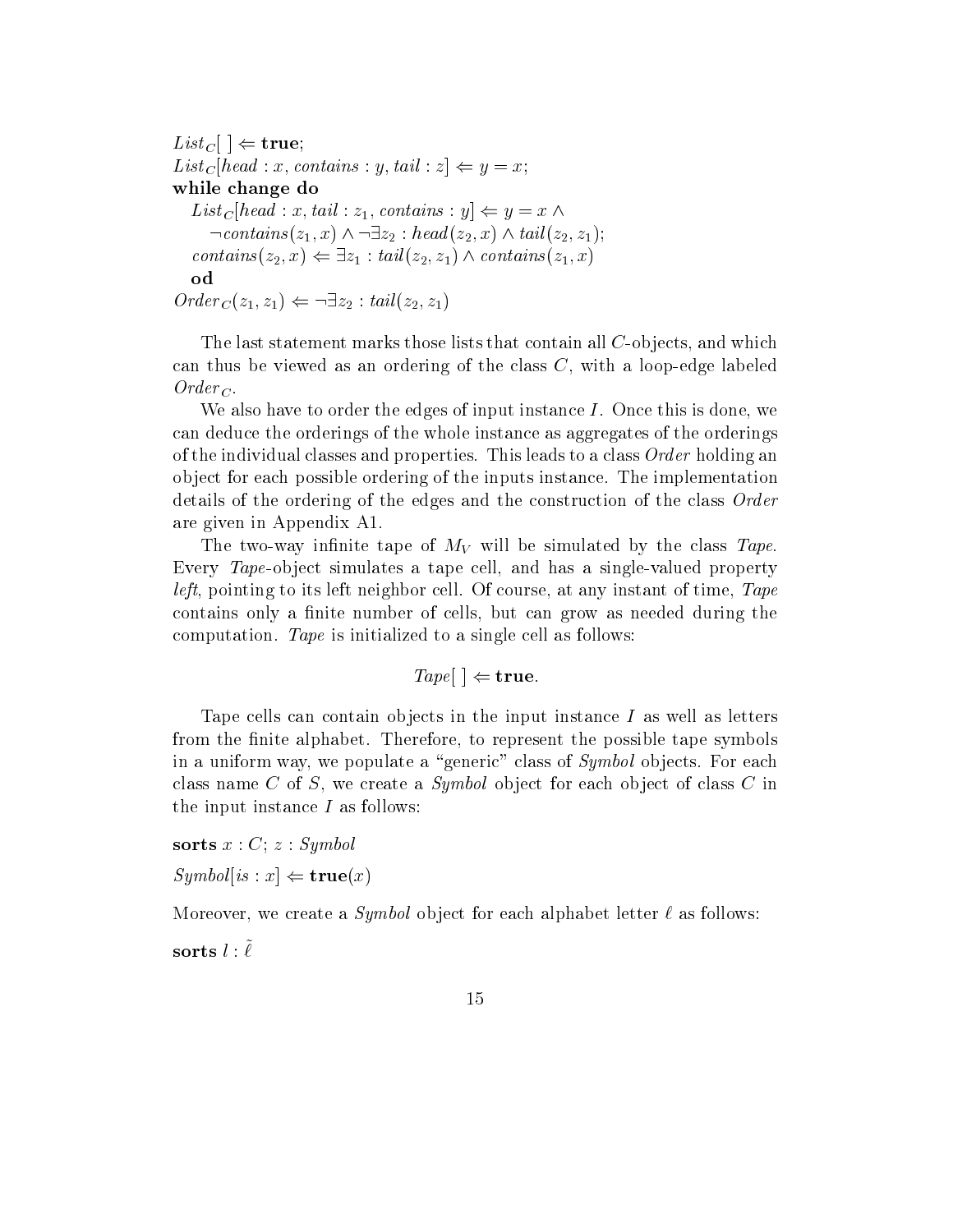$\ell$   $\vert \ell \rangle$  true;  $Symboll$  is  $: l \Leftrightarrow \textbf{true}(l)$ 

In order to be able to distinguish easily between Symbol objects representing input objects and  $Symbol$  objects representing alphabet letters, we mark the former using for each class name  $C$  of  $S$  the following edge addition:

sorts  $z : Symbol; x : C$  $object(z, z) \Leftarrow \exists x : is(z, x)$ 

(Note that this construction of the class  $Symbol$  illustrates how variant types, also known as *union types*, can be represented using  $OBQL$ .)

The actual contents of the tape cells are represented by the class *Content*, valued properties labeled properties labeled cell and contains Every Content Content Content - Content - Content object represents a pair  $\lceil cell : t, contains : x \rceil$ , meaning that cell t contains x. Here t is a Tape-ob ject and <sup>x</sup> is a Symbol ob ject Since a simulation of MV is to be performed for every ordering of I and every value  $v$ , every *Content*ob ject has two more properties named order and val The order -edge points to the Order - of the value the value of  $\Delta$ -points to the K-C-points to the K-C-points the K-C-points the K-Cvalue

The construction of the initial configuration of the tape, containing the input  $(I, v)$  for each simulation is shown in detail in Appendix A2.

Before we are ready to start the simulation of the domTM computations on the input tapes just prepared, we need to initialize some bookkeeping information. Each computation step will be "timestamped" using a class Clock organized as an ever-growing stack All Content ob jects that represent the input configuration of the tape are linked to time zero. We also need a class *Status* with properties *order*, *val*, *state*, *register*, *cell*, and *time*, with the obvious semantics, to keep track of the status of the different computations at each step

The simulation of the actual domTM transitions now happens in one big while-loop At the beginning of each iteration the computations that are still active are marked with their state information. Next, the computations that come to an end are marked. After that, a new *Clock* object is created, provided there are still active computations left. The loop body is completed with a number of statements performing the actual configuration changes for each of the state triples on which the dom $TM$  transition function is defined. All the implementation details are provided in Appendix A3.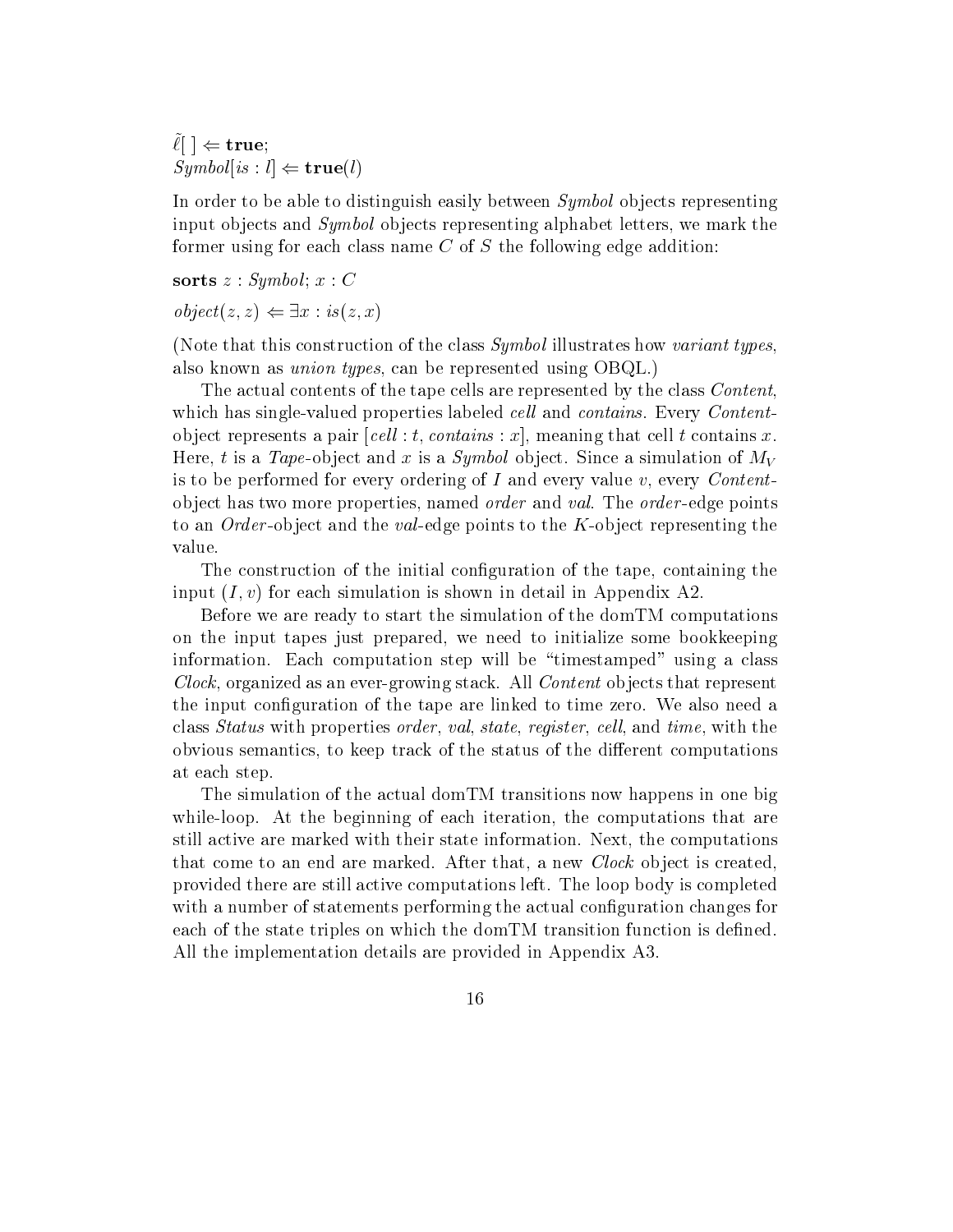This concludes the proof of Theorem 3.7.

# Duplicate-free representations

In this section, we complement the completeness property of OBQL established in the previous section with a result showing that OBQL is no longer complete if duplicate-free representations are required

Г

Let  $\tau$  be a complex value type. Under a class assignment  $\alpha$  with  $\alpha(\tau) = C$ , objects of class C in a given instance represent values of type  $\tau$ . If two objects represent the same value, they are called *duplicates with respect to*  Denition allows duplicates however duplicate-free representations are often useful as argued in the Introduction and further illustrated by the following example

Consider a scheme containing class names *Student* and *Course*, with an edge from Studentto Course labeled by the multi-valued property name takes. In an instance over this scheme, there will be objects labeled Student, i.e., students, and objects labeled *Course*, i.e., courses. Each student is connected to the courses he takes by edges labeled takes. Hence, the class Student represents the collection  $V$  of the sets of all courses taken by some student However this representation isnot duplicate-free since dierent students might well take exactly the same courses

Of course, we do not want to disallow duplicates in this situation. Nevertheless, it might be desirable to also have a representation of  $V$  which is duplicate-free Assume we have such an additional class Set with in the scheme an edge from Set to Course labeled contains. In the instance, each Set - ob ject is different of the containing of an approached via contains of a contact of a course of a set in V. Furthermore, class Set does not contain duplicate objects w.r.t. {*contains* :  $Course$ }. We can then derive a new single-valued property of students, named *takes\_set*, by the following edge addition operation:

sorts  $s : Student; z : Set; c : Course$  $takes\_set(s, z) \Leftrightarrow \forall c : takes(s, c) \leftrightarrow contains(z, c).$ 

After this operation each student is linked to the unique Set -ob ject representing the set of courses which that student takes Queries concerning the equality of sets of courses can now be answered very efficiently. To test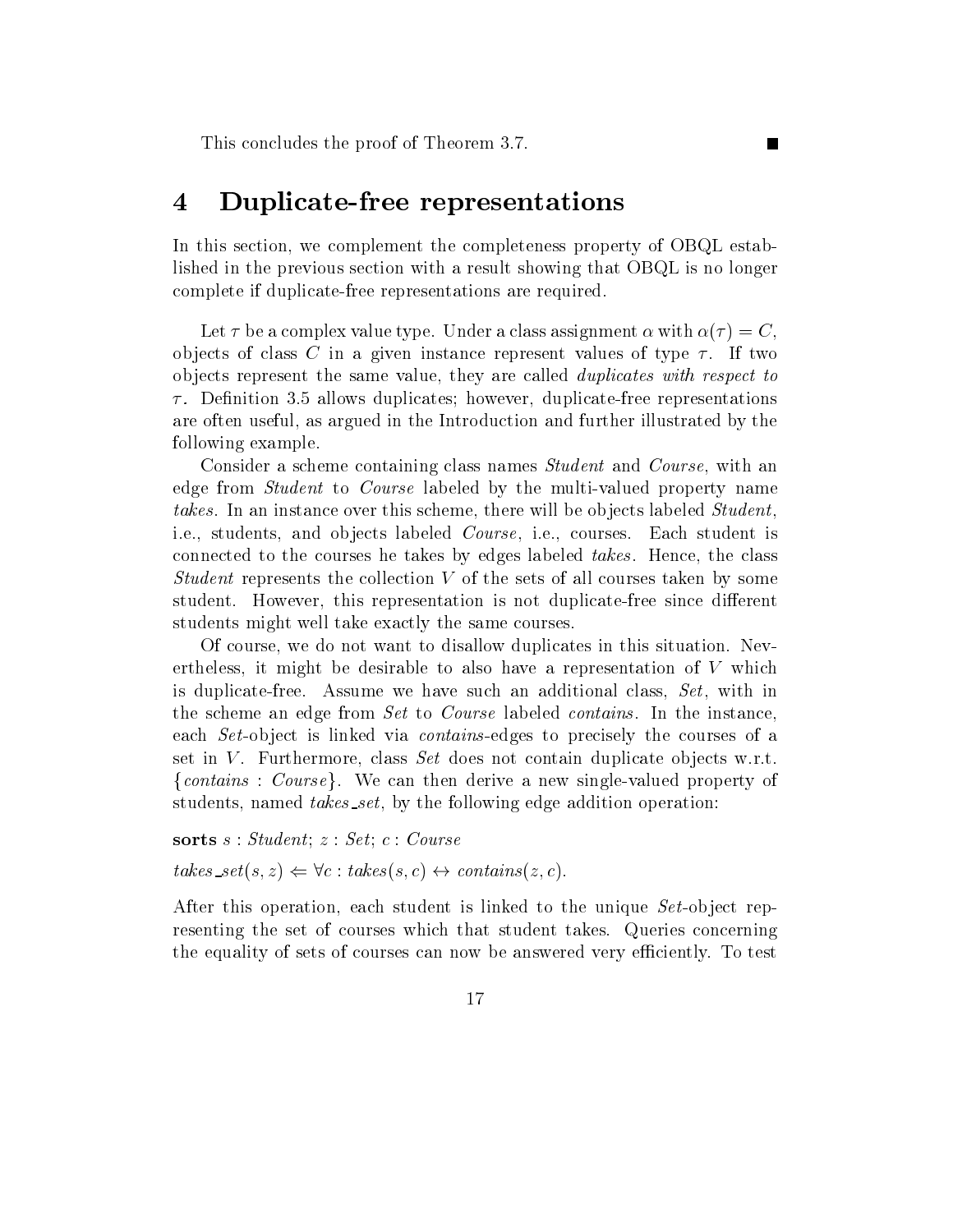whether students take exactly the same courses, it suffices to check whether they are linked to the same Set - and the same Set - and the same Set - and the same Set - and the same Set -

The preceding discussions motivates the following question: is it possible to produce this duplicate-free class Set by means of an OBQL program More formally is the complex value query mapping a given student-course database to the complex value collection of type  $\{contains: Course\}$  consisting of the sets of all courses taken by some student, expressible in  $O B Q L$ without duplicates? We will prove in the following that the answer is negative. This will also show that our proof of Theorem 3.7, which relies on the allowance of duplicates if set values are involved cannot be improved in this respect

Actually, we will prove that even a much simpler complex value query is already inexpressible without duplicates. Let S be a scheme and  $C$  a class name in S. Let e be a multi-valued property name. For a fixed  $m \geq 2$ , the m-combinations query of type  $S \to \{e : C\}$  maps a given instance I over S to the subset of the powerset of class  $C$  in  $I$  consisting of all sets of cardinality  $m$ .

The proof will exploit the observation made at the end of Section 2 that every OBQL program can be simulated by another program operating under the weak semantics for object creation. Hence, without loss of generality. we will assume weak semantics for object creation for the remainder of this section. Unlike as we did in Section 2, we will no longer explicitly indicate weak object creation with  $\Leftarrow_{\text{weak}}$ .

This assumption allows us to associate untyped, nested tuple values to created objects. More concretely, let P be an OBQL program, let I be an instance to which  $P$  is applied, and let  $J$  be the result of this application. We associate to each object  $o \in J$  a value  $val(o)$  in an inductive manner, as follows

## Definition 4.1

- $\bullet$  If o is in 1, then valle)  $:= o$ .
- $\bullet$  If  $o$  is not in 1, then  $o$  must have been created during the application of P on I - by an object creation operation of the form

$$
K[e_1:x_1,\ldots,e_n:x_n] \Leftarrow \Phi(x_1,\ldots,x_n)
$$

on the state in the state of a tuple of a tuple of a tuple of a tuple of a tuple of a tuple of a tuple of a tu e dene valore valore valore valore valore valore valore valore valore valore valore valore valore valore valor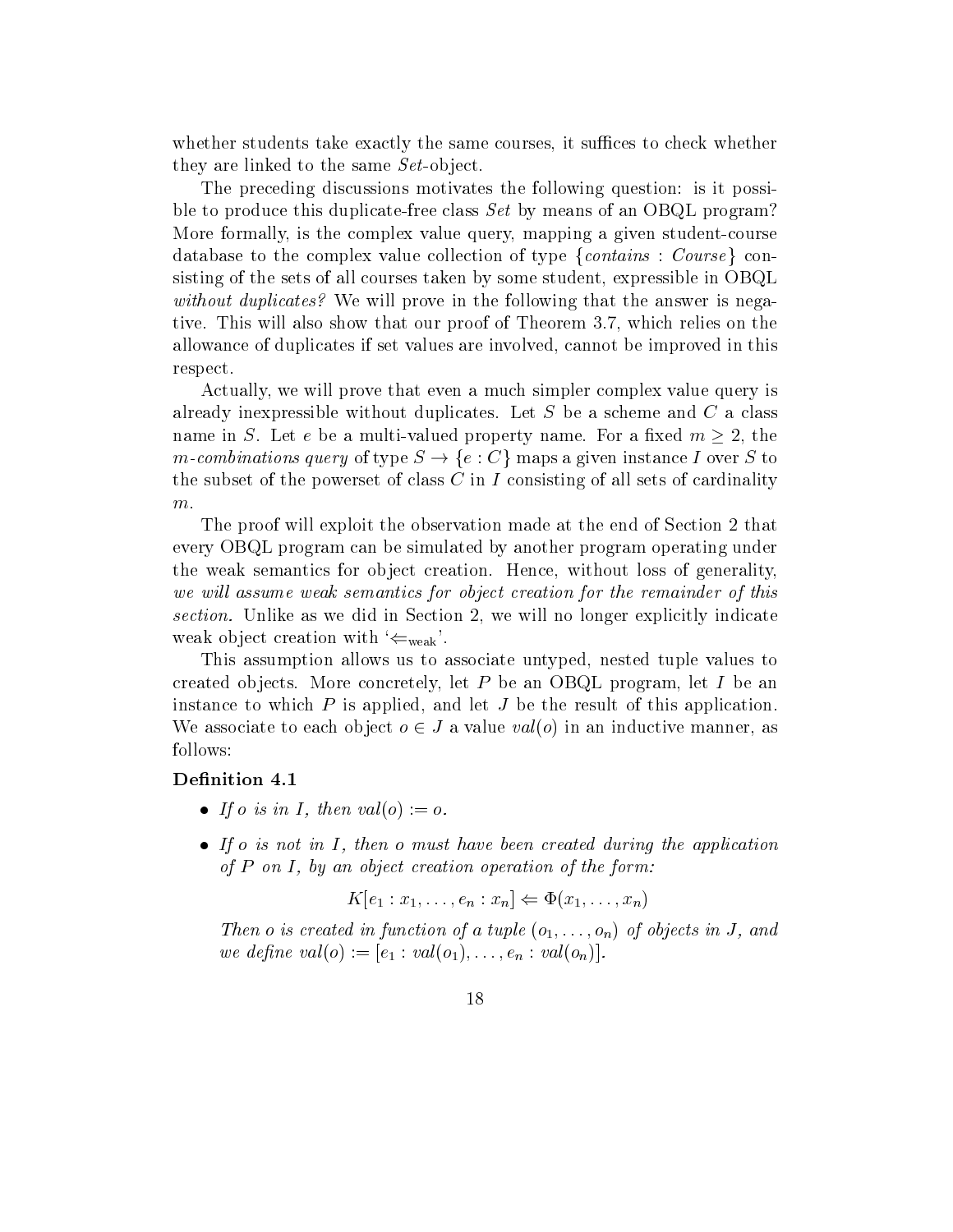The following important property follows readily from the weak semantics for object creation:

Lemma - Two dierent objects in the same class have a dierent associ ated value

In the sequel, it will be convenient to identify an object  $\sigma$  in  $J$  with the pair  $[B, val(o)]$ , where B is the name of the class of o. (Interestingly, this identication is analogous to logic programming-based approaches to ob ject creation [KW93]. We will illustrate this analogy further in Section  $6.2$ .)

A permutation of the objects of an instance  $I$  can be canonically extended to a permutation of the complex values over  $I$ . With  $I$  and  $J$  as above, the identification just made then allows us to observe that  $OBQL$  is  $BP$ -bounded in the sense of  $\mathbb{R}^n$  in the sense of  $\mathbb{R}^n$  in the sense of  $\mathbb{R}^n$  in the sense of  $\mathbb{R}^n$ 

Lemma - If f is an automorphism of I - then f is also an automorphism of  $J$ .

The proof proceeds by a straightforward induction and is left to the reader. We are now ready for

Theorem - The mcombinations query is not expressible in OBQL with out duplicates

Proof- Let S be the scheme consisting of one single class name C and no edges. Setting  $n := m + 2$ , let  $I_n$  be the instance over S with objects -indicated nodes and in its analysis and its analysis and its consequence  $\mathbf{u}$  and  $\mathbf{v}$ every permutation  $\{1,\ldots,n\}$  is an automorphism of  $I_n$ .

For the sake of contradiction, suppose there is an OBQL program  $P$ expressions query some modern component some component of some component and some component and component and  $i = h$ the collection of m-combinations over  $\{1,\ldots,n\}$ . For each  $o \in K_n$ , there are exactly m edges labeled e leaving o, arriving in objects of  $I_n$ . We will denote the set of these m objects by  $set(o)$ . The set of all objects (of  $I_n$ ) appearing in  $val(o)$  is denoted by  $base(o)$ .

We next observe that for any object o in  $K_n$ , the permutations of  $I_n$ leaving  $set(o)$  invariant are precisely those leaving  $val(o)$  invariant. Indeed, assume f is a permutation of  $I_n$  such that  $f(set(o)) = set(o)$ . Since f is an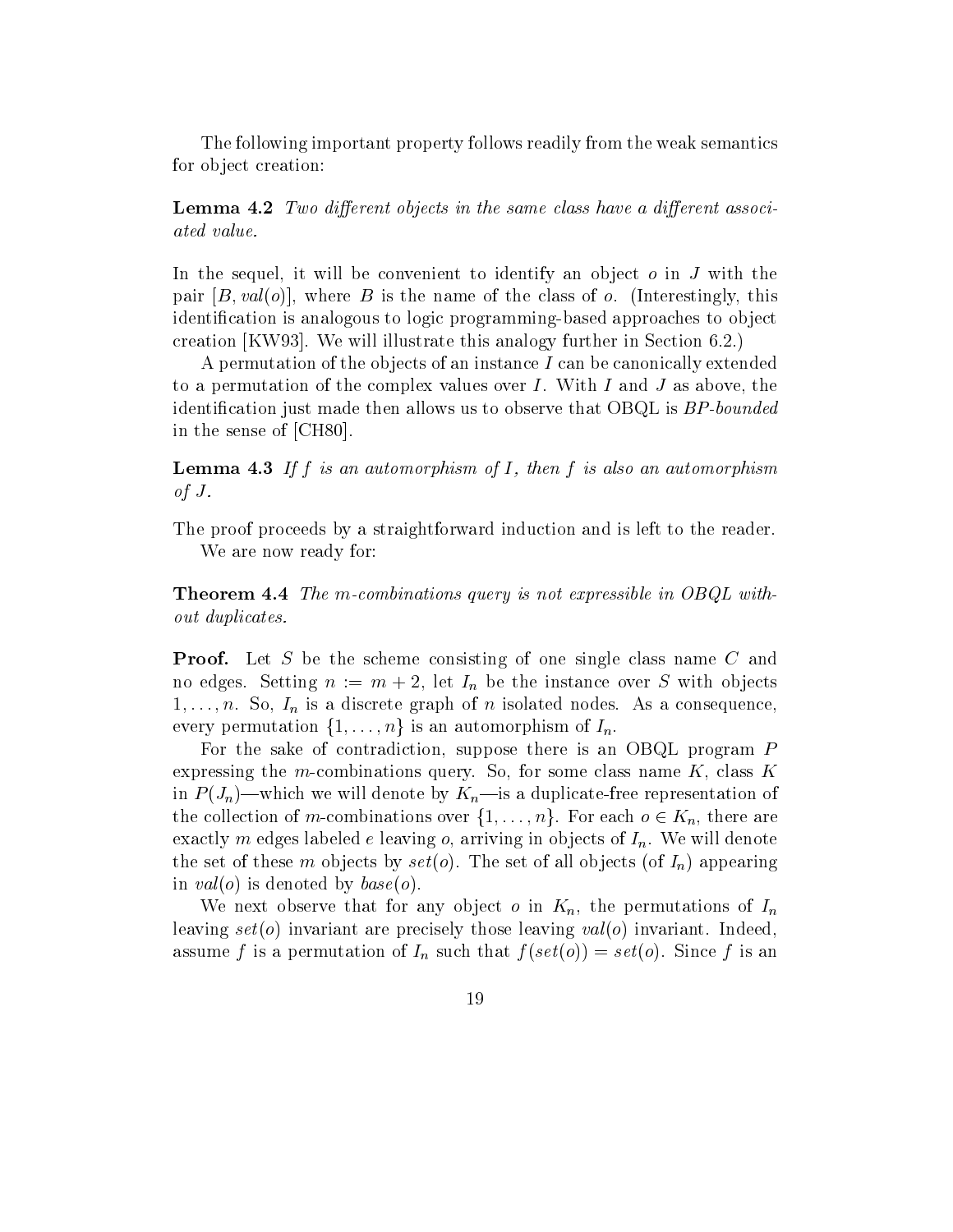automorphism of  $I_n$ , f is also an automorphism of  $J_n$ , by Lemma 4.3. Hence,  $f(o)$  is an object in  $K_n$  with  $set(f(o)) = f(set(o))$ . But  $f(set(o)) = set(o)$ , so, since  $K_n$  does not contain duplicates,  $f(o) = o$ . By the identification  $o =$  $[K, val(o)],$  we thus conclude that  $f(val(o)) = val(o)$ . Conversely, assume f is a permutation of  $I_n$  such that  $f(val(o)) = val(o)$ . But then  $f(o) = o$  and, since again f is an automorphism of  $J_n$ ,  $f(set(o)) = set(f(o)) = set(o)$ .

On the other hand, the permutations leaving  $val(o)$  invariant are clearly those that are the identity on  $base(o)$ . As a result, the permutations that are the identity on  $base(o)$  are precisely those leaving  $set(o)$  invariant. The number of the former is  $(n - b)! = (m + 2 - b)!$ , where b is the cardinality of base(o), while the number of the latter is  $(n - m)!m! = 2m!$ . We thus have  $(m + 2 - b)! = 2m!$  and distinguish between the following cases:

- If  $b \geq 2$  then  $m + 2 b \leq m$  and thus  $(m + 2 b)! \leq m! < 2m!$  which is false
- If  $b = 1$  then  $m + 2 b = m + 1$  and thus  $(m + 1)! = 2m!$  or  $m = 1$ which is false
- If  $b = 0$  then  $m + 2 b = m + 2$  and thus  $(m + 2)! = 2m!$  or  $(m + 1)$ m " which is only possible if m which is false if m which is false if  $\mathbf{w}$

 $\overline{\phantom{a}}$ 

We have thus arrived at the desired contradiction.

It now follows that the student-courses query which we originally considered, is not expressible in OBQL without duplicates either. For, if it were, then the m-combinations query would be expressible without duplicates as well, contradicting the above theorem. To see the latter claim, consider the simple manager and in the simple manager of the simple state of the simple state of the simple state of the simple state of the simple state of the simple state of the simple state of the simple state of the simple state o

$$
K[e:x_1,\ldots,e:x_m]\Leftarrow \bigwedge_{1\leq i
$$

where variables  $x_i$  are variables of sort C. This operation expresses the m-combinations query with duplicates namely matrix  $\mathbf{r}$  duplicates per m-combinations per m-combinations per m-combinations per m-combinations per m-combinations per m-combinations  $\mathbf{r}$ combination Since we can view the C-ob jects as courses and the K-ob jects as students, the ability to create a unique object for each set of all courses taken by some student would allow us to represent the m-combinations without duplicates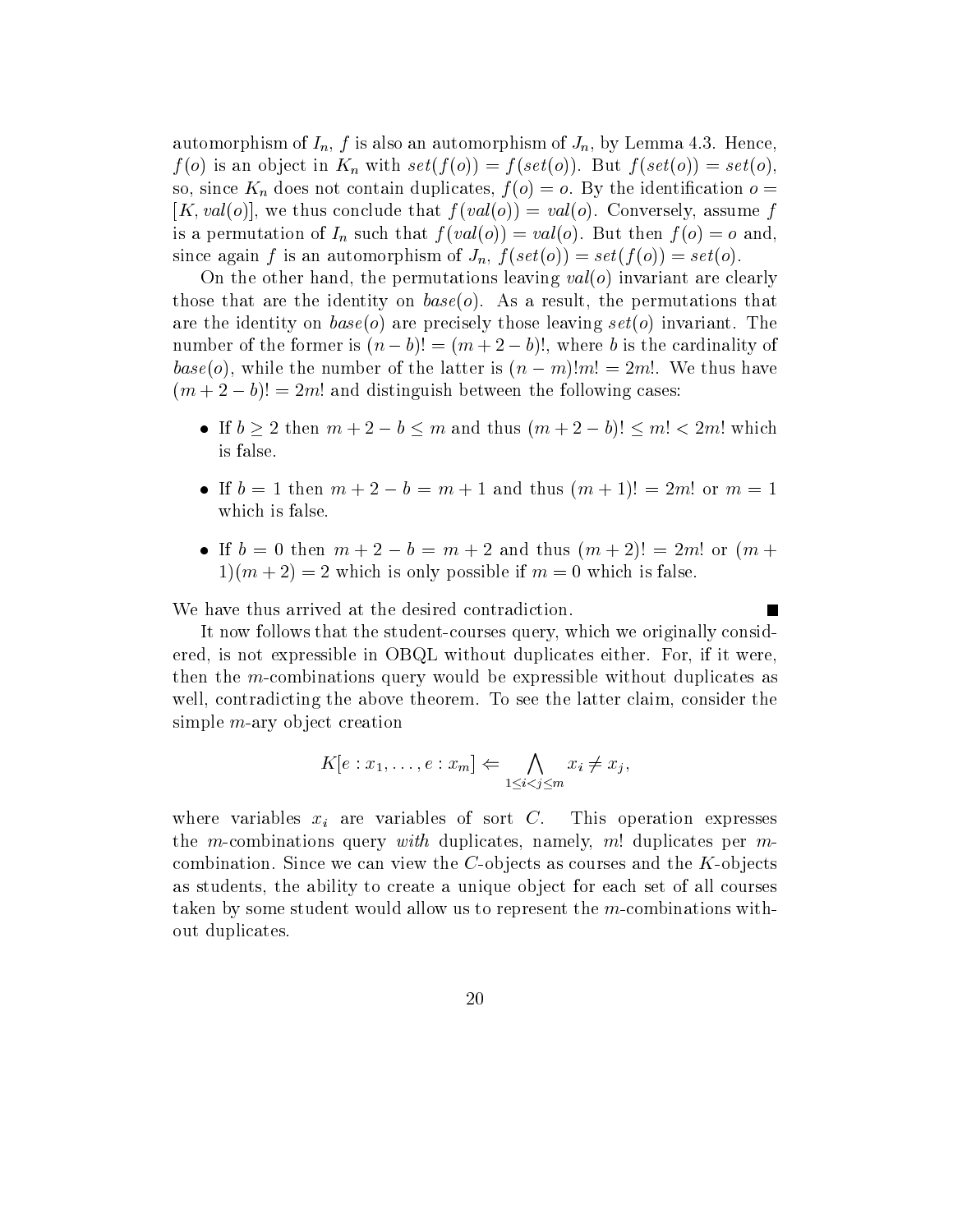#### $\overline{5}$ The abstraction operation

Knowing from the previous section that certain complex value queries are not expressible in OBQL without duplicates in the present section we investigate means to extend OBQL so that the problem goes away.

The two examples we gave in the previous section#the student-courses query and the m-combinations are query are complexed value query are complex value  $\sim$ type is a set type of depth Actually the duplicate-free representation problem does not exist for *tuple* types of depth one. Indeed, it is easy to express the extent of a depth 1 tuple type without duplicates, as shown in Lemma  $3.9$ , so that the proof of Theorem  $3.7$ , specialized to complex value queries resulting in depth 1 tuples, yields expressibility without duplicates. Furthermore, suppose we would define an extension of OBQL for which a duplication of the version of the states of the complex value of the complex value of the states of the complex value of the complex value of the complex value of the complex value of the complex value of the complex value whose result type is a set type is a set type of depth  $\mathbb{R}^n$ construction this result would generalize to types of higher depth

Hence, the "duplicate elimination" problem exists only for collections of depth 1 set values. There are at least two natural approaches to extending  $O$ BQL to deal with this problem. A first approach, pursuing an analogy with the tuple case for which we just observed that the problem does not exist, is to add an operation for expressing the extent of a  $(\text{depth } 1)$  set type without duplicates. We will call this operation the *powerset* operation. A second approach inspired by the fact that OBQL is already able to express all reasonable complex value queries with duplicates is to add an operation for producing a duplicate-free representation from another not necessarily duplication and a proportion will call the called this operation the abstraction that is abstraction of the abstraction of the abstraction of the abstraction of the abstraction of the abstraction of the abstraction of the operation We will now develop these two approaches in more detail

Let S be a scheme, C a class name in S, and I an instance over S. We define:

— <del>the powerset of powerset operation</del>

powerset  $K\{e : C\}$ 

applied to I results in the addition-to-in-to-in-to-in-to-in-to-in-to-in-to-in-to-in-to-in-to-in-to-in-to-in-to-in-to-in-to-in-to-in-to-in-to-in-to-in-to-in-to-in-to-in-to-in-to-in-to-in-to-in-to-in-to-in-to-in-to-in-to-in object o with label K together with edges  $(o, e, o')$  to all  $o' \in Z$ .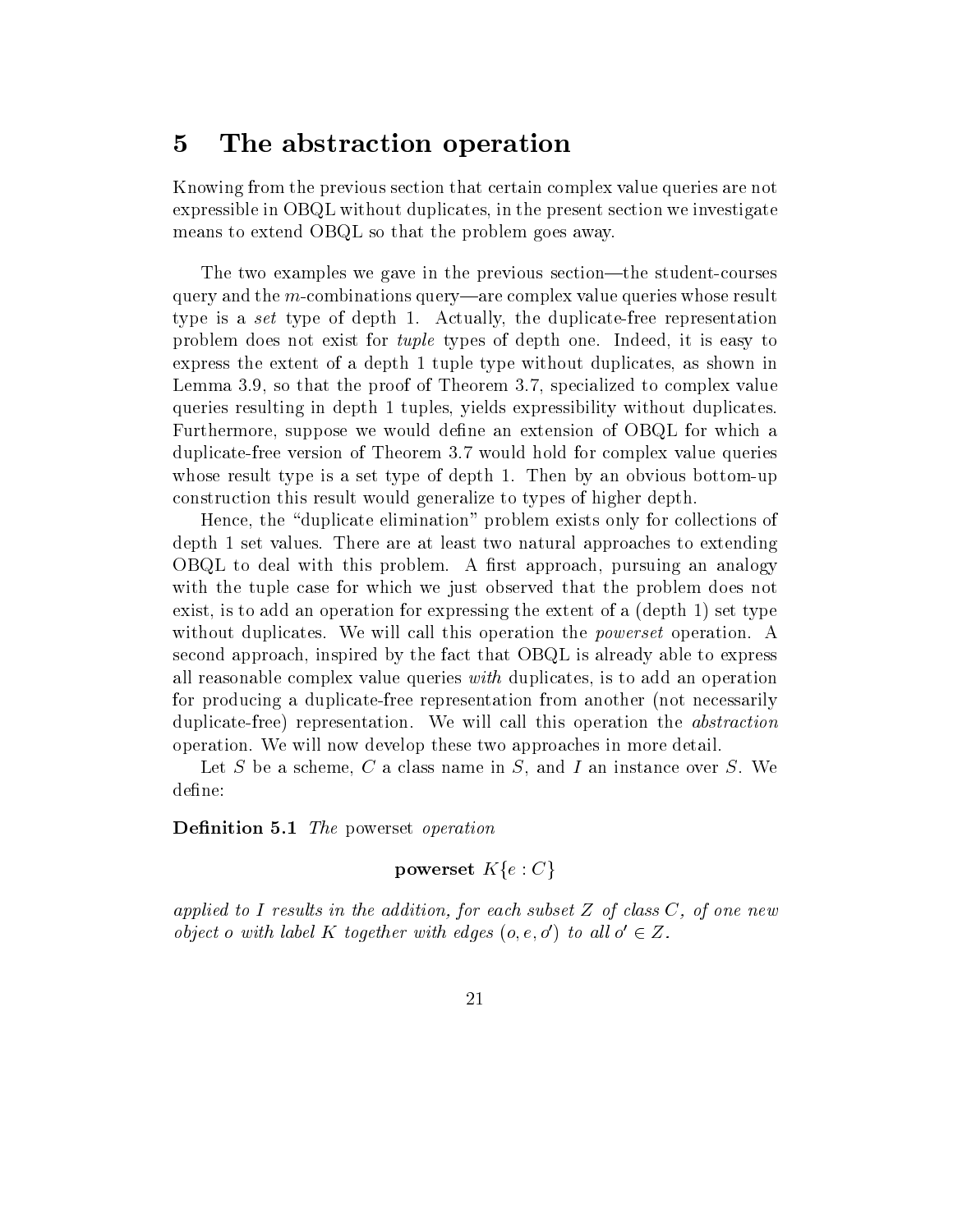Now assume furthermore that C a B is a multi-valued edge in S For simplicity, we assume that there is only one edge labeled  $a$  leaving  $C$  in the scheme. The relation "... and ... are duplicates w.r.t.  $\{a : B\}$ " is an equivalence relation which induces a partition in equivalence classes on the objects in class  $C$  of  $I$ . We call these the *equivalence classes with respect to*  ${a : B}.$  We then define:

Denition - The abstraction operation

$$
abstr K[b] \Leftarrow C/a
$$

applied to I results in the addition, for each equivalence class Z w.r.t.  $\{a : B\},\$ of one new object o with label K together with edges  $(o, b, o')$  to all  $o' \in Z$ .

We can now extend OBQL by allowing powerset operations as basic statements in the language, besides object creation and edge addition. The thus extended language will be called  $O B Q L + powerset$ . Similarly, we obtain the language  $\text{OBQL} + \text{abstr}$ .

as an example the student-courses of the student-courses with the student-course of the course of the course o plicates in  $OBQL + powerset$  as follows.

sorts  $k : K$ ;  $s : Student$ ;  $c : Course$ ;  $z : Set$ 

powerset  $K\{e: Course\}$ ;  $Set|a:k| \Leftarrow \exists s : \forall c : takes(s,c) \leftrightarrow e(k,c);$  $contains(z, c) \Leftarrow \exists k : a(z, k) \wedge e(k, c)$ 

as another examples the m-combinations query can be expressed without with duplicates in  $OBQL + abstr$  as follows.

$$
K'[a:x_1,\ldots,a:x_m] \Leftarrow \Lambda_{1\leq i  
abstr  $K[e] \Leftarrow K'/a$
$$

From the two above examples and the inexpressibility results of the previous section, we immediately obtain:

Proposition - The languages OBQL"powerset and OBQL"abstr are strictly more expressive than OBQL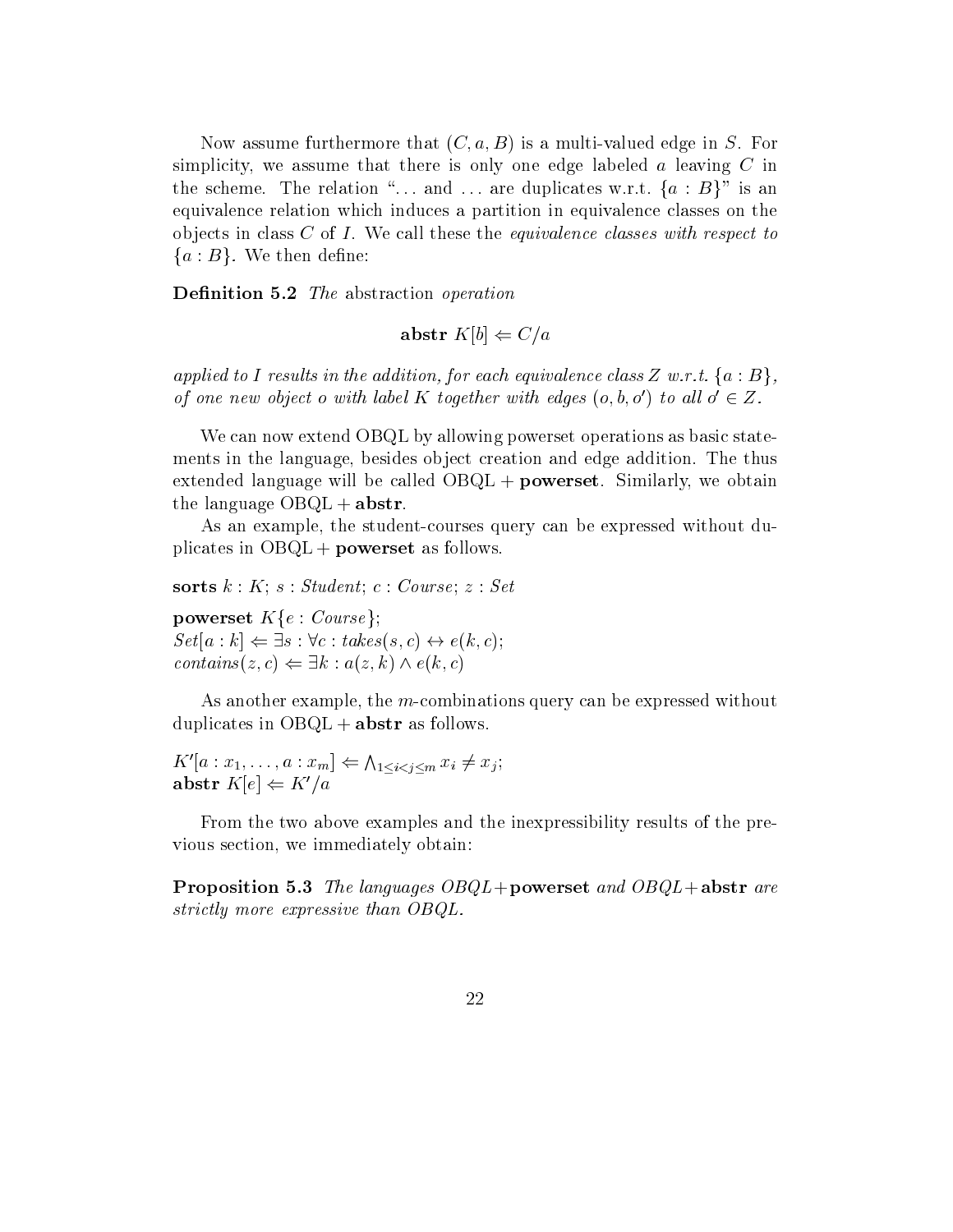As already implicitly suggested in the preceding discussion the expressive power of duplicate elimination as provided by the abstraction operation equals precisely the expressive power of duplicate-free powerset construction Before we prove this formally, we introduce a technique and a lemma which will be used in the proof and which seem sufficiently interesting in their own right to explain them independently

Recall from Section 2 that objects and edges with "auxiliary" labels are only temporary and are omitted from the end result of an application of a program to an instance. However, it is often convenient to be able to ignore certain temporary objects not only at the end, but also during the computation. More specifically, let  $T$  be an auxiliary class name, and let  $\Phi(t)$  be a formula determining which objects of class T are no longer needed  $(t$  is a variable of sort T). We mark these objects by attaching to them a loop-edge labeled old using the edge addition

$$
old(t, t) \Leftarrow \Phi(t).
$$

The thus marked objects can then be ignored by using formulas of the form  $\neg old(t, t) \wedge \Phi'(t, \ldots)$ . (This technique has been previously used in the literature Avenue Avenue and Avenue Avenue Avenue Avenue Avenue Avenue Avenue Avenue Avenue Avenue Avenue Avenue Av

The abstraction operation as defined above works on all the objects of a class  $C$ . It is often convenient however to work only on a subset of the class, determined by some formula  $\Phi(x)$ , with x a variable of sort C. We will write this generalized version of the abstraction operation which we will call the qualifying version, as

$$
abstr K[b] \Leftarrow C/a \mid \Phi.
$$

Qualifying abstraction is a useful shorthand but does not increase the expressive power, as is shown next:

Lemma - OBQL " abstr is equivalent to OBQL " qualifying abstr

 $\mathcal P$  is a proof-dimension-dimension-dimensional program in  $\mathcal P$  absorption  $\mathcal P$  absorption in equivalent program in  $\mathcal P$ in  $OBQL + abstr$  can be obtained by replacing each statement of the form

$$
\mathbf{abstr}\;K[b]\Leftarrow C/a\mid\Phi
$$

with the following statements.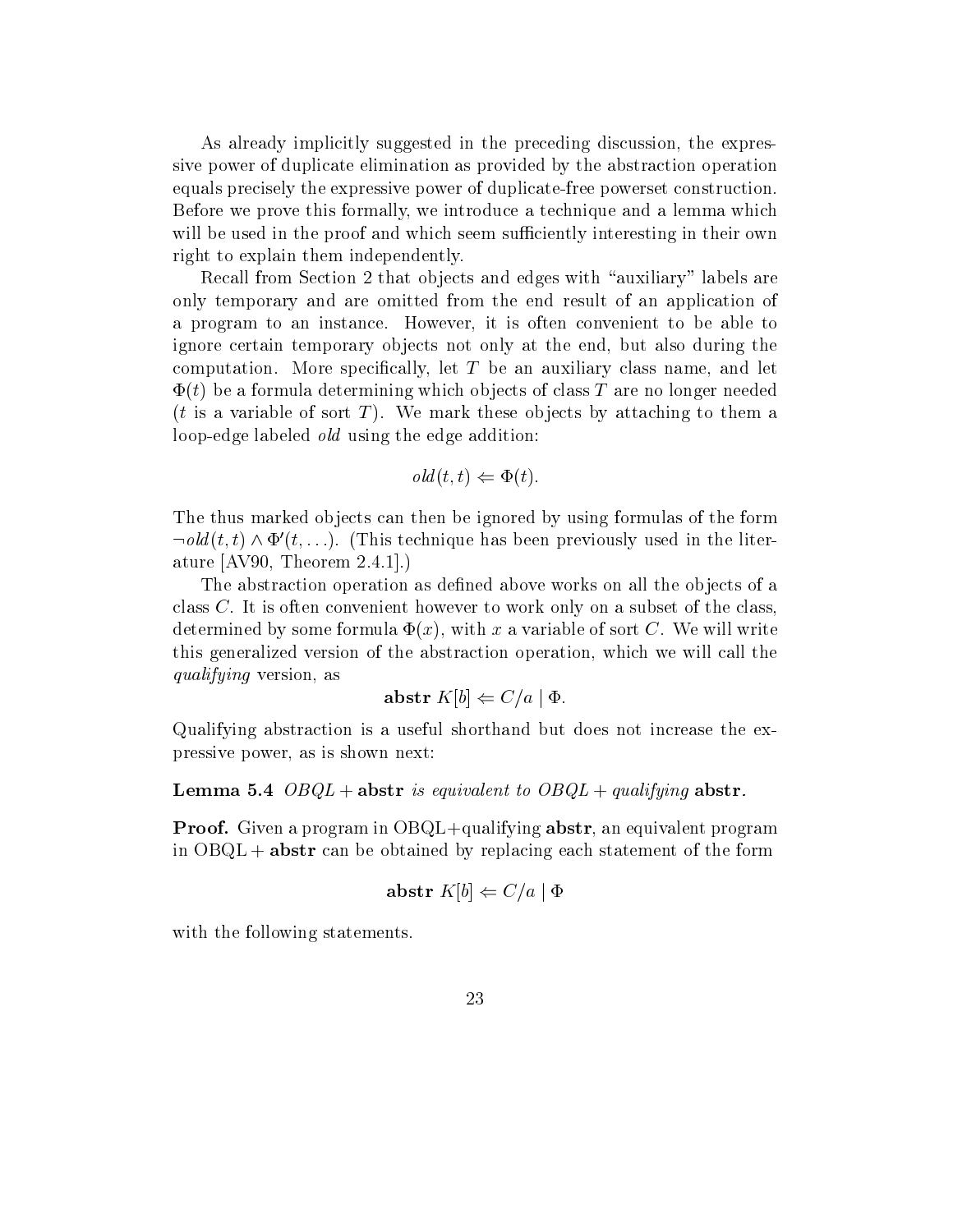$\textbf{SOTUS} \, \mathcal{Z} : \mathbf{A} : \mathcal{Z} \to \mathbf{A} \, ; \, \mathcal{X} : \mathbf{C}$ abstr  $K'[b'] \Leftarrow C/a;$  $K[b'': z'] \Leftarrow \neg old(z', z') \land \exists x : b'(z', x) \land \Phi(x);$  $b(z, x) \Leftarrow \exists z' : \neg old(z', z') \land b''(z, z') \land b'(z', x) \land \Phi(x);$  $old(z', z') \Leftarrow \textbf{true}(z')$ 

as in the second in the above proof the old - the - the - the old - the old - the old - the - the - the - the ensure that a simulation works in case the simulated statement would occur in the body of while-loop, since in this case the auxiliary class names ( $\Lambda$ in the above) need to be reused. We point out that one can also define a qualifying version of the powerset operation, constructing the powerset only of the subset of class C consisting of those objects x satisfying a formula  $\Phi(x)$ . The analogue of Lemma 5.4 for powerset can then be proved analogously.

**The Second Service** 

We are now ready for

Theorem - OBQL " powerset is equivalent to OBQL " powerset is equivalent to OBQL " abstract to OBQL " abstract

Proof- Given a program P in OBQL " powerset an equivalent program in  $OBQL + abstr$  can be obtained by the following replacement procedure. Consider a statement in P of the form

 ${\bf powerset\ } K'\{e':C\}.$ 

 $\mathbb{R}$ recall the OBQL program given in the proof of Lemma given in the proof of  $\mathbb{R}$ the extent of  $\{e : C\}$  by a class K (albeit with duplicates); we will call this program  $P_{\text{dup}}$ . Assuming, without loss of generality, that K is not used in P, we can thus simulate a powerset operation by an application of  $P_{\text{dup}}$  followed by an abstraction operation to eliminate the duplicates. Formally, we replace the above powerset operation with the following statements

 $\textbf{SOTUS} \, Z : \, \mathbf{A}$ ;  $Z : \mathbf{A}$ ;  $Z : \mathbf{A}$ ;  $x : \mathbf{C}$ 

(insert program  $P_{\text{dup}}$  here);  $\mathbf{a} \mathbf{b} \mathbf{str} \; K' [b] \Leftarrow K/e \; | \; \neg \mathit{old}(z,z);$  $e'(z',x) \Leftarrow \exists z'': \neg old(z'',z'') \wedge b(z',z'') \wedge e''(z'',x);$  $old(z, z) \Leftarrow \mathbf{true}(z);$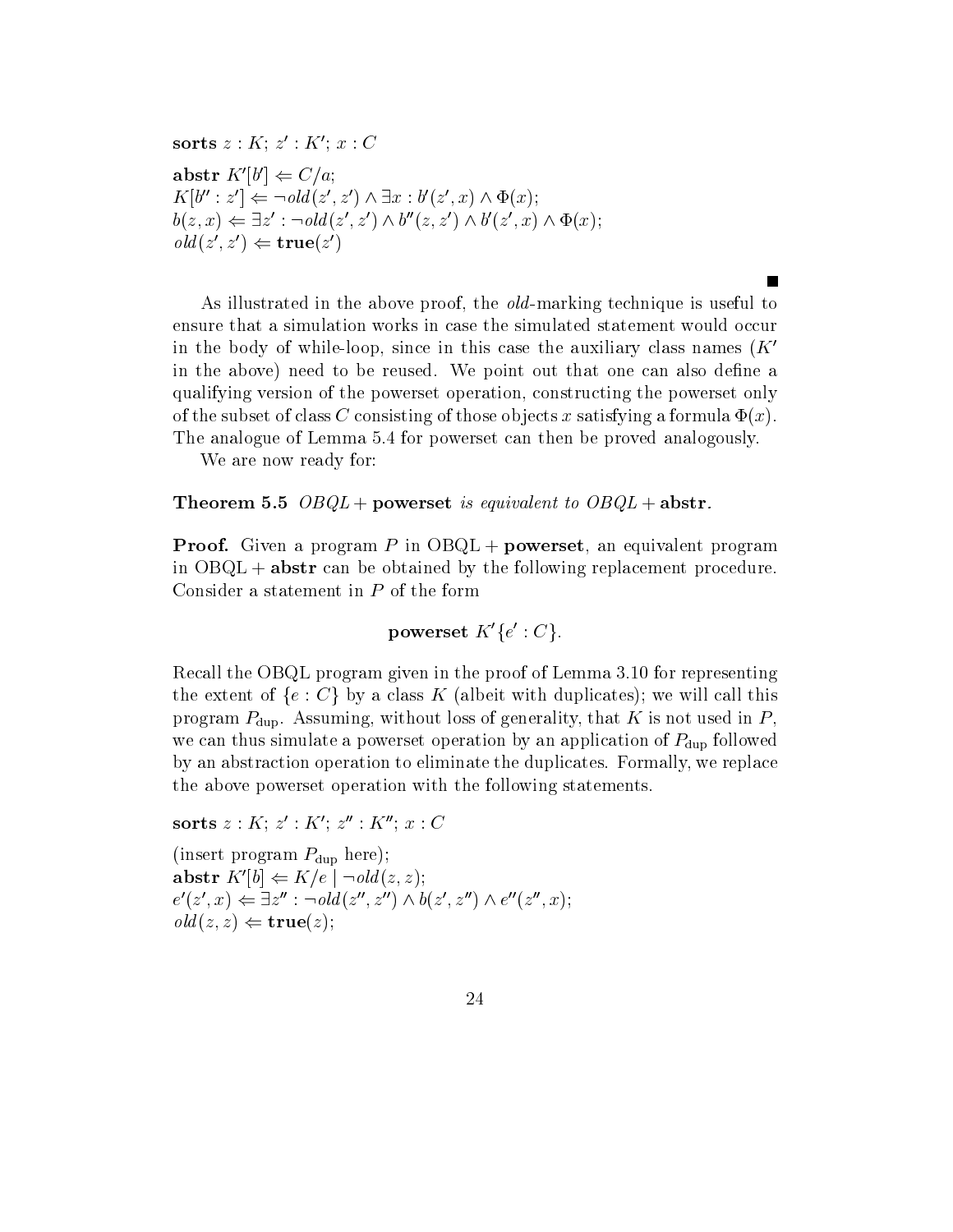Notice the use of qualifying abstraction

Conversely, let P be a program in  $OBQL + abstr$ . An equivalent program in  $OBQL$  + **powerset** can be obtained by replacing each abstraction statement as defined in Definition 5.2, of the form

$$
abstr K[b] \Leftarrow C/a,
$$

with the following statements.

 $\mathbf{S}$  or  $\mathbf{u}$  such  $z$   $\colon \mathbf{A}$   $\colon x, y \colon \mathbf{C}$  or  $\mathbf{D}$ 

powerset  $K'\{e : C\};$  $K[b': z'] \Leftarrow \neg old(z', z') \land \exists x : \forall y : e(z', y) \leftrightarrow (\forall v : a(x, v) \leftrightarrow a(y, v));$  $b(z, x) \Leftarrow \exists z' : \neg old(z', z') \wedge b'(z, z') \wedge e(z', x);$  $old(z', z') \Leftarrow \textbf{true}(z')$ 

The first statement creates a unique object for each subset of class  $C$ ; the second statement then selects those that actually represent an equivalence class w.r.t.  $\{a : B\}$ , as required for the abstraction operation.

Corollary - Every generic computable complex value query can be ex pressed in  $OBQL + abstr$  without duplicates.

Although abstraction and powerset are equivalent from an expressiveness point of view, they are not from a computational point of view. The result of an application of the powerset operation can have exponential size; in contrast, the result of an application of the abstraction operation has linear size, and can in fact be computed efficiently, as we will show next.

Let S be a scheme and C a class name in S such that there is an edge  $(C, \leq)$ , C) in S. An instance I over S is called C-ordered if the set of pairs  $(o, p)$  of objects of class C for which there is an edge  $(o, \leq, p)$  in I is a total order on class  $C$ . Although we know from Proposition 5.3 that abstraction is in general not expressible in OBQL, it is easily expressible in the special case of ordered databases since in this case we can designate a unique representative for each equivalence class of duplicates by taking the smallest element. Formally, we have

— — — — — — — — — University instances, instances-instance instances-instances-instances-instances- $OBQL$  without using while-loops.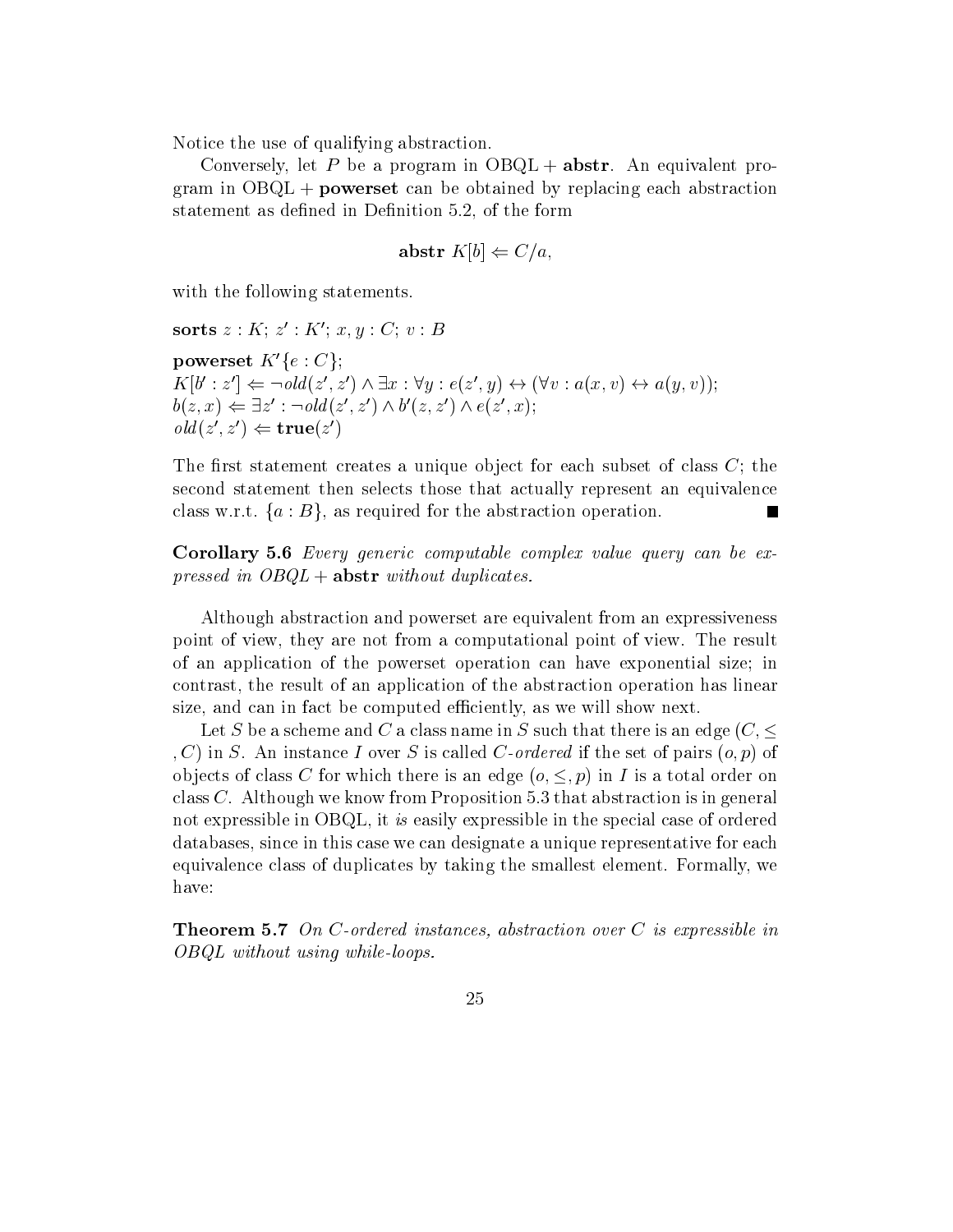$$
\mathbf{abstr}\;K[b]\Leftarrow C/a
$$

is expressible as follows

sorts  $x, y : C$ ;  $v : B$ ;  $z : K$  $diplicates(x, y) \Leftrightarrow \forall v : a(x, v) \leftrightarrow a(y, v);$  $K[b : x] \Leftarrow \forall y : duplicates(x, y) \rightarrow x \leq y;$  $b(z, y) \Leftarrow \exists x : b(z, x) \wedge d$ uplicates $(x, y)$ 

Corollary - Abstraction can be computed in polynomial time on a Turing machine

**The Second Service** 

Proof- A Turing machine when presented an instance on its input tape effectively has access to the order on the objects of the instance in which they are written on the tape. Since every OBQL program that does not use while-time time time the completence on a polynomial-time time to construct matter in a polynomialstraightforward manner, the claim follows from Theorem 5.7.

We end this section with a result indicating the generality of the abstraction operation as a means to perform duplicate elimination. As defined in Definition 5.2, abstraction can be viewed as a quotient construction w.r.t. the equivalence relation --- and --- are duplicates However the denition does not rely in any way on this particular equivalence relation This inspires us to define a generalization of the abstraction operation as follows.

Let S be a scheme, C be a class name in S, and  $V_{\sim}$  be a total generic computable complex value query of type  $S \to [e_1 : C, e_2 : C]$  such that for each instance I over S,  $V_{\simeq}(I)$ —being a collection of binary tuples (ordered pairs) of objects of class  $C$ —is an equivalence relation on class  $C$ . The generalized abstraction

$$
abstr\; K[b] \Leftarrow C/V_{\simeq}
$$

applied to an instance  $I$  creates a unique new object for each equivalence class w.r.t.  $V_{\simeq}(I)$ , similarly to ordinary abstraction.

We next show that generalized abstraction can be easily expressed in terms of ordinary abstraction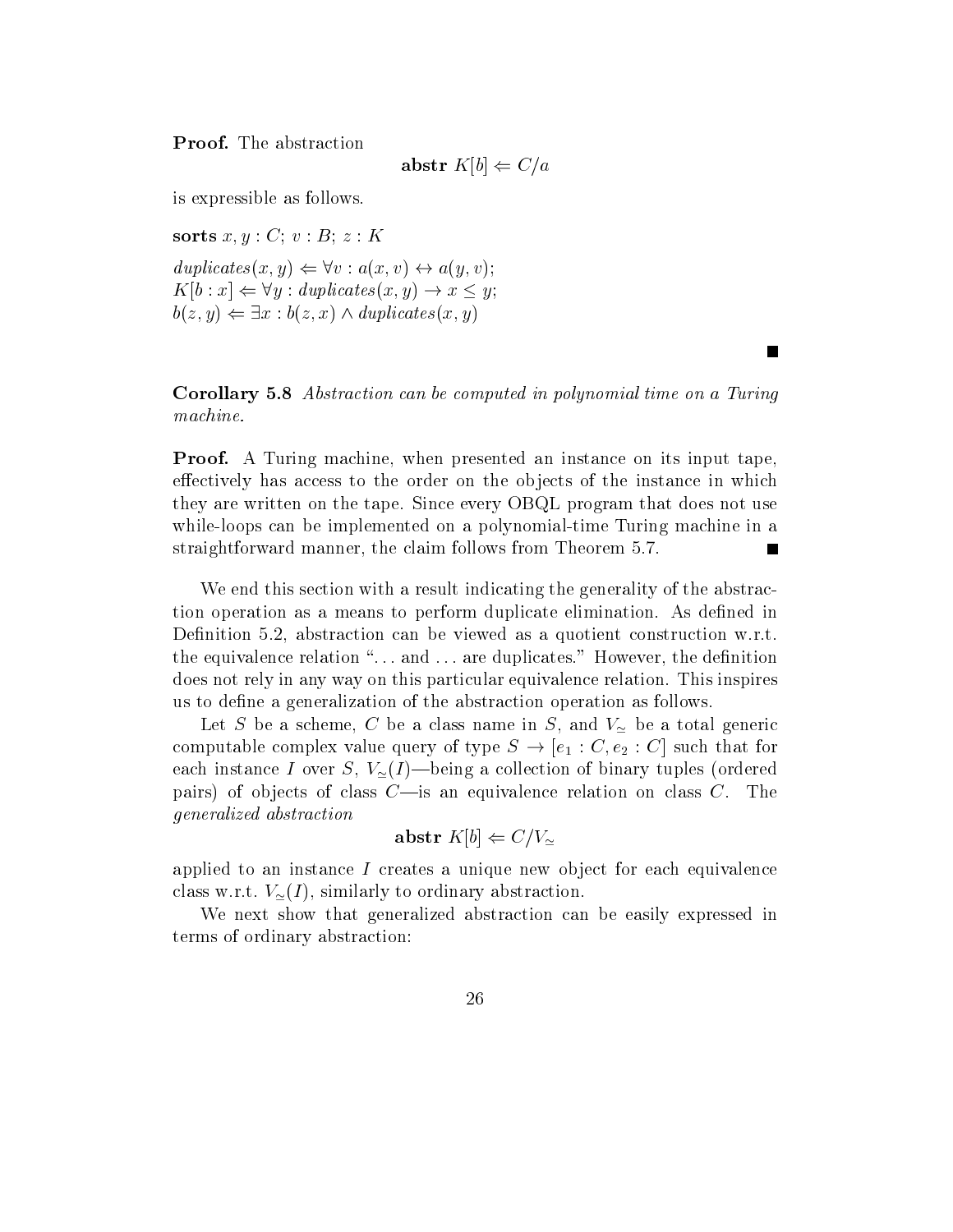Theorem - Generalized abstraction is expressible in OBQL " abstr

Proof- Consider a generalized abstraction operation of the form just described. By Theorem 3.7, there is an OBQL program  $P_{\approx}$  expressing  $V_{\approx}$ . Let  $Equiv$  be the resulting class of this program. The generalized abstraction is now expressed as follows

sorts  $x, y : C$ ;  $w : Equiv$ (insert program  $P_{\simeq}$  here);  $a(x, y) \Leftarrow \exists w : e_1(w, x) \wedge e_2(w, y);$ abstr  $K[b] \Leftarrow C/a$ 

# Discussion

We conclude this paper with a discussion on some of the ramifications of the work presented here

#### $6.1$ Complex values as first-class citizens

A variety of formal ob ject-based query languages with ob ject creation capabilities have recently been proposed in the literature. Some of these languages are based on a data model were complex values are restored and restore are restored to  $\mathcal{A}^{(1)}$ [AK89]) so that they do not need the abstraction or the powerset operation United there are not concept in order concept is reached the concept in our concept in our concept in  $\mathcal{L}$ model or another is not formally defined, and in fact often subject of considerable debate We can clearly illustrate the point however by looking at two specific models: the relational model, and the nested relational model.

The nested relational data model extends the relational model in that tuple components need not be atomic, but can be relations in turn PDGG89. Chapter  In this sense complex values are rst-class citizens in the nested relational model. There is also the nested relational algebra, which augments the relational algebra with two operators, nest and unnest, to manipulate these complex values. Although we have presented our results in the context of a general ob ject-base data model since the problems which we have considered were motivated by observed applications of the whole theory is a set of the whole theory is a set o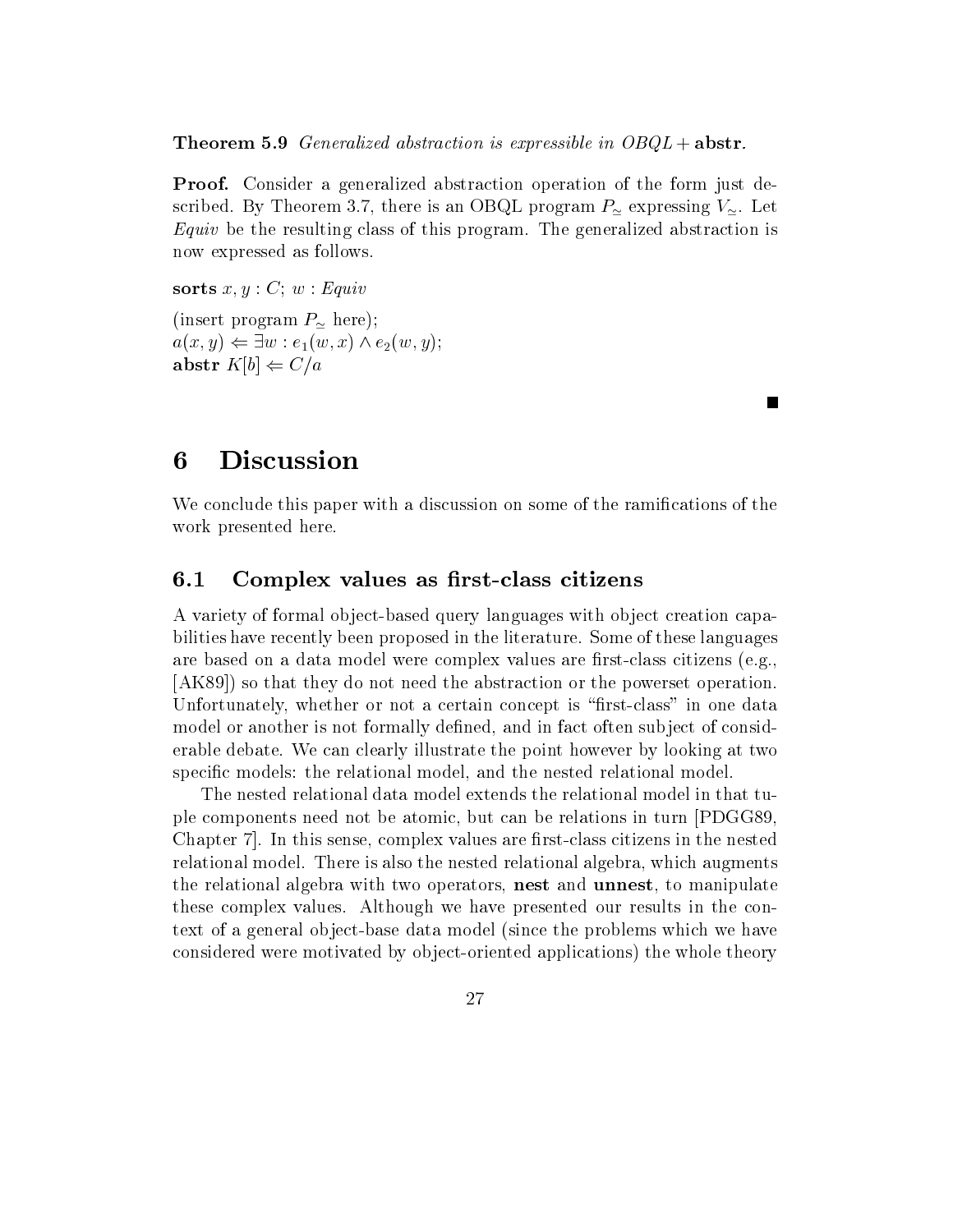has an equivalent relational counterpart. We will not elaborate this claim, since data model mappings from object-based to relational and vice versa are will how well as a relation of the relation of the relation of the relation of the relationships of the rela counterparts of object creation and abstraction

Object creation can be achieved in the relational model by augmenting the relational algebra with the **new** operator. When applied to a relation  $R$ , this operator extends R with a new column containing a unique new identifier for each tuple in  $R$ . For example,

$$
\mathbf{new}\begin{pmatrix} a & b \\ a & c \\ b & c \end{pmatrix} = \begin{pmatrix} a & b & \alpha \\ a & c & \beta \\ b & c & \gamma \end{pmatrix}.
$$

If we add the new operator to an extension of the relational algebra with while-the property such a relation and the relationship and the relationship and the relationship of the contract of the contract of the contract of the contract of the contract of the contract of the contract of the contr language OBQL considered in the present paper

What is the relational counterpart of the abstraction operation? One way to dene it is in the spirit of the student-courses query of Section When applied to a binary relation as any course present as student-course relation to the studentresult is another binary relation interpreted as a set-membership relation where each set of all courses taken by some student is represented by a unique new identifier. For example,

$$
\begin{array}{c}\n\text{John} & \text{math} \\
\text{John} & \text{cs} \\
\text{mary} & \text{math} \\
\text{mary} & \text{cs} \\
\text{ellen} & \text{arts} \\
\end{array}\n\right\} = \begin{bmatrix}\n\text{math} & \alpha \\
\text{cs} & \alpha \\
\text{arts} & \beta\n\end{bmatrix}.
$$

By Proposition 5.3 and the equivalence of  $RQL + new$  and OBQL, relational abstr is not expressible in  $RQL + new$ .

However, if we now pick up the original motivation for the current few paragraphs, and move from the relational model to the *nested* relational model, it turns out that **abstr** becomes expressible. To do this, we add the nest and unnest to RQL, obtaining NRQL, and next  $NRQL + new$ , by extending the **new** operator canonically to work on nested relations. Relational abstraction is expressible in  $NRQL + new$  simply as

$$
\mathbf{abstr}(R) = \mathbf{unnest}\cdot\mathbf{new}\cdot\pi_2\cdot\mathbf{nest}(R),
$$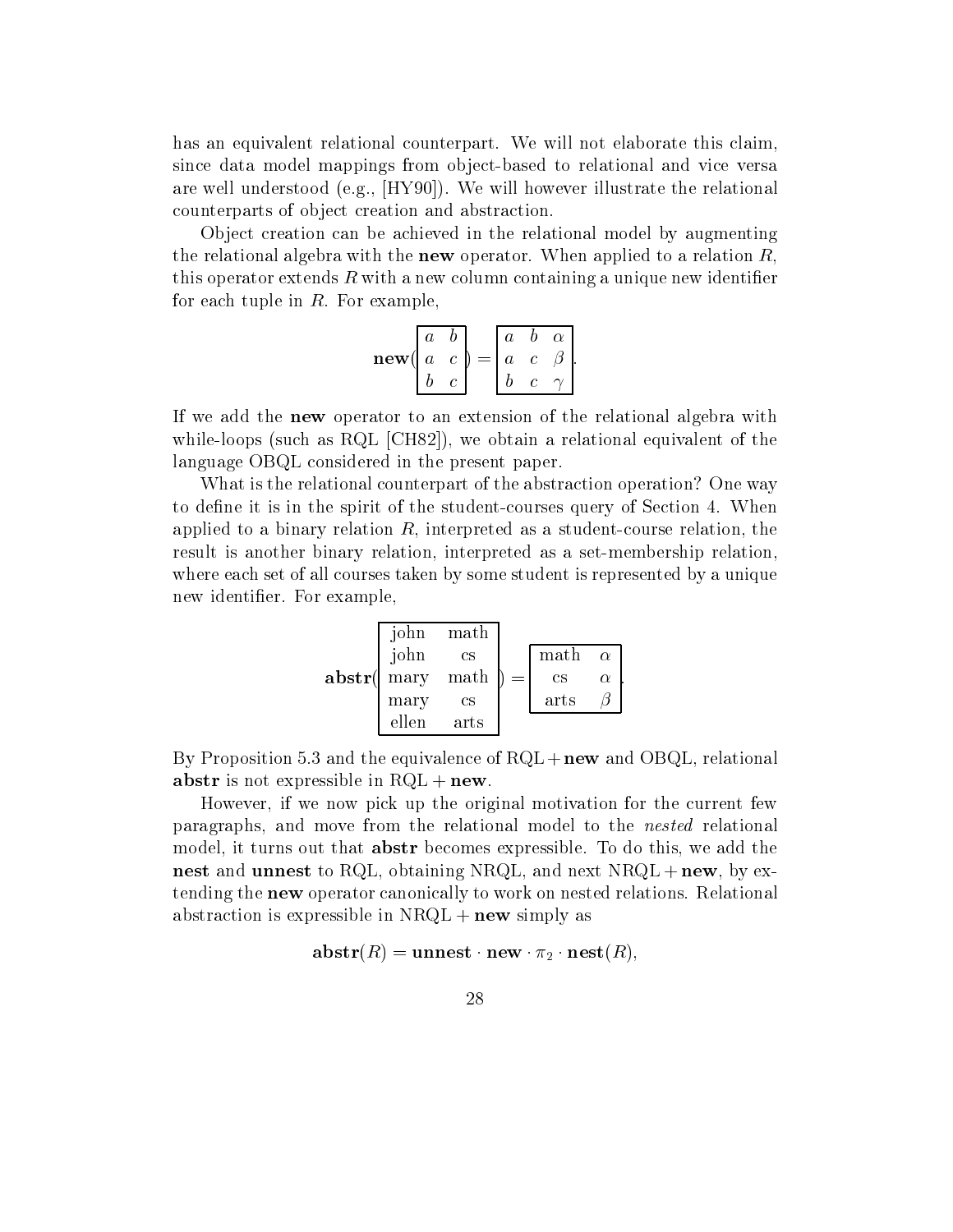

Figure 1: Computing  $\mathbf{abstr}(R)$  in NRQL + new.

as illustrated in Figure 1. To summarize, we hope it has become clear that abstraction is the operational realization of the ability to represent complex values (most notably set values) as first-class citizens in the data model.

## 6.2 Related work

Typically ob ject-oriented data models of the pure variety do not support complex values on a rst-rate basis see the Introduction As a result many ob ject-based query languages proposed in the literature are essentially equivalent to OBQL and hence have to deal with the problem of duplicates Thereto, they often provide an extra feature in much the same way as the abstraction operation can be added as an extra feature to OBQL

Two languages which do not provide such an extra feature are ILOG  $\mathbb{R}$  and  $\mathbb{R}$  and  $\mathbb{R}$  are essentially extensions of  $\mathbb{R}$ [Ull88] with Skolem functions for object creation. For example, the analogue of the OBQL object creation

$$
K[e_1:x_1,\ldots,e_n:x_n]\Leftarrow\Phi(x_1,\ldots,x_n)
$$

in these languages is a rule of the form

$$
K(f_{e_1,\ldots,e_n}^K(x_1,\ldots,x_n),x_1,\ldots,x_n)\leftarrow \Phi(x_1,\ldots,x_n)
$$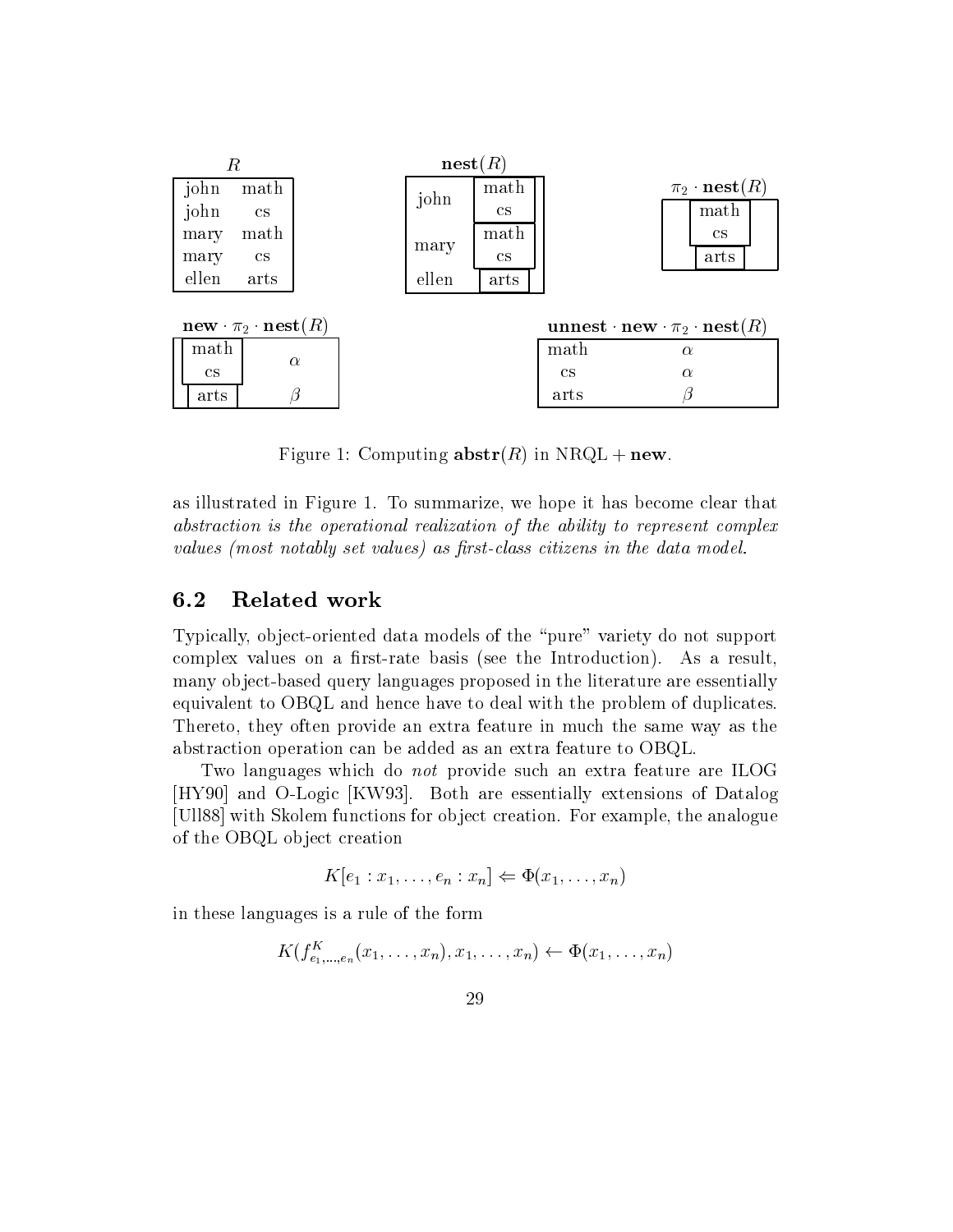where  $J_{e_1,...,e_n}$  is an uninterpreted function symbol. Under this analogy, each thus created object *o* is identified with a term of the form  $f_{e_1,...,e_n}^{\dagger}(t_1,\ldots,t_n)$ , where the  $t_i$  are other terms which further identify other objects  $o_i$ . Note that this identification corresponds exactly to Lemma  $4.2$ , where such an object o was shown to be identifiable with the pair  $[K, val(o)]$ . By Definition 4.1.  $\mathcal{N}$  in the  $\mathcal{N}$  and  $\mathcal{N}$  and  $\mathcal{N}$  and  $\mathcal{N}$  and  $\mathcal{N}$  and  $\mathcal{N}$  and  $\mathcal{N}$  and  $\mathcal{N}$  and  $\mathcal{N}$  and  $\mathcal{N}$  and  $\mathcal{N}$  and  $\mathcal{N}$  and  $\mathcal{N}$  and  $\mathcal{N}$  and  $\mathcal{N}$  and  $\mathcal{N}$  a that the two identifications  $f_{e_1,...,e_n}(i_1,...,i_n)$  and  $[\Lambda, \text{val}(o)]$  have precisely the same information content and differ only in syntax. The approaches to ob ject creation in OBQL and in ILOG or O-Logic are therefore entirely equivalent. In particular, the latter languages, like  $O B Q L$ , cannot eliminate duplicates

However F-Logic KLW  the successor of O-Logic does provide the possibility to specify additional equality axioms to enforce two terms to be equal in the underlying logical interpretation. For example, Kifer, Lausen and Wu KLW  present an F-Logic program for expressing the powerset using an interated pairing construction similar in spirit to the OBQL program  $\mathcal{L}$  is the proof of Lemma and the proposition of the proposition of the this problem and the set of the  $\mathcal{L}$ form  $pair(x, pair(y, z)) = pair(y, pair(x, z))$ , the duplicates are equated and the continuation in the case  $\alpha$  is the case of  $\alpha$  and  $\alpha$  is the powerset of  $\alpha$ and hence (by Theorem  $5.5$ ) also abstraction.

Two languages which provide an explicit abstraction or duplicate elimination operation are GOOD [GPVG94] and the algebra of Shaw and Zdonik SZ  The LDM algebra KV  provides an explicit powerset operation

Languages which provide the ability to non-deterministically choose an element from a set can also express abstraction as they can choose a unique representative for each equivalence class of duplicates. An example is the language  $\text{DL}$  [AV91]. Another way to see this is to observe that by repeated non-deterministic choices a total order can be constructed so that by Theorem 5.7) abstraction can be expressed. Consequently, languages providing the possibility to perform an action on each element of a set in some nondeterministic order can express abstraction Examples are the language TL  $\mathcal{A}$  , and some of the languages considered in HS  $\mathcal{A}$  , and  $\mathcal{A}$ 

# Duplicate elimination versus copy elimination

In this paper, we have concentrated on *complex value* queries, as defined in Section 3. However, as we observed in Section 2, programs in OBQL (and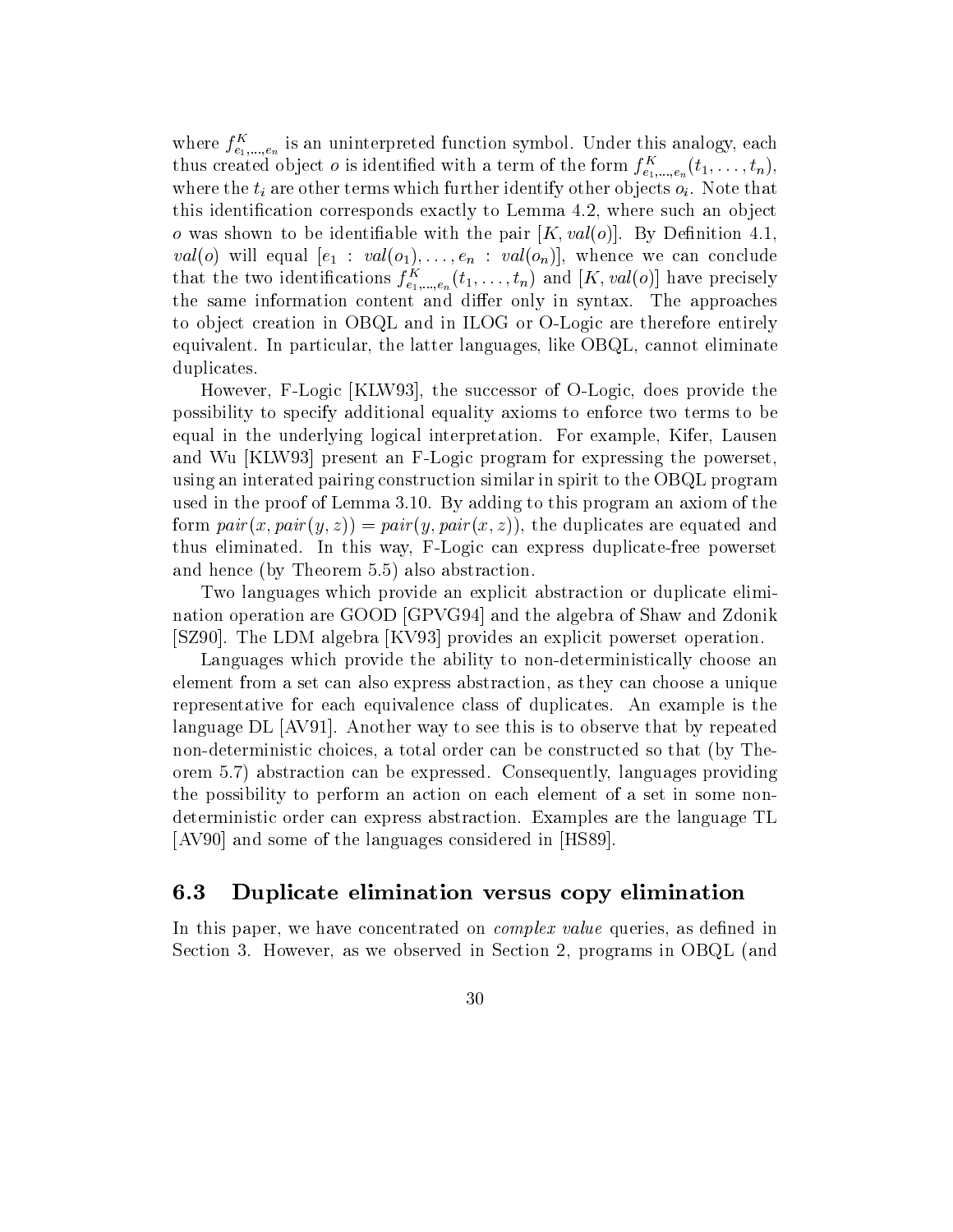$O B Q L$  + abstr for that matter) in general have the effect of augmenting a database with derived information in the form of new objects and edges, not necessarily representing a collection of complex values of some fixed type as is the case for complex value queries. This effect is, strictly speaking, nondeterministic, since the identity of the newly created objects is unimportant of course the course this non-neutrality more restricted nature. The course  $\mathcal{A}$ thanks that the arbitrary non-the end of Section mentioned at the end of Section of Section 1997. Furthermore, just as with complex value queries, we want the effect to be *generic*, i.e., to be invariant under permutations of the universe of objects.

The formal concept of general object-based query alluded upon in the previous paragraph was introduced by Abiteboul and Kanellakis [AK89] as follows. Let  $S_{\text{in}}$  and  $S_{\text{out}}$  be two schemes such that  $S_{\text{out}}$  properly contains  $S_{\text{in}}$ . Denote the set of all instances over a scheme S by inst(S).

**Definition 6.1** An object-based query of type  $S_{\text{in}} \rightarrow S_{\text{out}}$  is a binary relationship  $Q \subseteq \text{inst}(S_{\text{in}}) \times \text{inst}(S_{\text{out}})$  satisfying:

- 1. Q is recursively enumerable;
- 2. If  $Q(I, J)$  then J restricted to  $S_{\text{in}}$  equals I;
- Q is invariant under permutations of the universe of objects
- 4. If  $Q(I, J_1)$  and  $Q(I, J_2)$  then there exists a permutation f of the universe of objects which is the identity on the objects in  $I$  such that  $f(J_1) = J_2.$

Since the abstraction operation is a query in the above sense, not every query can be expressed by an OBQL program (by Corollary  $5.8$ ). In other words OBQL is not complete write was adjact the queries Is OBQL " abstr complete? This question was studied by Abiteboul and Kanallakis  $[AK89]$  in the context of the IQL language, which is essentially equivalent to  $OBQL + abstr$ . They showed that IQL is only complete up to copies.

Formally, let  $J$  and  $J$  be instances over  $D_{\text{out}}$ , and let I be the restriction of  $J$  to  $S_{\text{in}}$ . We define:

**Denition**  $0.2$  J is an instance with copies of J if there are n instances J---Jn over Sout such that the fol lowing holds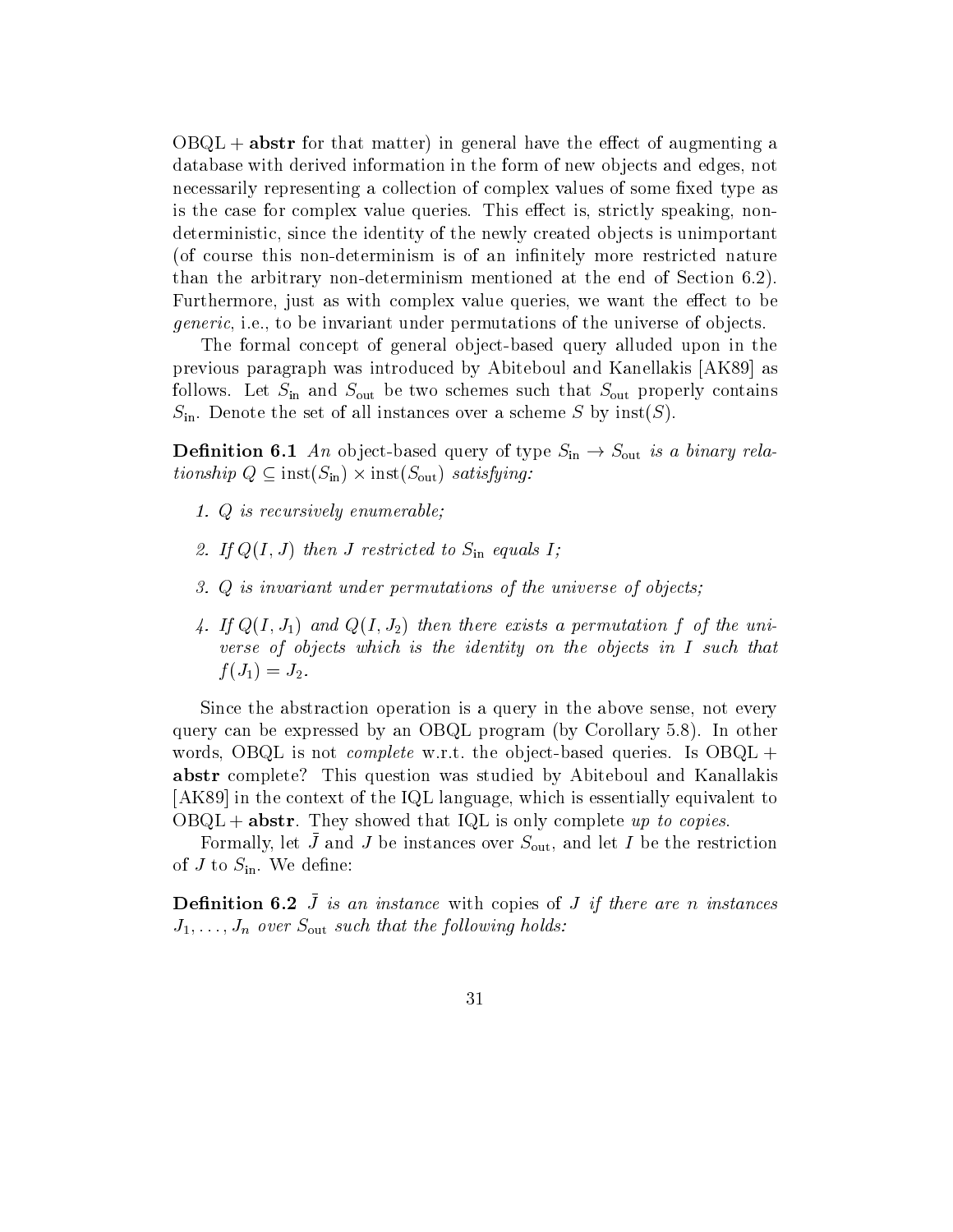- For each i- there is a permutation f of the universe ofobjects which is the identity on the objects in I such that  $f(J_i) = J$ ;
- 2. For each  $i \neq j$ ,  $J_i$  and  $J_j$  are disjoint outside  $S_{\text{in}}$ ;
- 3.  $\bar{J} = J_1 \cup \cdots \cup J_n$ .

Now let Q and Q be object-based queries of type  $S_{\rm in} \rightarrow S_{\rm out}$ . We further define:

**Demittion 6.9**  $\varphi$  equals  $\varphi$  up to copies  $\eta$   $\varphi(1, \vartheta)$  implies  $\varphi(1, \vartheta)$  for some  $i$  is tance J with copies of J, and conversely,  $Q(1, J)$  implies  $Q(1, J)$  for some J such that  $\overline{J}$  is an instance with copies of J.

Abiteboul and Kanellakis proved

Theorem - 
AK Every objectbased query can be expressed up to copies in IQL

The notion of copies just defined should of course not be confused with the notion of duplicates introduced in Section 4. Copies are complete instances which are isomorphic with respect to some reference instance  $I$ , while duplicates are individual ob jects which are logically indistinguishable on the basis of their local properties Nevertheless there turns out to be a connection between the two notions. Recall from Theorem 3.7 that every complex value query can be expressed in OBQL albeit possibly with duplicates Using this result, we can show that not only  $O B Q L + **abstr**$ , being equivalent to IQL, but already OBQL alone is complete up to copies

Theorem - Every objectbased query can be expressed up to copies in  $OBQL.$ 

Proof- We will outline the argument for the particular case that Sin consists of a single class name A and no edges, and  $S_{\text{out}}$  additionally has class name B and edges  $(B, a, A)$  and  $(B, b, B)$ . The general case is analogous. Let Q be a query of type  $S_{\text{in}} \to S_{\text{out}}$ . Hence, the effect of Q on an instance over Sin consisting of <sup>a</sup> set of A-labeled objects is to add a number of new Blabeled ob jects together with a-labeled edges from the new to the old ob jects and b-labeled edges between the new objects We want to show that Q is expressible up to copies in OBQL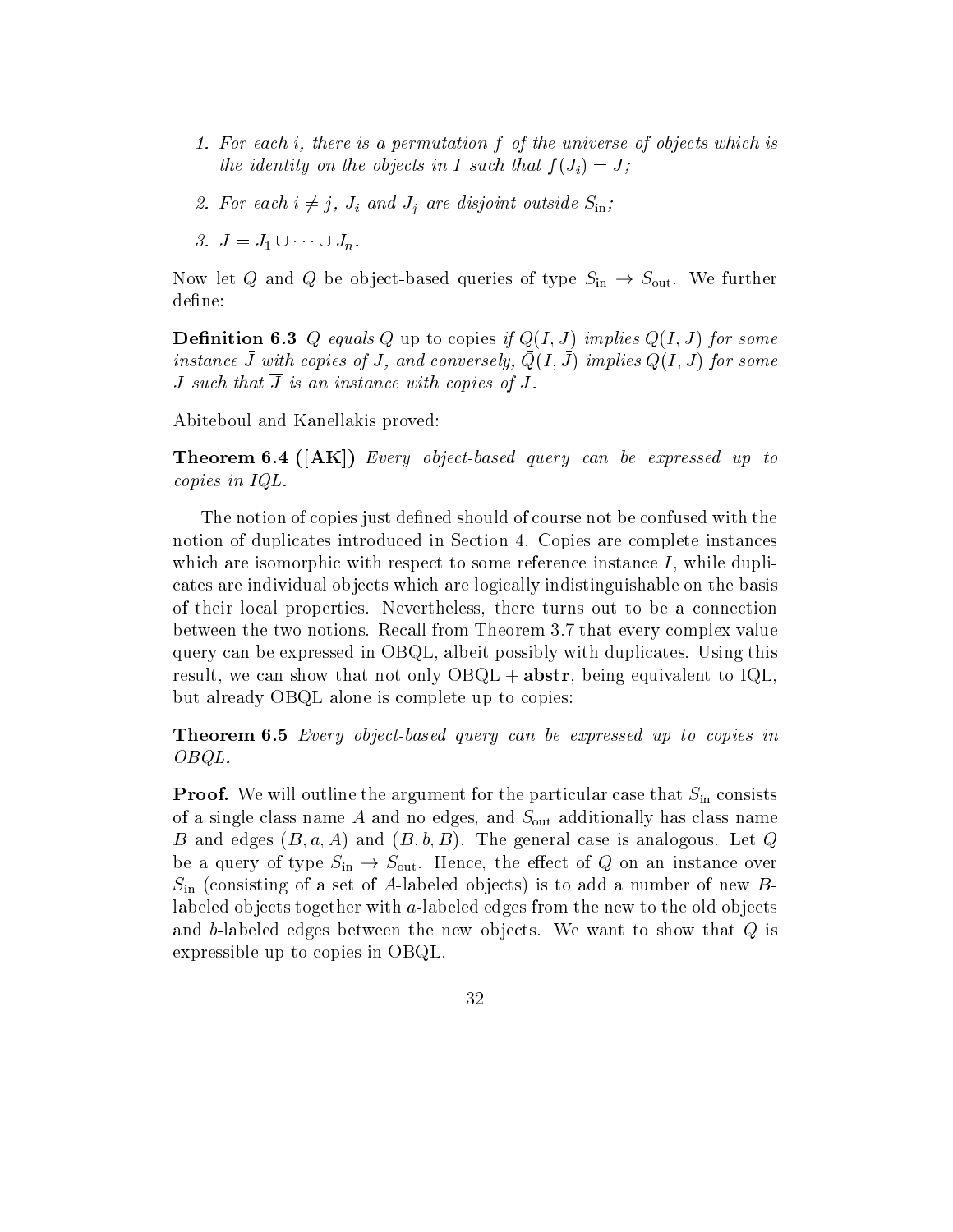Thereto, we associate a complex value query  $Q^{\text{val}}$  to  $Q$  as follows. Let  $S'_{\text{in}}$ be the scheme obtained from  $S_{\text{in}}$  by adding two classes, B and Count, and an edge (Count, next, Count). Given an instance I over  $S_{\text{in}}$  and two natural numbers *n* and *m*, denote by  $I_{n,m}$  the instance over  $S_{\text{in}}$  obtained from *I* by adding n new objects labeled  $B$ , and adding m new objects labeled Count organized as a linear list by means of *next* edges. Furthermore, let  $\tau$  be the complex value type

$$
[a: \{ [from:B, to:A] \}, b: \{ [from:B, to:B] \}].
$$

Given an instance T over  $S_{\text{in}}$ ,  $T_{n,m}$  (for some n and m) together with a value v of type  $\tau$  over  $I_{n,m}$  describes an instance over  $S_{\text{out}}$  in the obvious way, which we denote as  $J(I_{n,m},v)$ . Finally, let M some fixed Turing machine which enumerates Q. Now the complex value query  $Q^{\text{val}}$  of type  $S'_{\text{in}} \to \tau$  is defined as follows: for each 1, n and  $m$ ,  $Q^{\text{out}}(I_{n,m})$  results in the collection of values v for which M on input I outputs an instance J isomorphic to  $J(I_{n,m},v)$  after  $m$  steps.

By Theorem 3.7,  $Q^{\text{val}}$  is expressible in OBQL. We can now write an OBQL program expressing  $Q$  up to copies as follows. On input  $I$ , the program visits all pairs of natural numbers  $(n, m)$  in succession (encoded using temporary objects in the wen-known way) and tests at every stage whether  $Q^{(m)}(I_{n,m})$  is empty If the test successive we have in the test successive we have in the collection of the collection of the of instances J for which  $Q(I, J)$ . These descriptions can be collected in an instances with copies The details are tedious but straightforward and left to the reader

In retrospect, this proof of completeness up to copies is very close to the one Abiteboul and Kanallakis gave for  $IQL$   $[AK]$ . However, we have arrived at it independently and from a somewhat different perspective. Furthermore, we have proved the result for OBQL, which shows that the abstraction operation or equivalently duplicate-free set representation is not needed to achieve completeness up to copies This has two consequences as to the connection between the notions of copies and duplicates announced above

First, it shows that elimination of copies is at least as strong than elimination of duplicates. Indeed, Theorem 6.5 implies that the abstraction operation viewed as an object-based query is expressible in OBQL up to copies and object-based query is expressible Actually, elimination of copies is known to be *strictly* stronger than elimination of duplicates; we will not elaborate on this but refer the interested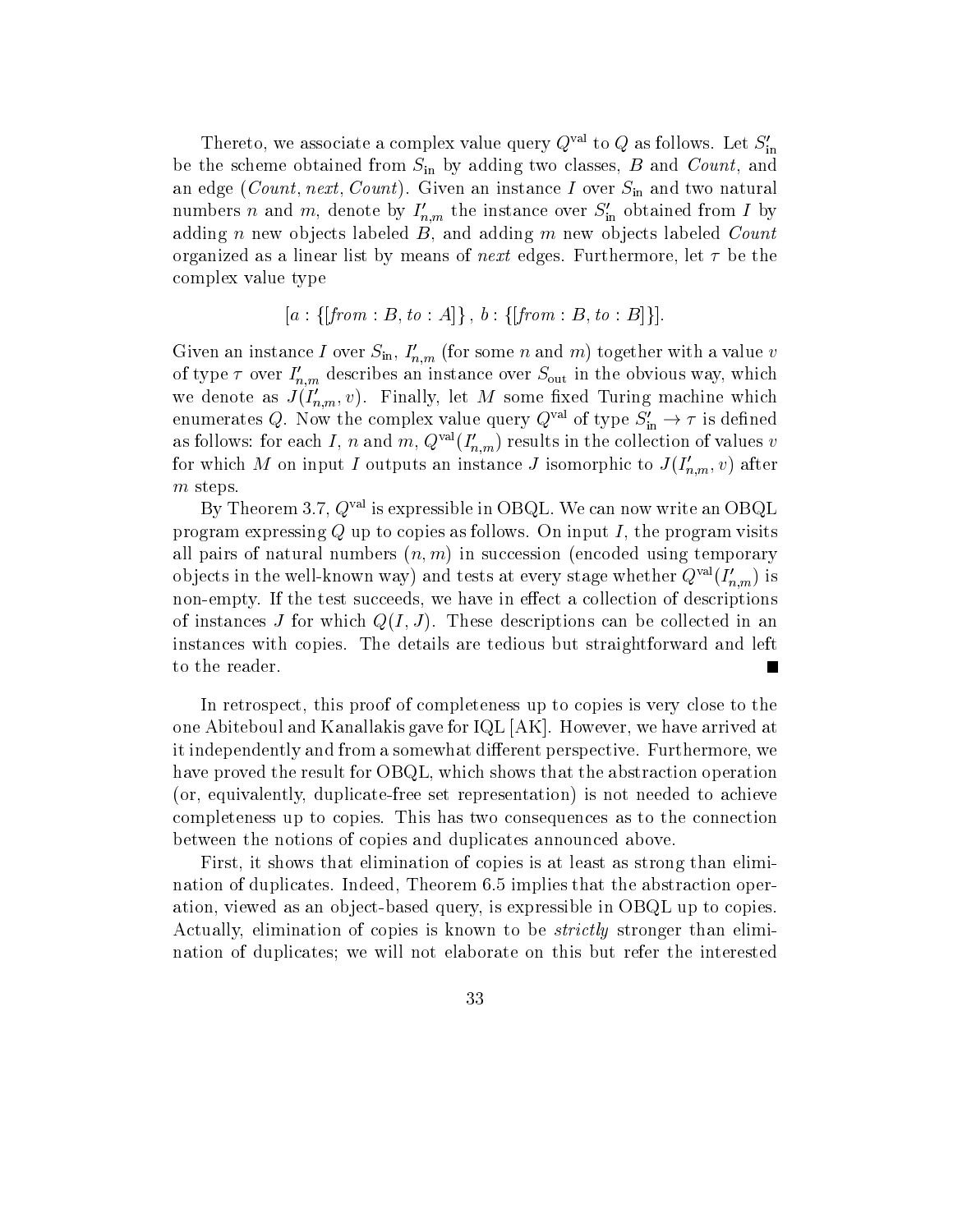reader to [VVAG94] for an overview of the different notions of completeness for ob ject-creating query languages

Second, inspection of the Proof of Theorem  $6.5$  reveals that if OBQL + abstr is used, then  $Q<sup>val</sup>$  can be expressed without duplicates so that the instance with copies will contain *less copies* than would be possible in OBQL. Hull and Yosikawa HY  have made similar observations in the context of the ILOG language although they did not recognize duplicates and copies as distinct notions. Specifically, they claimed that ILOG is complete up to copies but cannot expect the - compiled the terminology using the - compiled  $\bigwedge$ of our Section 4) without duplicates. Comparing these findings with the results of Abiteboul and Kanellakis on IQL, they concluded that "IQL can eliminate more duplicates than  $ILOG.$ " No rigorous proofs were presented.

## 6.4 Further research

To conclude this paper, we mention some further results which have been obtained in connection with the present work Van den Bussche and Van Gucht VV have reexamined the problem of duplicate set values in a setting where a fixed cardinality bound on set values is known. One of their results is the following generalization of Theorem  $\mathcal{N}$ without duplicates, considered in Section 4, can be viewed as a cardinalityrestricted version of the powerset operation defined in Section 5. We can add this operation to OBQL, obtaining  $OBQL + powerset_m$ . Then except for m is strictly more expressive than  $m+n$  . The contract of the contract of the contract of the contract of the contract of the contract of the contract of the contract of the contract of the contract of the contract of the  $OBQL + powerset_m$ 

Van den Bussche et al. [VVAG94] have characterized the classes of all ob ject-based queries that can be expressed in OBQL and OBQL and OBQL " abstract without copies. It turns out that these classes occur naturally as consisting of those queries for which creation of new objects can be achieved by construction of untyped, nested tuple values (for  $OBQL + abstr$ , nested set values) over the objects in the input. We have seen that this is indeed possible in OBQL (see Definition 4.1 and following). Alternative algebraic characterizations in the form of extra conditions imposed on object-based queries, have also been obtained.

Finally, there seems to be a connection between the notion of duplicates in ob ject-based data models as considered in this paper and recent work on bag databases (bags generalize sets with duplicates). For example, Grumbach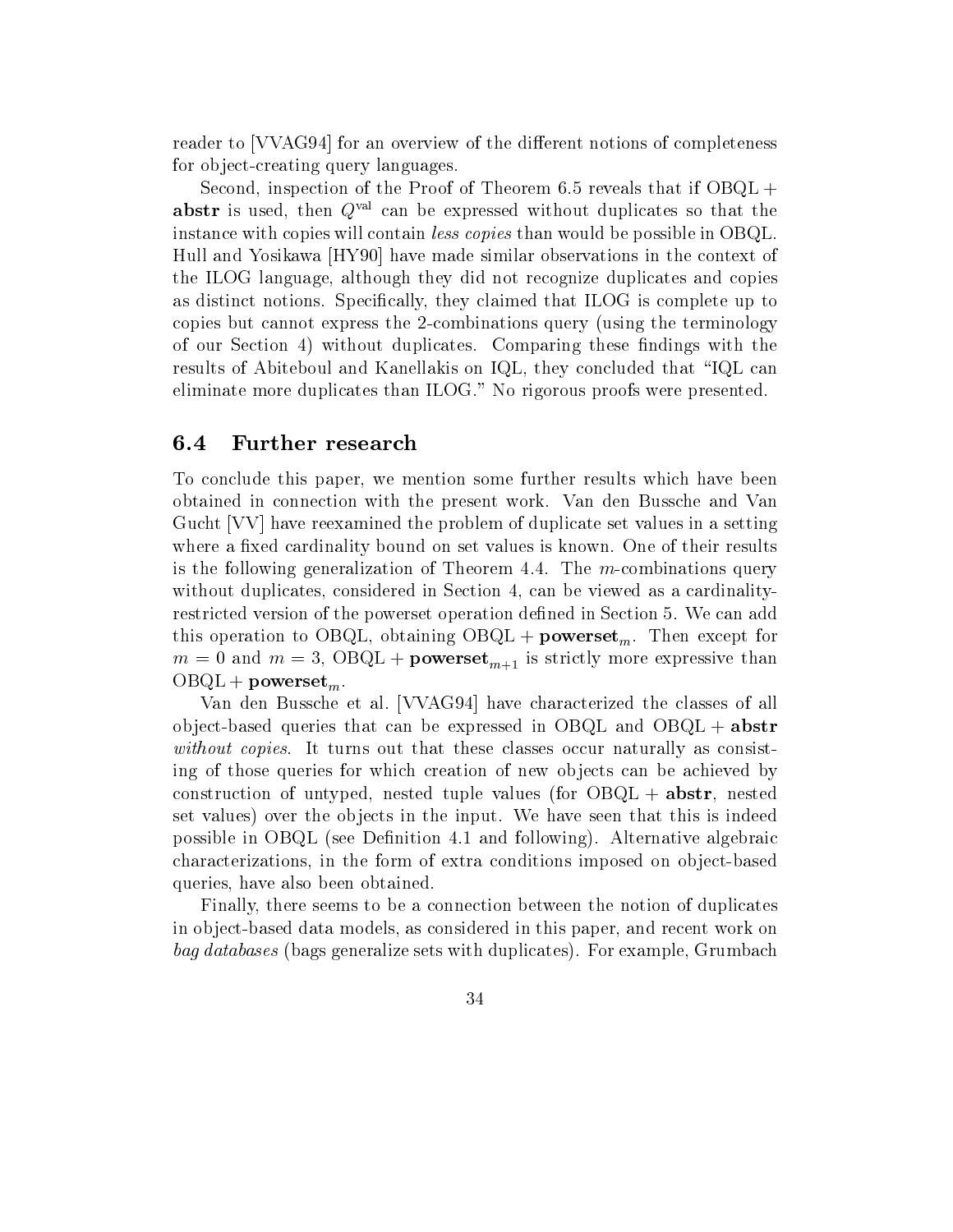and Milo [GM93] present results similar to ours concerning the equivalence between duplicate elimination and powerset construction in the context of bags We conjecture that bag representation and manipulation can be naturally studied in the ob ject-based framework set up in the present paper

# Acknowledgment

Dirk Van Gucht made valuable suggestions concerning the expressive power of abstraction. Marc Gyssens offered most helpful comments on previous drafts of this paper. We would also like to thank the referees for their suggestions concerning the presentation of our paper

# References

- [AB88] S. Abiteboul and C. Beeri. On the power of languages for the manipulation of complex objects. Rapport de recherche 846, INRIA-Rocquencourt, 1988.
- AFS  S Abiteboul P Fischer and H-J Schek editors Nested Rela tions and Complex Objects in Databases, volume 361 of Lecture notes in Computer Science Springer-Springer-Springer-Springer-Springer-Springer-Springer-Springer-Springer-Spri
- [AK89] S. Abiteboul and P.C. Kanellakis. Object identity as a query language primitive. In Clifford et al.  $\text{[CLM89]}$ , pages 159–173.
	- [AK] S. Abiteboul and P.C. Kanellakis. Object identity as a query language primitive Rapport de recherche de recherche de recherche de recherche de recherche de recherche Rocquencourt, 1989. Full version of  $[AK89]$ , to appear in *Journal* of the ACM
- [AU79] A.V. Aho and J.D. Ullman. Universality of data retrieval languages In Proceedings of the ACM Symposium on Principles of Programming Languages pages &
- ava aval and via the via the via the Vianual languages for the via the via the via the via the via the via the queries and updates. Journal of Computer and System Sciences. &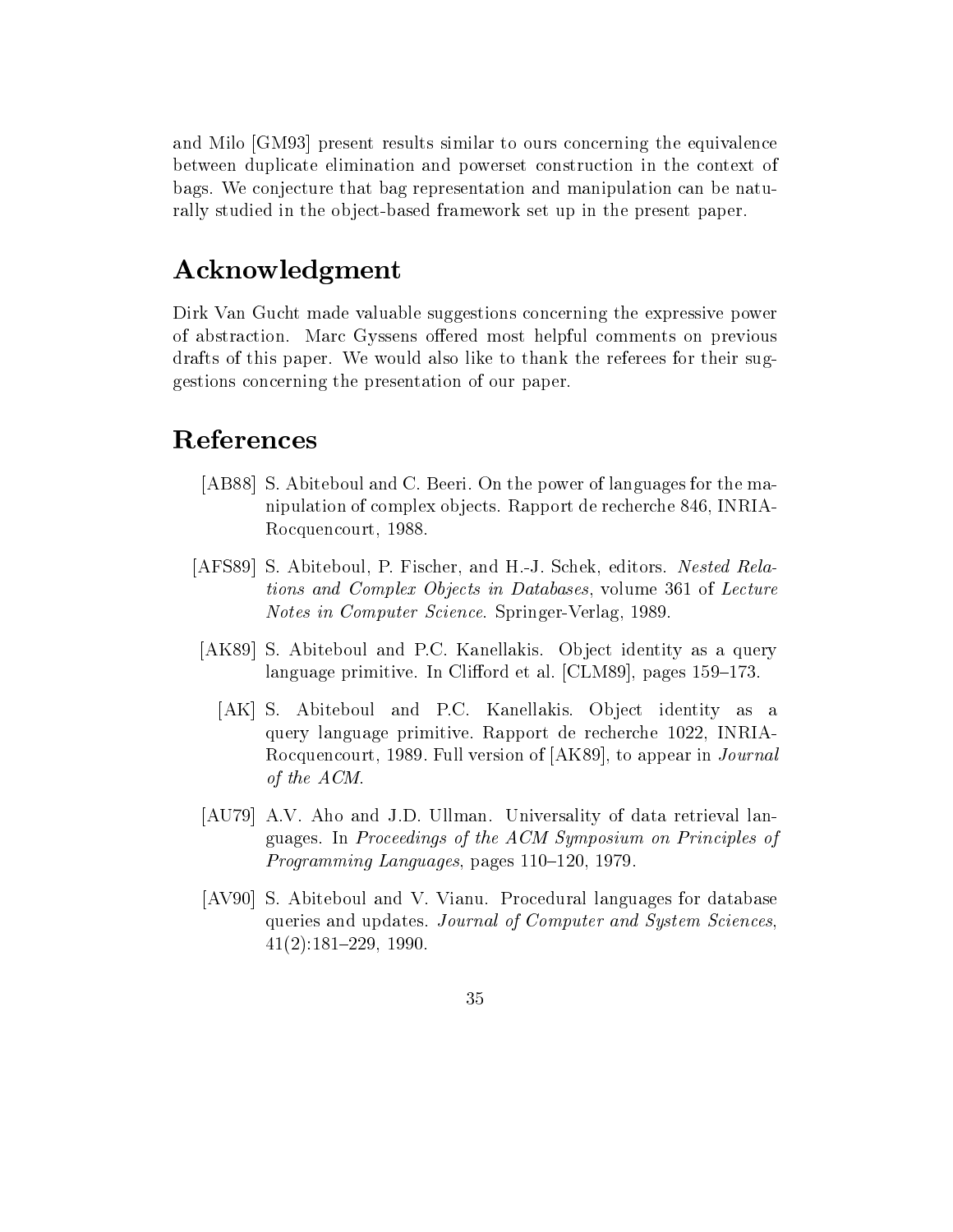- [AV91] S. Abiteboul and V. Vianu. Datalog extensions for database queries and updates. Journal of Computer and System Sciences.  $43(1):62-124$ , 1991.
- person processes are an approach to observe the contract of the contract of the contract of the contract of th  $\&$  Knowledge Engineering, 5(4):353-382, 1990.
- CH  A Chandra and D Harel Computable queries for relational database systems. Journal of Computer and System Sciences.  $\mathbf{A}$  and  $\mathbf{A}$  and  $\mathbf{A}$  and  $\mathbf{A}$  and  $\mathbf{A}$  and  $\mathbf{A}$  and  $\mathbf{A}$  and  $\mathbf{A}$  and  $\mathbf{A}$  and  $\mathbf{A}$  and  $\mathbf{A}$  and  $\mathbf{A}$  and  $\mathbf{A}$  and  $\mathbf{A}$  and  $\mathbf{A}$  and  $\mathbf{A}$  and  $\mathbf{A}$  and
- [CH82] A. Chandra and D. Harel. Structure and complexity of relational queries. Journal of Computer and System Sciences, 25:99-128. 1982.
- [CLM89] J. Clifford, B. Lindsay, and D. Maier, editors. Proceedings of the 1989 ACM SIGMOD International Conference on the Man*agement of Data, volume 18:2 of SIGMOD Record.* ACM Press, 1989.
- [GM93] S. Grumbach and T. Milo. Towards tractable algebras for bags. In Proceedings 12th ACM Symposium on Principles of Database  $Systems$ , pages 49–58. ACM Press, 1993.
- [GPVG94] M. Gyssens, J. Paredaens, J. Van den Bussche, and D Van Gucht A graph-oriented ob ject database model IEEE Transactions on Knowledge and Data Engineering, 6(4), 1994.
	- [HK87] R. Hull and R. King. Semantic database modelling: Survey, applications, and research issues.  $ACM$  Computing Surveys, &
	- isse en av sener men vilvar oer meening ob ject-meene mannement en a pressive power, complexity, and restrictions. In Clifford et al. [CLM89], pages  $147-158$ .
	- [HS93] R. Hull and Y. Su. Algebraic and calculus query languages for recursively typed complex objects. Journal of Computer and Sys $tem\ Sciences, 47(1):121-156, 1993.$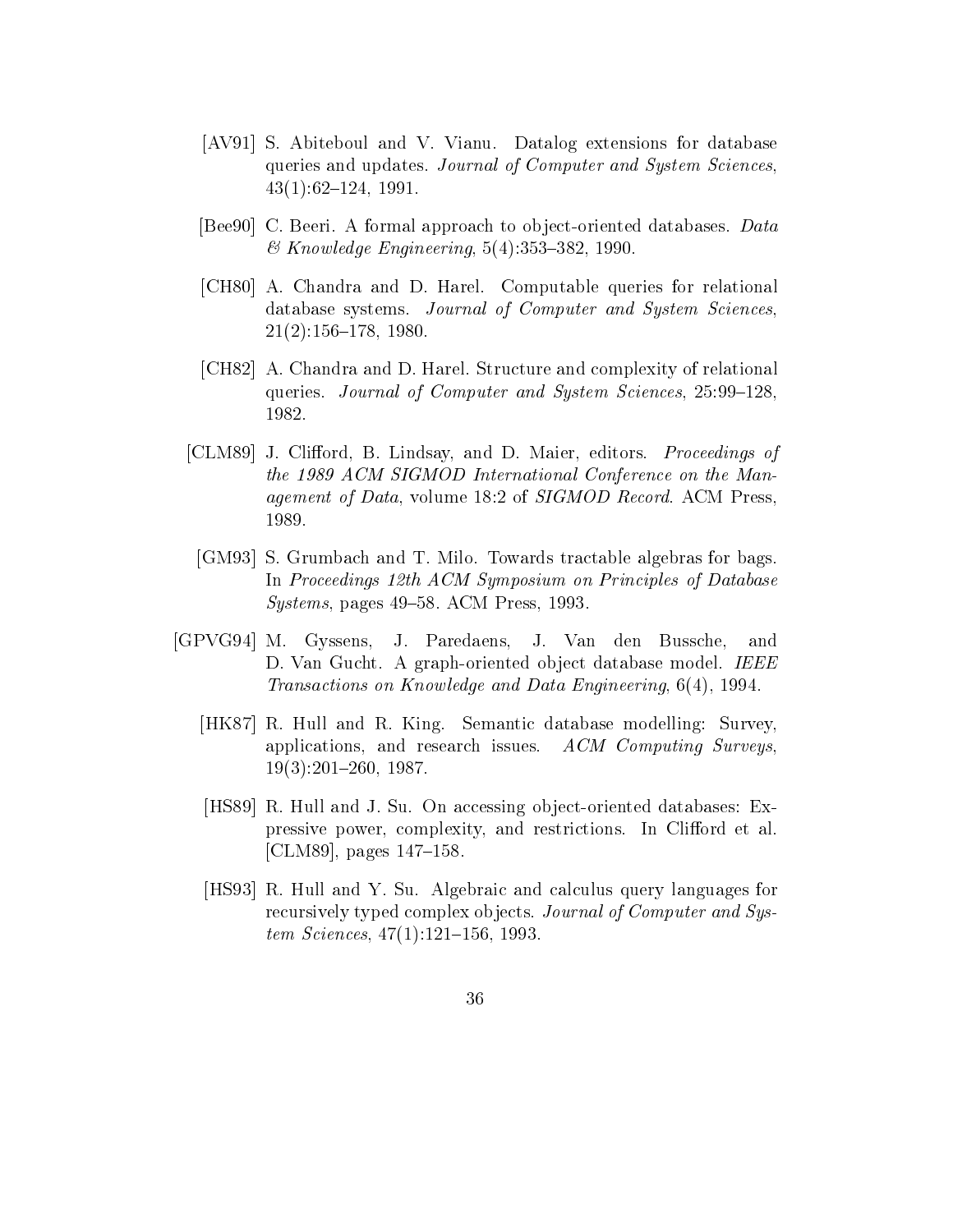- is a collection of the M Yoshikawa ILOG Declaration and management creation and management creation and management nipulation of ob ject identiers In D McLeod R Sacks-Davis and H. Schek, editors, *Proceedings of the 16th International Con*ference on Very Large Data Bases, pages 455–468. Morgan Kaufmann, 1990.
- [KL89] W. Kim and F.H. Lochovsky, editors. Object-Oriented Concepts- Databases- and Applications Frontier Series ACM Press Addison-Wesley
- [KLW93] M. Kifer, G. Lausen, and J. Wu. Logical foundations of objectoriented and frame-based languages. Technical  $\rm Report$   $93/06,$ Dept. Comp. Science, SUNY Stony Brook, 1993. To appear in Journal of the ACM
	- [KV93] G. Kuper and M. Vardi. The logical data model.  $ACM$  Transac*tions on Database Systems*,  $18(3):379-413$ , 1993.
- $\vert$ KW93 M. Kifer and J. Wu. A logic for programming with complex objects. Journal of Computer and System Sciences,  $47(1)$ :77-
- LRV C L(ecluse P Richard and F Velez O an ob ject-oriented data model. In H. Boral and P.A. Larson, editors,  $1988$  Proceedings SIGMOD International Conference on Management of Data, pages  $424-433$ . ACM Press, 1988.
- [PDGG89] J. Paredaens, P. De Bra, M. Gyssens, and D. Van Gucht. The Structure of the Relational Database Model, volume 17 of  $EATCS$ Monographs on Theoretical Computer Science Springer-Verlag 1989.
	- [Shi81] D. Shipman. The functional data model and the data language DAPLEX ACM Transactions on Database Systems & 173, 1981.
	- , social social service and services and services for observed and the services of the service of the service o databases In Proceedings Seventh International Conference on Data Engineering, pages 154–162. IEEE Computer Society Press, 1990.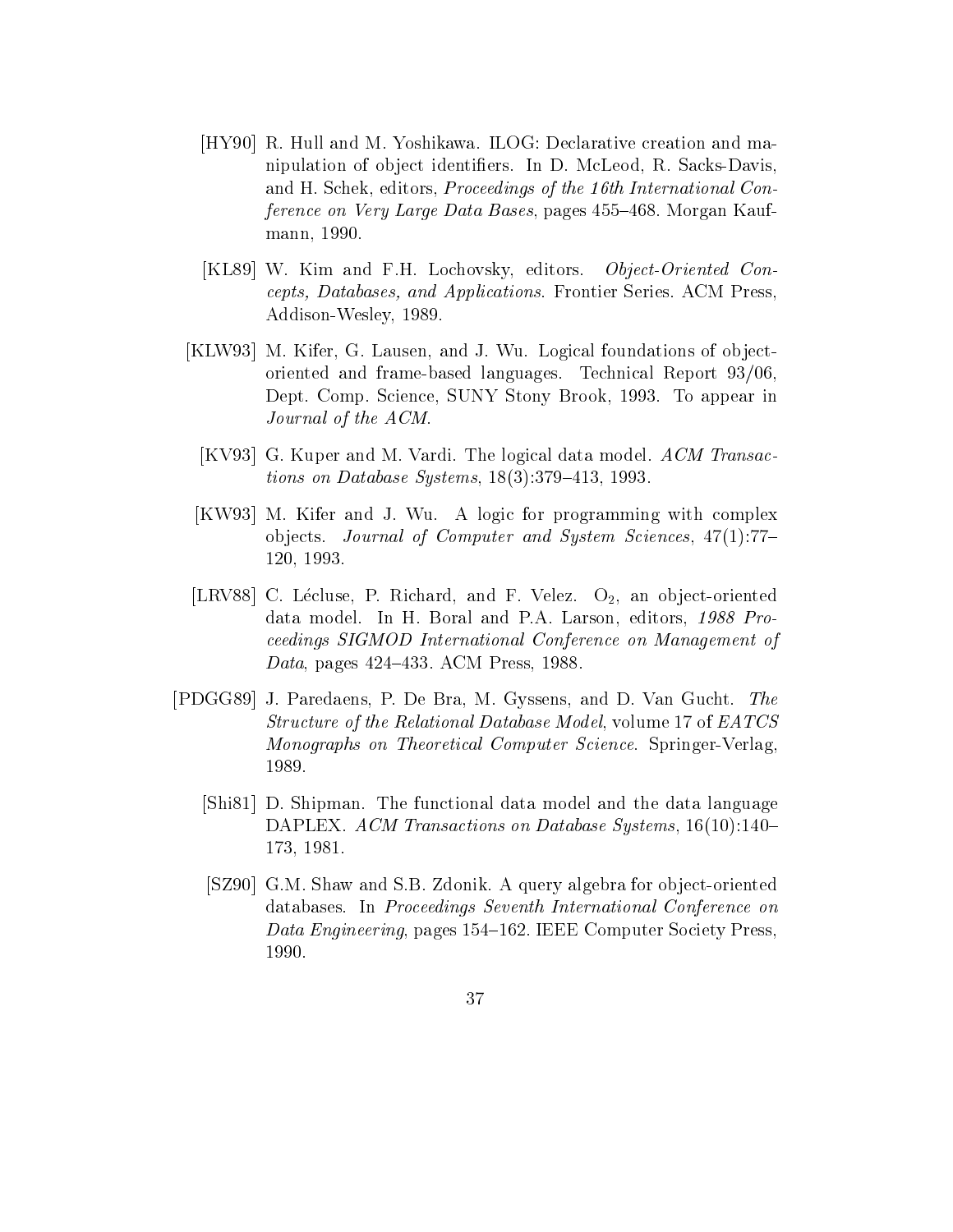- [Ull88] J. Ullman. Principles of Database and Knowledge-Base Systems, volume I. Computer Science Press, 1988.
- [VP91] J. Van den Bussche and J. Paredaens. The expressive power of structured values in pure OODB's. In *Proceedings of the Tenth* ACM Symposium on Principles of Database Systems, pages 291-299. ACM Press, 1991.
	- [VV] J. Van den Bussche and D. Van Gucht. The expressive power of cardinality- of the set values in object- the protocol of the set where  $\sim$ Theoretical Computer Science. Extended and revised version of [VV92]. To appear.
- [VV92] J. Van den Bussche and D. Van Gucht. A hierarchy of faithful set creation in pure OODBs. In J. Biskup and R. Hull, editors, Database Theorey—ICDT'92, volume  $646$  of Lecture Notes in Computer Science pages Court Server passents in the serve
- [VVAG92] J. Van den Bussche, D. Van Gucht, M. Andries, and M. Gyssens. On the completeness of object-creating query languages In Pro ceedings 33rd Symposium on Foundations of Computer Science. pages 372-379. IEEE Computer Society Press, 1992.
- [VVAG94] J. Van den Bussche, D. Van Gucht, M. Andries, and M. Gyssens. On the completeness of ob ject-creation database transformation languages. Manuscript, extended and revised version of [VVAG92], 1994.

# Appendix: Proof of Theorem 3.7

## A- Ordering edges and the whole instance

Having created orderings of the different classes of objects in the input instance  $I$ , we also have to order the edges in  $I$ . This can be done by creating for each edge  $(B, e, C)$  in the scheme S a new class  $B_{\text{e}}C$ , which we will call an edge class, using the following object addition:

sorts  $x : B$ ;  $x' : C$  $B \_\infty C | from : x, to : x' | \Leftarrow e(x, x').$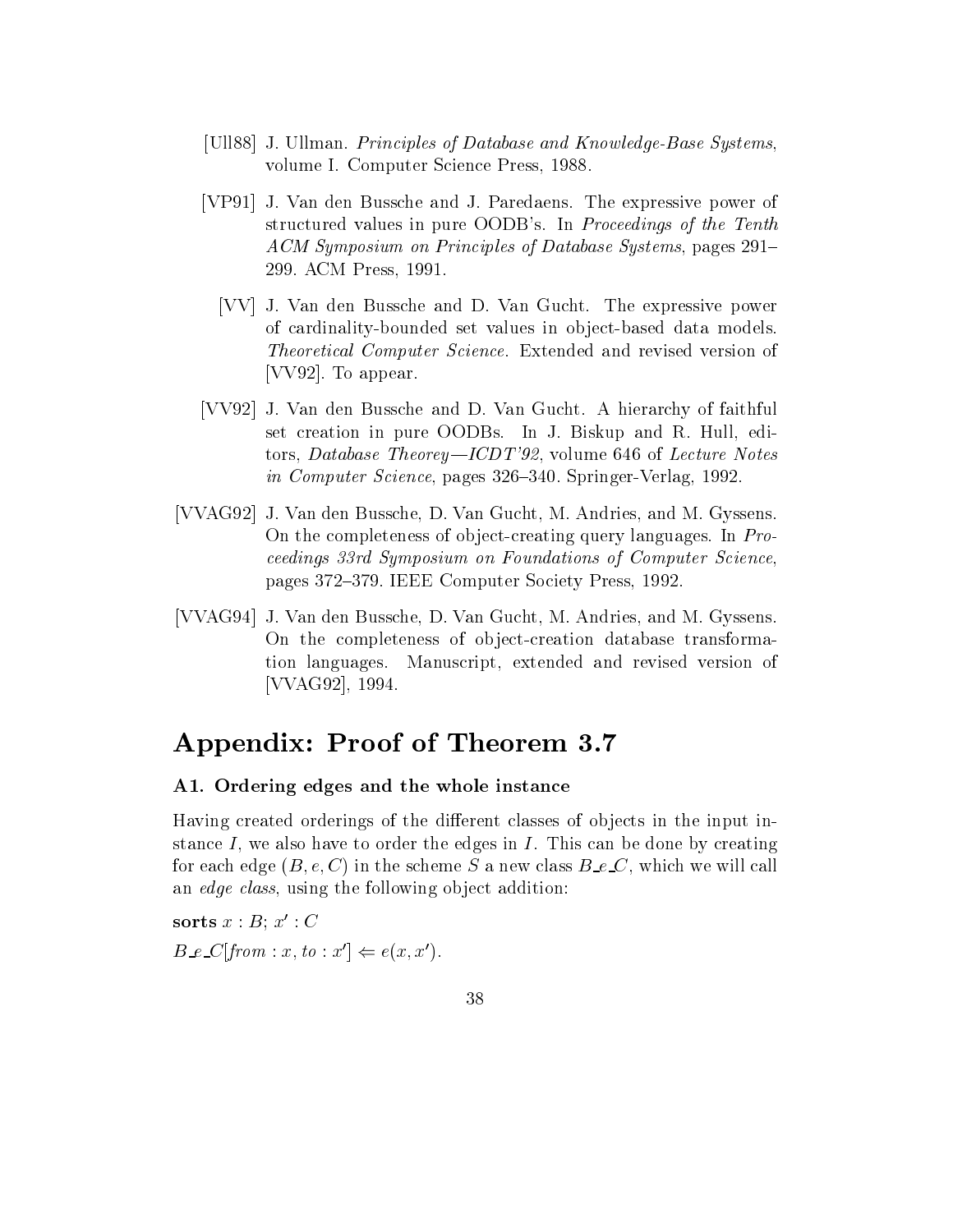In this way, for each e-edge  $(o, e, o$  ) in the instance, where  $o$  is a  $B$ -object and  $\sigma$  is a  $\sigma$ -object, an object representing the pair  $\eta\tau\sigma m$  :  $\sigma$ ,  $\omega$  :  $\sigma$   $\tau$  is created. The class  $B\_{e}\_{C}$  can now be ordered in the same way as the "ordinary" classes

Using the created orderings of the classes and properties, we can now deduce the orderings of the whole instance as aggregates of the individual orderings. Let  $\{C_1,\ldots,C_n\}$  be the set of all class names and edge-class names of  $S$ . Then we perform the object creation:

sorts x List C --- xn List Cn  $Order[order_{C_1}: x_1, \ldots, order_{C_n}: x_n] \Leftarrow Order_{C_1}(x_1, x_1) \wedge \cdots \wedge Order_{C_n}(x_n, x_n)$ 

## A- Constructing the initial conguration

The initial configuration of the tape contains the input  $(I, v)$  for each simulation. We first write the objects of I on the tape. For each class name  $C$ of  $S$ , we perform the following procedure. The procedure uses an auxiliary property list of Content - objects which will point to List C - or List C - or List C - or List C - or List C -

| sorts $t, t'$ : Tape; | c: Content;        | x : Symbol; |
|-----------------------|--------------------|-------------|
| o: Order;             | $v:K$ ;            | $y: C$ ;    |
| $l: List_C$           | $stop : Stop_{C};$ | z : C       |

 $Content[cell : t, order : o, val : v, list : l] \Leftarrow \neg \exists t' : left(t', t) \land order_C(o, l);$ while change do

 $Stop_C$   $] \Leftarrow \exists c : cell(c, t) \land \neg \exists t' : left(t', t) \land \exists l : list(c, l) \land \neg \exists x : head(l, x);$  $contains(c, x) \Leftarrow \neg \exists stop \land \exists t : cell(c, t) \land \neg \exists t' : left(t', t) \land$  $\exists y \exists l : list(c, l) \land head(l, y) \land is(x, y);$  $Tape|left : t \right| \Leftarrow \neg \exists stop \land \neg \exists t' : left(t', t);$  $Content[cell : t, order : o, val : v, list : l, contains : x] \rightleftharpoons$  $\exists z : is(x,z) \land \neg \exists stop \land \exists t' : left(t,t') \land$  $\exists t'' : \textit{left}(t'', t) \wedge \exists c : \textit{cell}(c, t') \wedge \textit{order}(c, o) \wedge \textit{val}(c, v) \wedge \textit{list}(c, l);$  $Tape|left : t \right| \Leftarrow \neg \exists stop \land \neg \exists t' : left(t', t);$  $Content[cell : t, order : o, val : v, list : l] \leftarrow$  $\lnot \exists stop \land \exists t': left(t, t') \land \lnot \exists t'': left(t'', t) \land$  $\exists c : cell(c, t') \wedge order(c, o) \wedge val(c, v) \wedge \exists l' : list(c, l') \wedge tail(l', l)$ od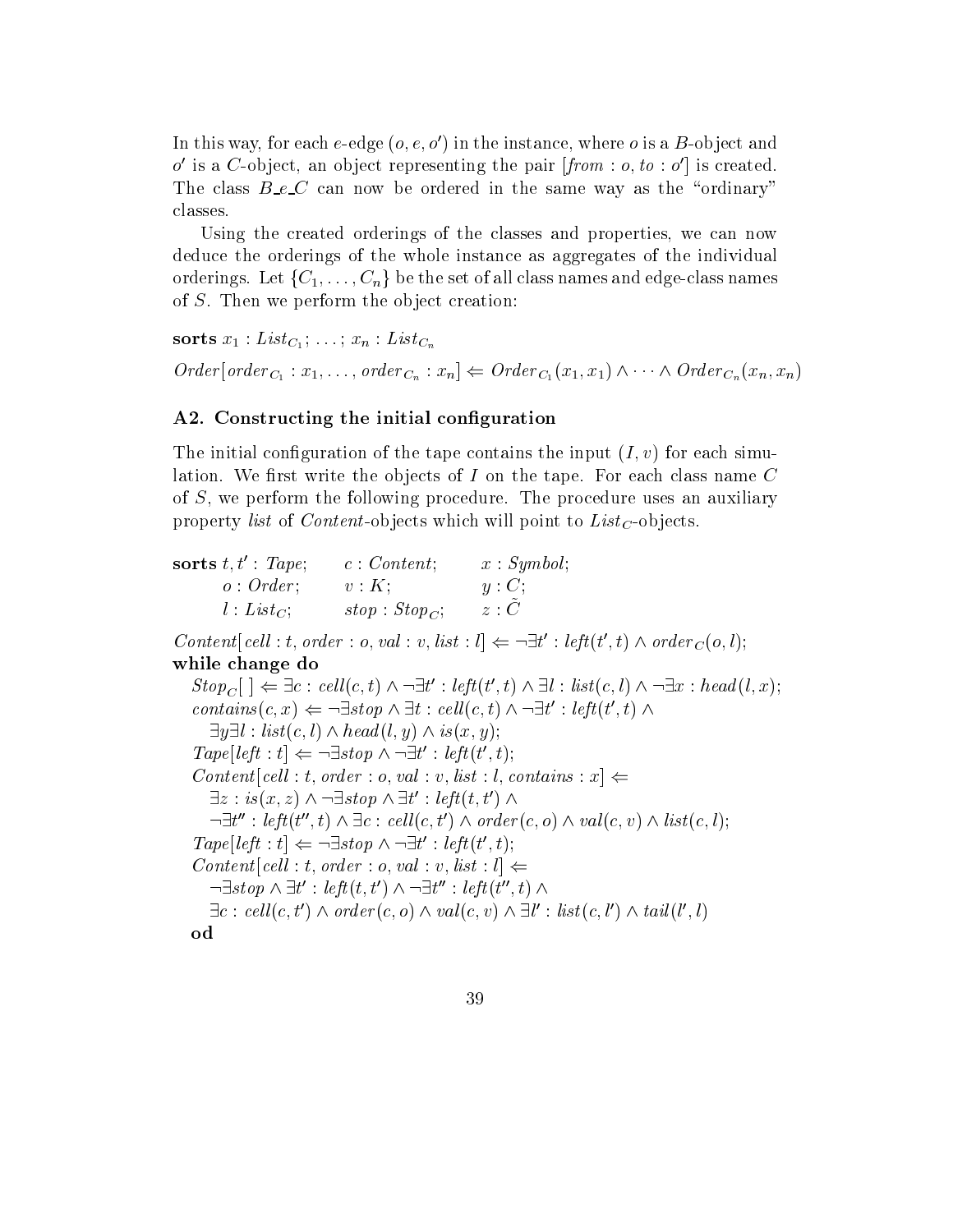Note that the last Content -ob jects created by the above procedure do not have a contains -property These void ob jects are harmless and will not play a role in the further simulation

To write the edges of I on the tape we perform for each edge-class name, an analogous procedure as for the ordinary class names. At last we write value v on the tape. If  $\tau$  is the set type  $\{e : C\}$ , then the ordering of  $C$  is used. We omit the details.

#### A- Bookkeeping and actual simulation

Before starting the simulation of the computations on the inputs just prepared, some bookkeeping information must be initialized. Each step of the simulation will be "timestamped" using a class  $Clock$ , organized as an evergrowing stack and initialized to a single object, standing for time zero. All Content objects that represent the input configuration of the tape are linked to time zero. So, we have the following object en property additions:

sorts  $c : Content: cl: Clock$ 

 $Clock \perp \Leftarrow$  true;  $time(c, cl) \Leftarrow true(c, cl)$ 

Furthermore, for each state q of  $M_V$ , we create a class  $\tilde{q}$ , consisting of a single object, using the operation  $q \mid \Leftarrow$  true.

The class *Status* with properties *order*, *val*, *state*, *register*, *cell* and *time* keeps track of the status of the different computations at each step. Initially, the state is the initial state of the and the initial state of the cell is the initial state cell the initial contents of the register does not matter so we leave it unspecified. We thus have the following initialization:

sorts of the contract of the contract of the contract of the contract of the contract of the contract of the c  $\begin{aligned} Status[order: o, val:v, state: z, cell:t, time: cl] \Leftarrow \end{aligned}$  $true(o, v, z, cl) \wedge \neg \exists t' : left(t', t)$ 

The simulation of the actual domTM transitions now happens in one big while-loop At the beginning of each iteration the state information of the computations that are still active can be described by a triple  $(q, x, y)$ , where  $q \in Q$ ,  $x \in \Sigma \cup \{\eta\}$ , and  $y \in \Sigma \cup \{\eta, \kappa\}$ . This information, which is implicit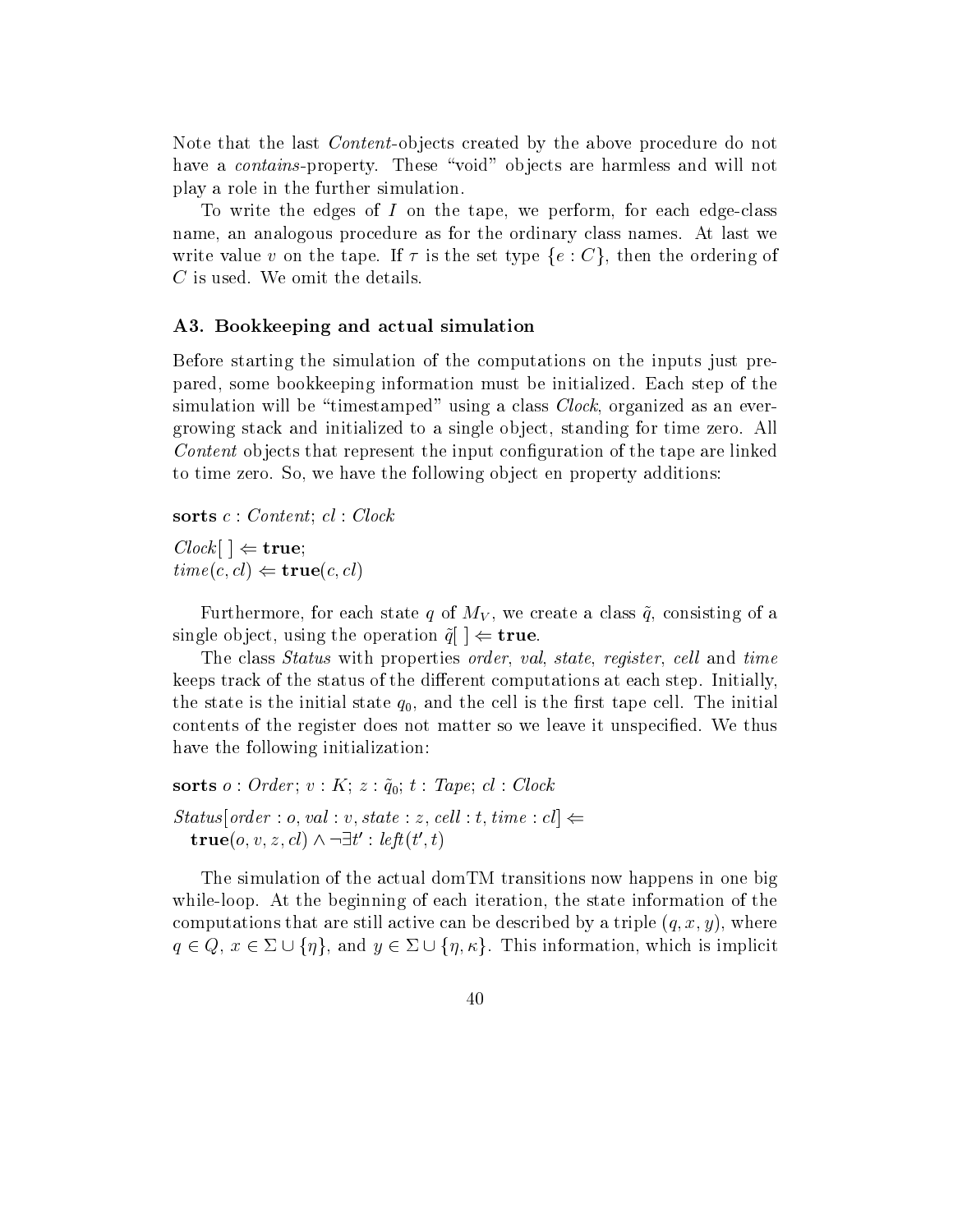in classes of the content of the classes are explicit by material explicit by material explicit by material e pair whose associated computation is still active with a  $\widetilde{qxy}$ -object as follows. If  $x, y \in \Sigma$  then we have the statement: respectively)

| sorts $o:Order$ ;     | v:K;              | $cl, cl' : \mathit{Clock};$ |
|-----------------------|-------------------|-----------------------------|
| s: Status;            | c: Content:       | $z_x, z_y : Symbol;$        |
| $z_q$ : $\tilde{q}$ ; | $xx : \tilde{x};$ | yy: y                       |

 $\widetilde{qxy}$  order : o, val : v, time : cl  $\Leftarrow$  $\neg \exists cl': previous(cl', cl) \land \exists s, c, z_q, z_x, xx, z_y, yy:$  $order(s, o) \wedge val(s, v) \wedge time(s, cl) \wedge$  $order(c, o) \wedge val(c, v) \wedge time(c, cl) \wedge$  $state(s, z_q) \wedge register(s, z_x) \wedge is(z_x, xx) \wedge$  $\exists t : \text{cell}(s, t) \land \text{cell}(c, t) \land \text{contains}(c, z_y) \land \text{is}(z_y, yy)$ 

If  $x = \eta$  and  $y \in \Sigma$ , then x ranges over all objects in the input instance I. In this case, the clause  $register(s, z_x)$  in the above statement must be replaced by register(s, z<sub>x</sub>)  $\wedge$  object(z<sub>x</sub>, z<sub>x</sub>). The cases  $x = y = \eta$  and  $x = \eta$ ,  $y = \kappa$  are similar and left to the reader

Next, the computations that come to an end are marked with a *Done*object by including the following statement for each triple  $(q, x, y)$  on which the transition function is undefined:

sorts  $s : Status;$   $v : K;$   $cl, cl' : Clock;$  $o: Order; \t z<sub>q</sub>: \tilde{q}; \t z: \widetilde{qxy}$  $Done|order: o, val: v, state: z_q \rangle \Leftarrow \exists cl: \neg \exists cl': previous(cl', cl) \land$  $\exists z : order(z, o) \wedge val(z, v) \wedge time(z, cl)$ 

after that a new Clock - and there are still active there are still active are still active to the contract of computations left

sorts  $cl, cl'$ : Clock;  $o : Order$ ;  $v : K$ ;  $d : Done$  $Clock[previous:cl] \leftarrow \neg \exists cl': prev(cl', cl) \wedge$  $\exists o, v : \neg \exists d : order(d, o) \land val(d, v)$ 

The loop body is completed with, for each triple  $(q, x, y)$  on which the transition function is defined, three statements performing the actual coniguration change. For example, if  $o(q, \eta, y) = (q, \eta, \eta, L)$ , we have: